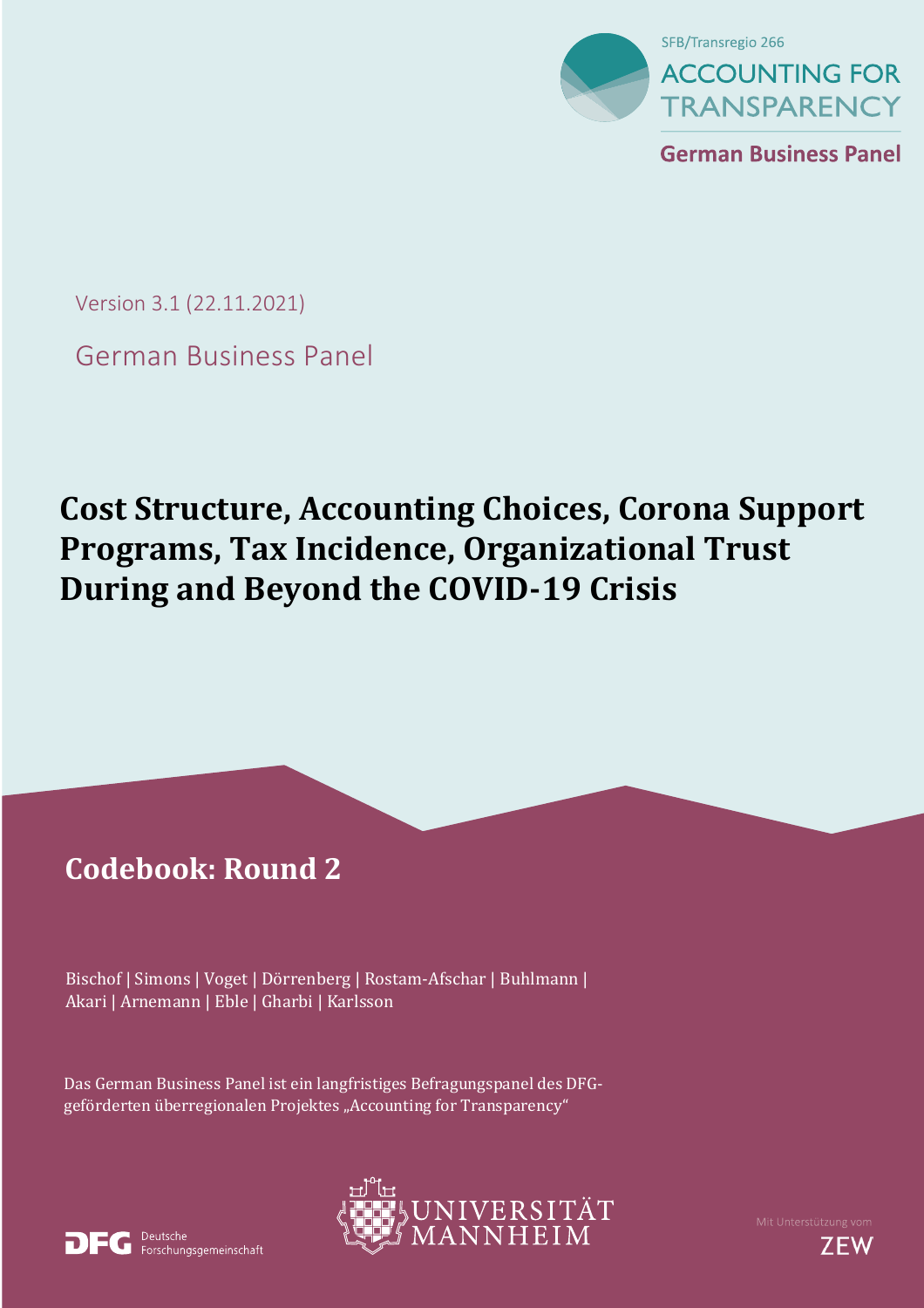#### <span id="page-1-0"></span>Overview & Example

Brief summary: The COVID-19 crisis is arguably one of the greatest concerns of firms in Germany in these days. Therefore, the German Business Panel developed a survey to ask a representative sample of firms in German about their perceived economic uncertainty, their plans for investments, and employment. We also asked about expectations about firm survival, take-up of government support, and managerial strategies to mitigate the impact of the COVID-19 crisis and firm characteristics. The questionnaire was launched on the 16<sup>th</sup> November 2020 and closed on the 24<sup>th</sup> June 2021.

Variable name: Variable names are indicated in the top row of each question summary. In case the question has multiple items, the items are indicated by a number. Variable names are provided along with English labels.

| <b>COUTING (INCITED)ING CONVENTION).</b> The country of the variables indicates the variable range. |         |       |                |       |            |
|-----------------------------------------------------------------------------------------------------|---------|-------|----------------|-------|------------|
| -9999                                                                                               | dropout | -9996 | does not apply | -9997 | don't know |
| -9998                                                                                               | refusal | -9995 | recoding       |       |            |

Coding (incl. missing convention): The coding of the variables indicates the variable range.

#### Variable type: Types of variables can be string or numeric.

Filtering: Filters and conditional redirects are highlighted by Courier. If questions are presented to all respondents, this is not explicitly stated.

#### Example:

| Variable name            | ccd1-ccd7          |                                                                       |  |
|--------------------------|--------------------|-----------------------------------------------------------------------|--|
| Original survey question | welchem<br>In.     | Ausmaß<br>wurden die folgenden<br>Kennzahlen<br><b>Ihres</b>          |  |
|                          |                    | Unternehmens durch die Corona-Krise beeinflusst?                      |  |
|                          |                    | Bitte vergleichen Sie die aktuellen Kennzahlen mit den Kennzahlen zum |  |
|                          | Jahresbeginn 2020. |                                                                       |  |
| English translation of   |                    | To what extent were the following key figures impacted by the Corona  |  |
| survey question          | crisis?            |                                                                       |  |
|                          |                    | Please indicate by what percentage the key figures have changed com-  |  |
|                          |                    | pared to the beginning of 2020.                                       |  |
| Variable label           | ccd1               | revenue impact                                                        |  |
|                          | ccd <sub>2</sub>   | no. of employees impact                                               |  |
|                          | ccd <sub>3</sub>   | liquidity impact                                                      |  |
|                          | ccd4               | liabilities impact                                                    |  |
|                          | ccd <sub>5</sub>   | accounts receivable impact                                            |  |
|                          | ccd6               | net income impact                                                     |  |
|                          | ccd7               | accruals impact                                                       |  |
| Variable type            | numeric            |                                                                       |  |
| Range                    | $[-100, 100]$      |                                                                       |  |
| Filter                   | None               |                                                                       |  |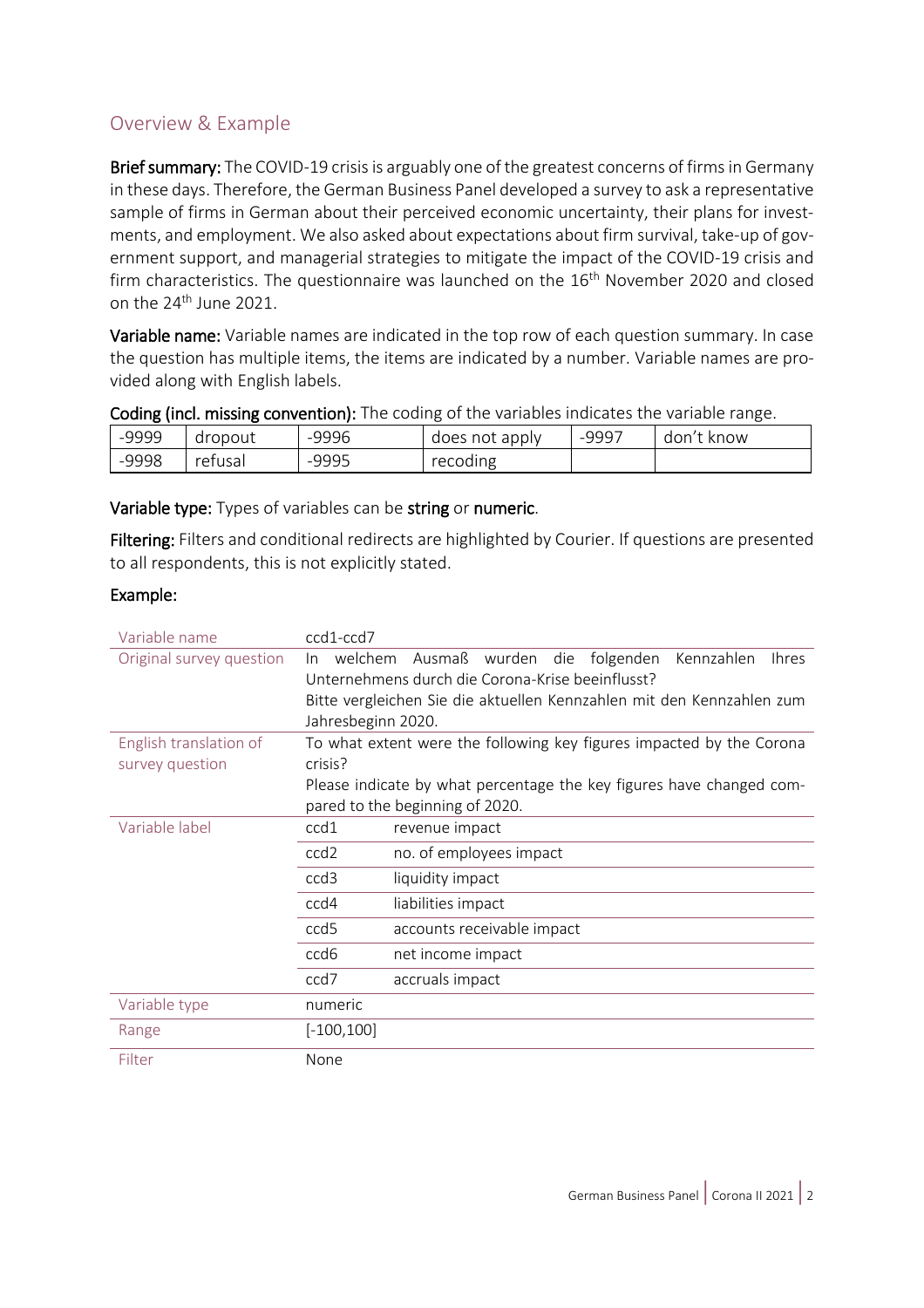#### <span id="page-2-0"></span>Contents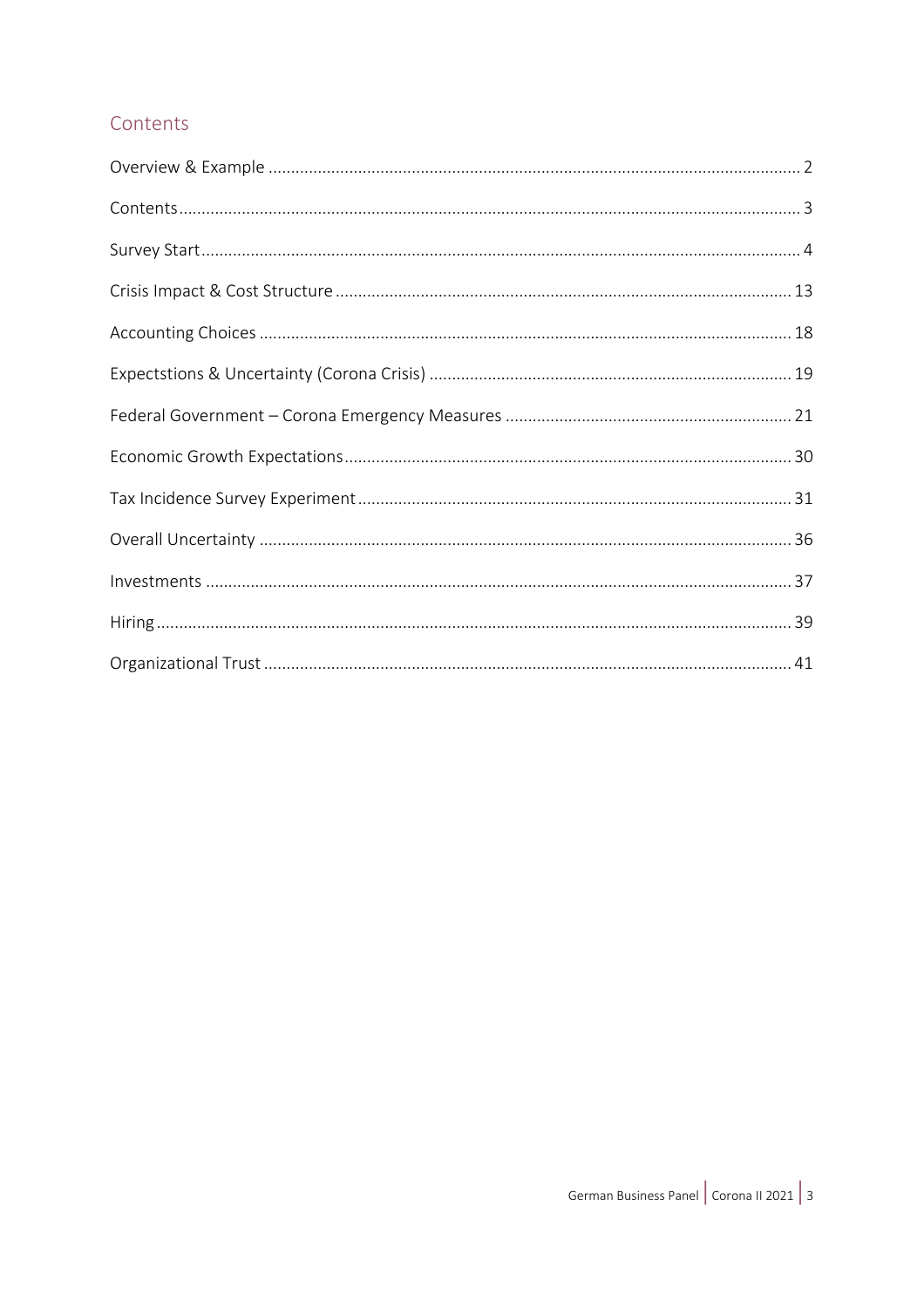#### <span id="page-3-0"></span>Survey Start

| Opening                                                                                                                                                                                                                                                                                                                                                                                                                                                                                                                                                                                                                                                                                                                                                                                                                                                                                                              | Vielen Dank, dass Sie sich bereiterklärt haben, an unserer Befragung teilzunehmen                                                                                                                                                                                                                                             |  |  |
|----------------------------------------------------------------------------------------------------------------------------------------------------------------------------------------------------------------------------------------------------------------------------------------------------------------------------------------------------------------------------------------------------------------------------------------------------------------------------------------------------------------------------------------------------------------------------------------------------------------------------------------------------------------------------------------------------------------------------------------------------------------------------------------------------------------------------------------------------------------------------------------------------------------------|-------------------------------------------------------------------------------------------------------------------------------------------------------------------------------------------------------------------------------------------------------------------------------------------------------------------------------|--|--|
|                                                                                                                                                                                                                                                                                                                                                                                                                                                                                                                                                                                                                                                                                                                                                                                                                                                                                                                      | Ihre Mitarbeit an dieser Befragung ist für die Aussagekraft unserer Studie<br>ausgesprochen wichtig. Die Befragung kann jederzeit unterbrochen werden und<br>durch erneutes Klicken auf Ihren persönlichen Link an derselben Stelle fortgesetzt<br>werden. Bitte beantworten Sie die Fragen aus der Sicht Ihres Unternehmens. |  |  |
|                                                                                                                                                                                                                                                                                                                                                                                                                                                                                                                                                                                                                                                                                                                                                                                                                                                                                                                      | Informationen zum Datenschutz                                                                                                                                                                                                                                                                                                 |  |  |
| Ihre Angaben werden selbstverständlich streng vertraulich nach EU-Datenschutz-<br>Grundverordnung (DSGVO) sowie den weiteren Datenschutzgesetzen behandelt. Die<br>forschungsbezogenen Ergebnisse werden ausschließlich in anonymisierter Form in<br>Veröffentlichungen verwendet. Insbesondere möchten wir auf die folgenden Punkte<br>hinweisen:<br>Alle Befragungsdaten werden ausschließlich zu Forschungszwecken benutzt.<br>$\bullet$<br>Ihre Angaben werden selbstverständlich streng vertrauliche behandelt.<br>Ihre Teilnahme an unserer Studie ist freiwillig. Mit Ihrer Teilnahme willigen<br>$\bullet$<br>Sie ein, dass Ihre Daten gespeichert, verarbeitet und weitergegeben werden<br>dürfen.<br>Sie können ihre Einwilligung jederzeit widerrufen. Durch den Widerruf wird<br>$\bullet$<br>die Rechtmäßigkeit der aufgrund der Einwilligung bis zum Widerruf<br>erfolgten Verarbeitung nicht berührt. |                                                                                                                                                                                                                                                                                                                               |  |  |
|                                                                                                                                                                                                                                                                                                                                                                                                                                                                                                                                                                                                                                                                                                                                                                                                                                                                                                                      | Die forschungsbezogenen Ergebnisse werden ausschließlich in<br>$\bullet$<br>anonymisierte und aggregierter Form in Veröffentlichungen verwendet, so<br>dass keine Rückschlüsse auf Ihre Person sowie Ihr Unternehmen möglich<br>sind                                                                                          |  |  |
|                                                                                                                                                                                                                                                                                                                                                                                                                                                                                                                                                                                                                                                                                                                                                                                                                                                                                                                      | Ausführliche Informationen erhalten Sie in unserer Erklärung zum<br>Datenschutz                                                                                                                                                                                                                                               |  |  |
|                                                                                                                                                                                                                                                                                                                                                                                                                                                                                                                                                                                                                                                                                                                                                                                                                                                                                                                      | Ja, ich habe die Informationen zum Datenschutz gelesen, verstanden und<br>möchte an der Befragung teilnehmen.                                                                                                                                                                                                                 |  |  |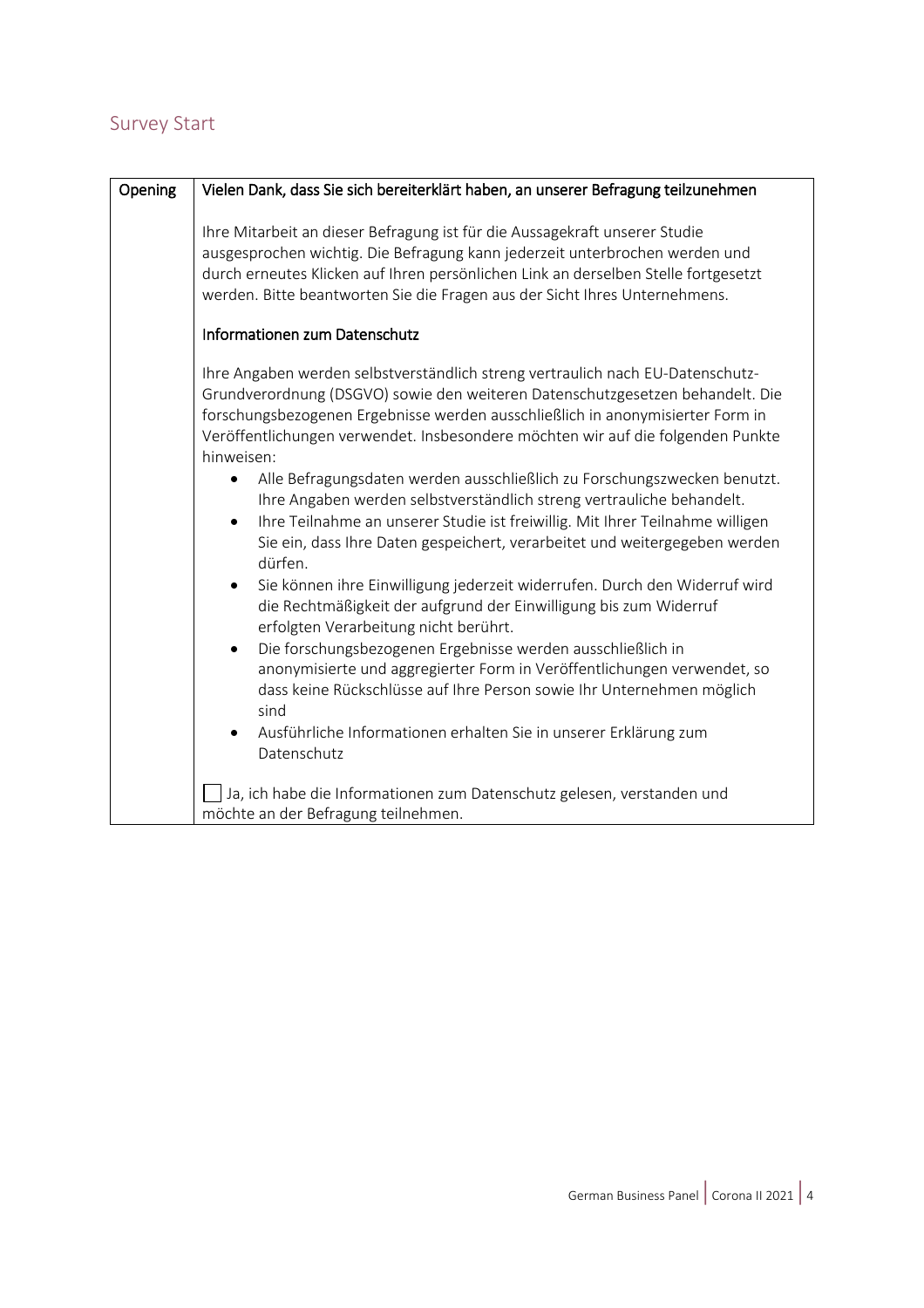| Variable name  | gbpid                                                                               |
|----------------|-------------------------------------------------------------------------------------|
| Comment        | Researchers may use gbpid as the unique identifier to construct a panel<br>dataset. |
| Variable label | gbp identification number                                                           |
| Variable type  | string                                                                              |
| Variable name  | <b>BVDID</b>                                                                        |
| Comment        | Researchers may use BvDID for matching purposes.                                    |
| Variable Label | bydid                                                                               |
| Variable type  | string                                                                              |
|                |                                                                                     |
| Variable name  | startDate                                                                           |
| Comment        | This variable indicates the time when the recipient starts the survey.              |
|                | Example: 24sep2021 11:46:11                                                         |
| Variable label | survey start date                                                                   |
| Variable type  | date in Stata %tc format                                                            |
|                |                                                                                     |
| Variable name  | endDate                                                                             |
| Comment        | This variable indicates the time when the recipient finishes the survey.            |
|                | Example: 24sep2021 11:46:11                                                         |
| Variable label | survey end date                                                                     |
| Variable type  | date in Stata %tc format                                                            |
|                |                                                                                     |
| Variable name  | recordedDate                                                                        |
| Comment        | This variable implies the time when the answers are uploaded to the                 |
|                | server.                                                                             |
|                | Example: 24sep2021 11:46:11                                                         |
| Variable label | recorded date                                                                       |
| Variable type  | date in Stata %tc format                                                            |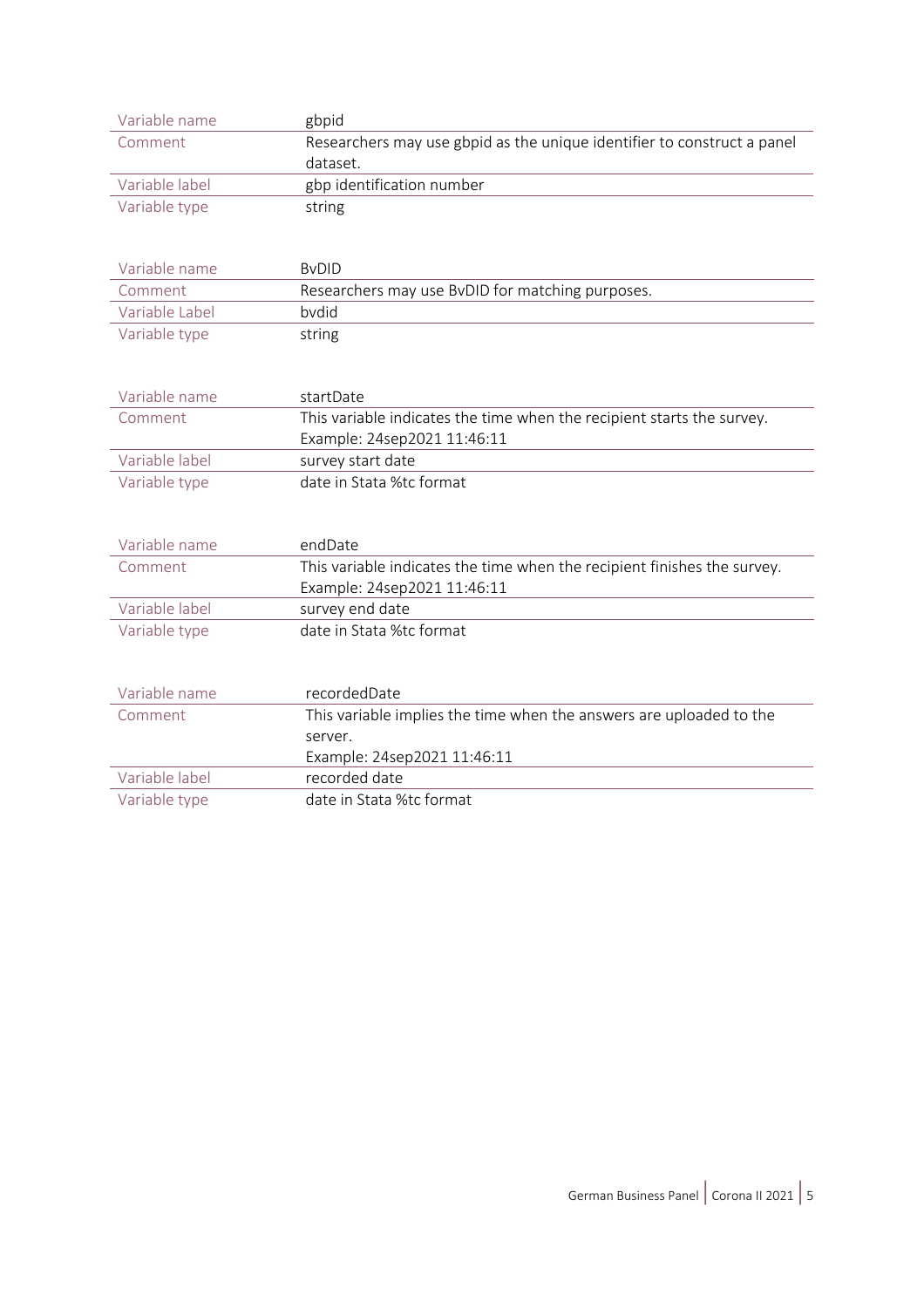| Variable name            | ccgic1                                                                     |
|--------------------------|----------------------------------------------------------------------------|
| Original survey question | Welche Rechtsform hat ihr Unternehmen?                                     |
| English translation of   | What is the legal form of your company?                                    |
| survey question          |                                                                            |
| Variable label           | legal form                                                                 |
| Variable type            | numeric                                                                    |
| Comment                  | If "Other" is selected, the corresponding text entry is stored in variable |
|                          | ccgic1_text (accessible under restrictive conditions).                     |
| Range                    | [1, 18]                                                                    |
|                          |                                                                            |
|                          | $1 =$ Einzelunternehmen                                                    |
|                          | $2 = GmbH$                                                                 |
|                          | $3 =$ GmbH & Co. KG                                                        |
|                          | $4 = UG$                                                                   |
|                          | $5 = AG$                                                                   |
|                          | $6 = oHG$                                                                  |
|                          | $7 = GbR$                                                                  |
|                          | $8 = PartG$                                                                |
|                          | $9 = KG$                                                                   |
|                          | $10 = SE$                                                                  |
|                          | $11 =$ Verein                                                              |
|                          | $12 = KGaA$                                                                |
|                          | $13 = Genossenschaft$                                                      |
|                          | 14 = Öffentlich-rechtliches Unternehmen                                    |
|                          | 15 = Personengesellschaft                                                  |
|                          | $16$ = Limited                                                             |
|                          | $17 = Stiftung$                                                            |
|                          | $18 =$ Other                                                               |
| Filter                   | None                                                                       |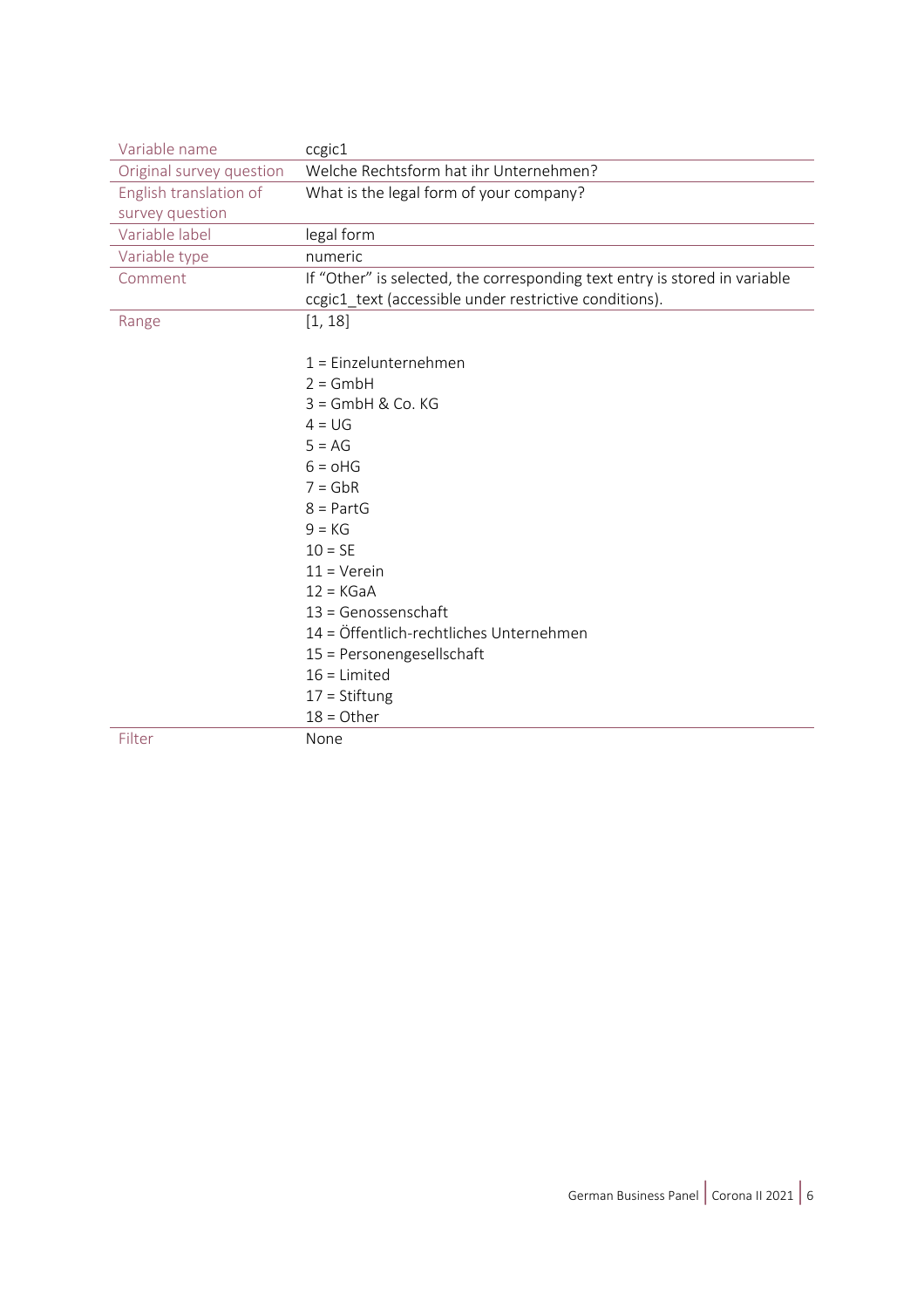| Variable name            | ccgic2                                                               |  |
|--------------------------|----------------------------------------------------------------------|--|
| Original survey question | Bitte geben Sie den Jahresumsatz (in EUR) im Jahr 2019 Ihres         |  |
|                          | Unternehmens an.                                                     |  |
| English translation of   | Please indicate the annual revenue (in EUR) of your company in 2019. |  |
| survey question          |                                                                      |  |
| Variable label           | annual revenue                                                       |  |
| Variable type            | numeric                                                              |  |
| Range                    | [0. ∞)                                                               |  |
| Filter                   | None                                                                 |  |

| Variable name            | ccgic3                                                                                                  |
|--------------------------|---------------------------------------------------------------------------------------------------------|
| Original survey question | Welches der folgenden Intervalle entspricht am ehesten dem                                              |
|                          | Jahresumsatz Ihres Unternehmens im Jahr 2019?                                                           |
| English translation of   | Which of the following intervals corresponds most closely to the annual                                 |
| survey question          | revenue of your company in 2019?                                                                        |
| Variable label           | annual revenue categorical                                                                              |
| Variable type            | numeric                                                                                                 |
| Comment                  | Revenues provided in ccgic2 will automatically be translated in the re-<br>spective category of ccgic3. |
| Range                    | [1, 14]                                                                                                 |
|                          |                                                                                                         |
|                          | $1 =$ Less than 50.000 EUR                                                                              |
|                          | $2 = 50.000 - 100.000$ EUR                                                                              |
|                          | $3 = 100.001 - 350.000$ EUR                                                                             |
|                          | $4 = 350.001 - 700.000$ EUR                                                                             |
|                          | $5 = 700.001 - 2.000.000$ EUR                                                                           |
|                          | $6 = 2.000.001 - 6.000.000$ EUR                                                                         |
|                          | $7 = 6.000.001 - 8.000.000$ EUR                                                                         |
|                          | $8 = 8.000.001 - 10.000.000$ EUR                                                                        |
|                          | $9 = 10.000.001 - 12.000.000$ EUR                                                                       |
|                          | $10 = 12.000.001 - 20.000.000$ EUR                                                                      |
|                          | $11 = 20.000.001 - 40.000.000$ EUR                                                                      |
|                          | $12 = 40.000.001 - 50.000.000$ EUR                                                                      |
|                          | $13 = 50.000.001 - 60.000.000$ EUR                                                                      |
|                          | 14 = More than 60.000.000 EUR                                                                           |
| Filter                   | Conditional on ccgic2 being empty                                                                       |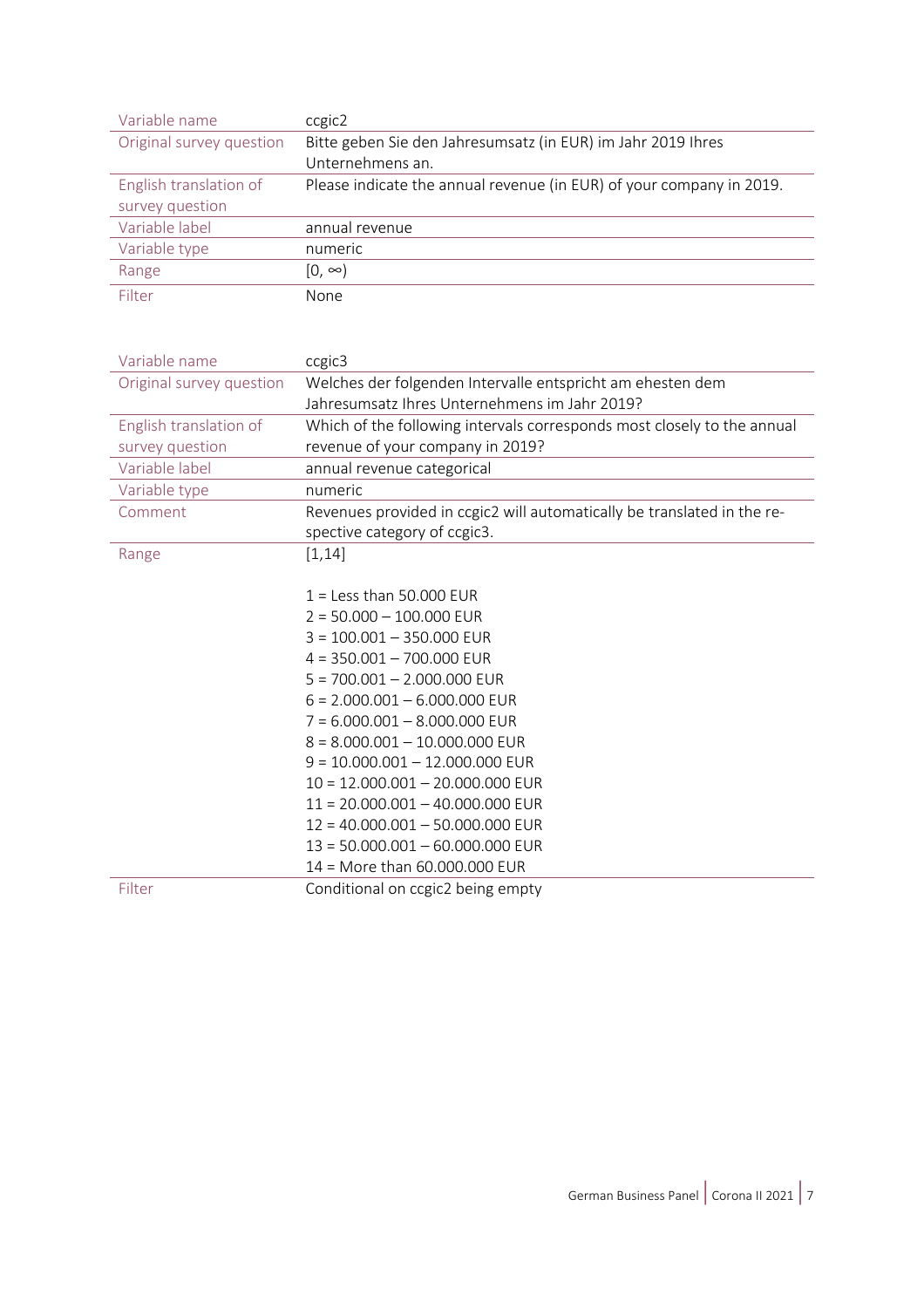| Variable name              | ccgic5                                                                      |
|----------------------------|-----------------------------------------------------------------------------|
| Original survey question   | Wie viele sozialversicherungspflichtige Mitarbeiter (in vollen Stellen) hat |
|                            | Ihr Unternehmen?                                                            |
| English translation of     | How many employees (full-time) are subject to social security in your       |
| survey question            | firm?                                                                       |
| Variable label             | number employees                                                            |
| Variable type              | numeric                                                                     |
| Range                      | $[0, \infty)$                                                               |
| Filter                     | None                                                                        |
|                            |                                                                             |
|                            |                                                                             |
| Variable name              | ccgic <sub>6</sub>                                                          |
| Original survey question   | Welches der folgenden Intervalle entspricht am ehesten der Zahl der         |
|                            | sozialversicherungspflichtigen Mitarbeiter (in vollen Stellen) in Ihrem     |
|                            | Unternehmen?                                                                |
| <b>ENGLISH TRANSLATION</b> | Which of the following intervals corresponds most closely to the number     |
| OF THE Original survey     | of employees (full-time) subject to social security in your firm?           |
| question                   |                                                                             |
| Variable label             | number employees categorical                                                |
| Variable type              | numeric                                                                     |
| Comment                    | Number of employees provided in ccgic5 will automatically be translated     |
|                            | in the respective category of ccgic6.                                       |
| Range                      | [1, 9]                                                                      |
|                            |                                                                             |
|                            | $1 = No$ employees                                                          |
|                            | $2 = 1-5$                                                                   |
|                            | $3 = 6-9$                                                                   |
|                            | $4 = 10 - 19$                                                               |
|                            | $5 = 20-49$                                                                 |
|                            | $6 = 50 - 249$                                                              |
|                            | $7 = 250 - 499$<br>$8 = 500 - 999$                                          |
|                            | $9 =$ More than 1000                                                        |
|                            |                                                                             |
| Filter                     | Conditional on ccgic5 being empty                                           |
|                            |                                                                             |
| Variable name              |                                                                             |
| Variable label             | ccgic11<br>salutation                                                       |
|                            |                                                                             |
| Variable type              | string                                                                      |

Filter None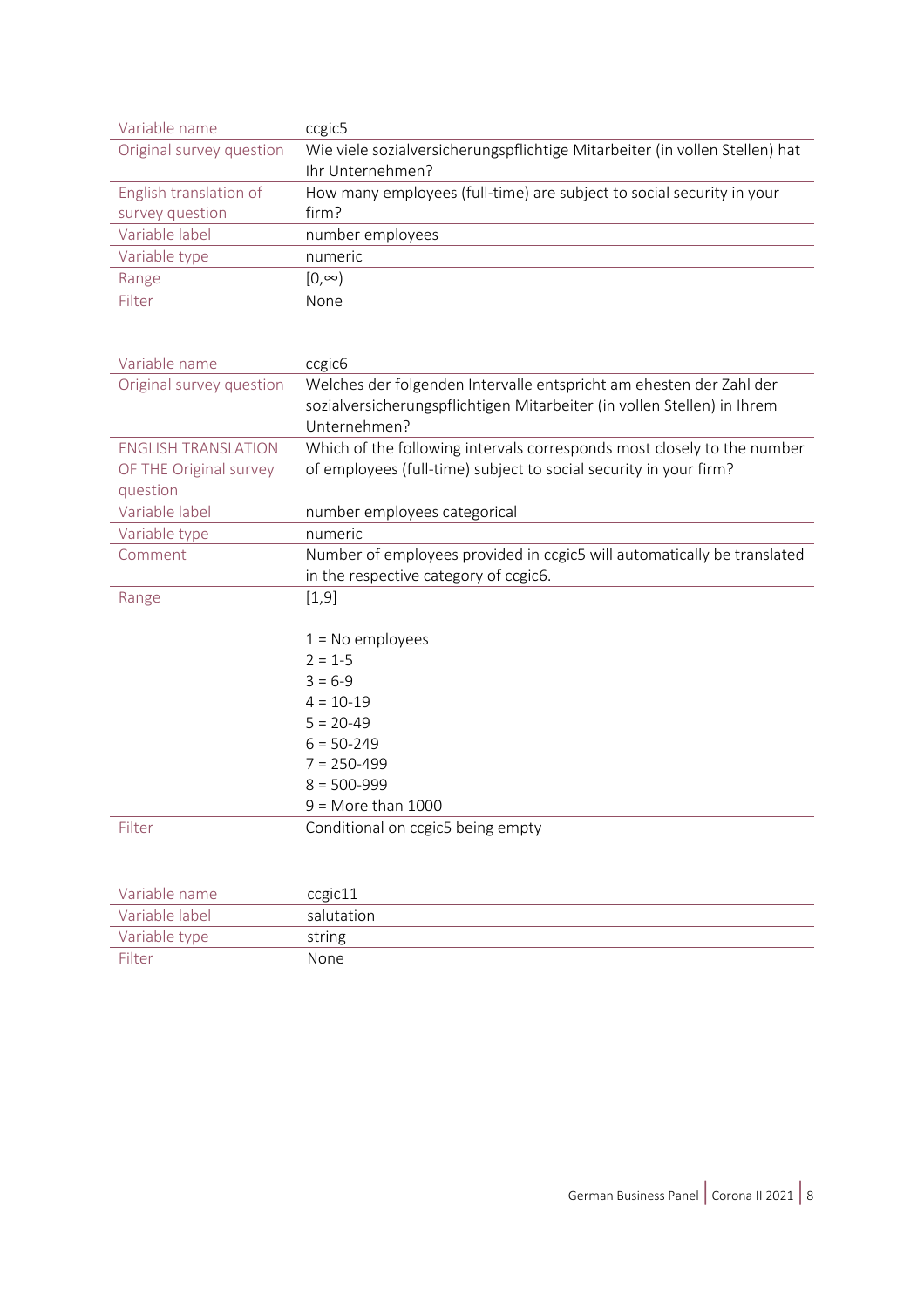| Variable name  | ccgic12 |
|----------------|---------|
| Variable label | title   |
| Variable type  | string  |
| Filter         | None    |

| Variable name  | ccgic13                    |
|----------------|----------------------------|
| Variable label | highest level of education |
| Variable type  | string                     |
| Filter         | None                       |

| Variable name  | ccgic14                 |
|----------------|-------------------------|
| Variable label | position in the company |
| Variable type  | string                  |
| Filter         | None                    |

| Variable name  | ccgic15                 |
|----------------|-------------------------|
| Variable label | division in the company |
| Variable type  | string                  |
| Filter         | <b>None</b>             |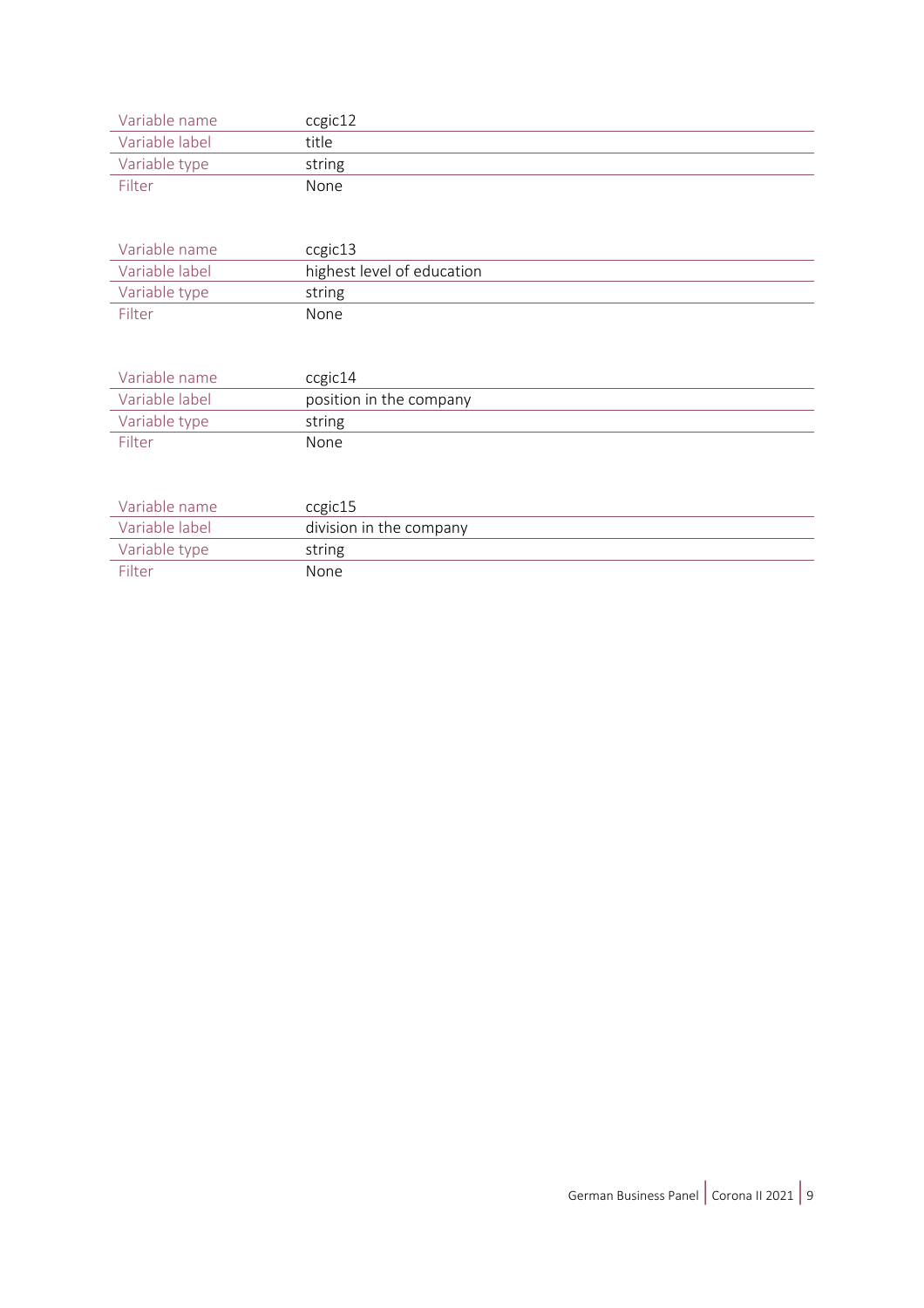| Variable name            | industry_WZ08                                                                |  |  |
|--------------------------|------------------------------------------------------------------------------|--|--|
| Original survey question | Bitte wählen sie den für Ihr Unternehmen bedeutendsten                       |  |  |
|                          | Wirtschaftszweig, in dem Sie aktiv sind, durch die Wahl der zutreffenden     |  |  |
|                          | Kategorien.                                                                  |  |  |
| English translation of   | Please select the most important industry sector, in which your company      |  |  |
| survey question          | is active, by selecting the corresponding category.                          |  |  |
| Variable label           | industry classification                                                      |  |  |
| Variable type            | numeric                                                                      |  |  |
| Comment                  | The variable indicates the most important industry in which the firm is      |  |  |
|                          | active in according to the classification scheme by German Statistical Of-   |  |  |
|                          | fice. The level of detail stored corresponds to the specification by the re- |  |  |
|                          | spondents.                                                                   |  |  |
| Filter                   | None                                                                         |  |  |
|                          |                                                                              |  |  |
| Variable name            | cdat2                                                                        |  |  |
| Original survey question | Unterstützen Sie uns in zukünftigen Befragungen, um die langfristige         |  |  |
|                          | wirtschaftliche Entwicklung besser verstehen zu können und damit die         |  |  |
|                          | Rahmenbedingungen für die deutsche Wirtschaft zu verbessern!                 |  |  |
|                          | Um zu erfahren, wie staatliche Regulierung auf Unternehmen wirkt             |  |  |
|                          | (gerade aktuell in der Corona-Krise) und wie sie verbessert werden kann,     |  |  |
|                          | würden wir Sie gerne zu weiteren Befragungen einladen. Dafür                 |  |  |
|                          | benötigen wir für die weitere Verarbeitung Ihrer Kontaktdaten eine           |  |  |
|                          | Einwilligung.                                                                |  |  |
|                          |                                                                              |  |  |
|                          | Ihre Kontaktdaten werden getrennt vom Fragebogen ausschließlich für          |  |  |
|                          | den Zweck weiterer Befragungen aufgehoben. Sie werden niemals mit            |  |  |
|                          | den von Ihnen angegebenen Antworten in Verbindung gebracht. Ihre             |  |  |
|                          | Kontaktdaten werden niemals an Dritte weitergegeben. Nach Abschluss          |  |  |
|                          | der letzten Befragung werden Ihre Kontaktdaten gelöscht. Ausführliche        |  |  |
|                          | Informationen erhalten Sie in unseren Datenschutzhinweisen nach Art.         |  |  |
|                          | 13 DSGVO.                                                                    |  |  |
|                          |                                                                              |  |  |
|                          | Wir wären sehr dankbar, wenn wir Sie für das weitere Mitwirken an            |  |  |
|                          | unserem Forschungsprojekt gewinnen könnten. Selbstverständlich ist           |  |  |
|                          | dies freiwillig und Sie können die Einwilligung jederzeit widerrufen.        |  |  |
|                          | Durch den Widerruf wird die Rechtmäßigkeit der aufgrund der                  |  |  |
|                          | Einwilligung bis zum Widerruf erfolgten Verarbeitung nicht berührt.          |  |  |
| Variable label           | contact agreement                                                            |  |  |
| Variable type            | numeric                                                                      |  |  |
| Range                    | [0,1]                                                                        |  |  |
|                          |                                                                              |  |  |
|                          | $0 = No$                                                                     |  |  |
|                          | $1 = Yes$                                                                    |  |  |
| Filter                   | None                                                                         |  |  |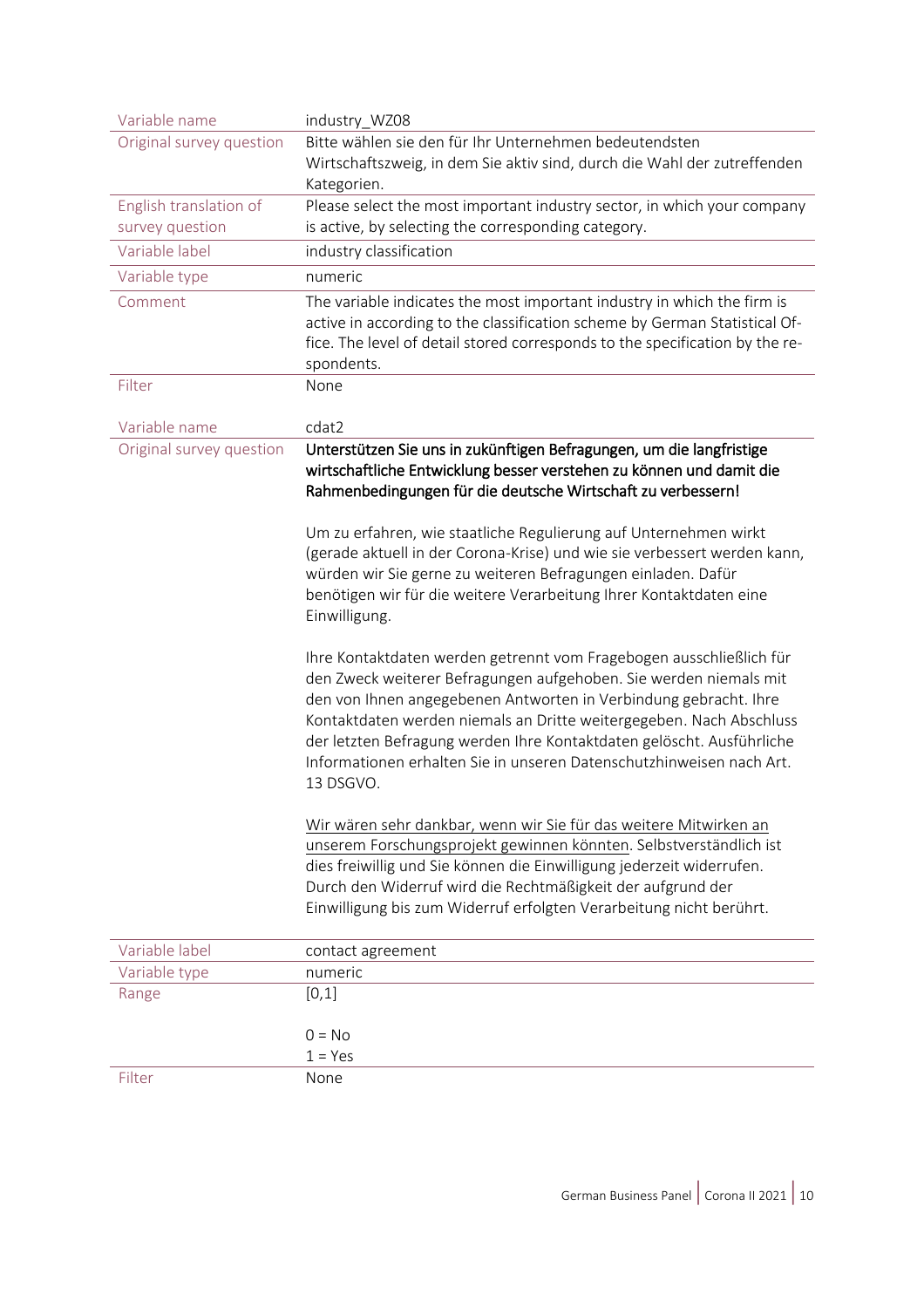| Variable name            | cdat3                                                                                                                                                                                                                                                                                                                                                                                        |  |
|--------------------------|----------------------------------------------------------------------------------------------------------------------------------------------------------------------------------------------------------------------------------------------------------------------------------------------------------------------------------------------------------------------------------------------|--|
| Original survey question | Leisten Sie einen Beitrag, um Klarheit über die Situation und Struktur von<br>Unternehmen in Deutschland zu schaffen! Damit kann die Wissenschaft<br>einen Beitrag leisten, die Rahmenbedingungen für die deutsche                                                                                                                                                                           |  |
|                          | Wirtschaft zu verbessern.                                                                                                                                                                                                                                                                                                                                                                    |  |
|                          | Um ein vollständiges Bild der Unternehmenslandschaft in Deutschland<br>zu etablieren, möchten wir die erhobenen Umfragedaten mit Daten aus<br>getrennt vorliegenden Unternehmensdatenbanken oder mit auf<br>Webseiten frei zugänglichen Daten verknüpfen. Dies können<br>beispielsweise Informationen zum Wirtschaftszweig und zu weiteren<br>Strukturinformationen Ihres Unternehmens sein. |  |
|                          | Für die Verknüpfung dieser Daten mit den Befragungsdaten benötigen<br>wir Ihre Einwilligung. Die datenschutzrechtlichen Hinweise finden Sie in<br>unserer Erklärung zum Datenschutz. Veröffentlichungen der<br>anonymisierten Ergebnisse von Analysen der verknüpften Daten<br>erlauben keine Rückschlüsse auf Ihre Person oder Ihr Unternehmen.                                             |  |
|                          | Wir freuen uns sehr, wenn Sie uns dabei unterstützen, die Erwartungen<br>und Einschätzungen der Unternehmen in Deutschland besser zu<br>verstehen. Ihre Einwilligung ist natürlich freiwillig. Sie können sie<br>jederzeit widerrufen. Durch den Widerruf wird die Rechtmäßigkeit der<br>aufgrund der Einwilligung bis zum Widerruf erfolgten Verarbeitung nicht<br>berührt.                 |  |
| Variable label           | data linking agreement                                                                                                                                                                                                                                                                                                                                                                       |  |
| Variable type            | numeric                                                                                                                                                                                                                                                                                                                                                                                      |  |
| Range                    | [0,1]<br>$0 = No$<br>$1 = Yes$                                                                                                                                                                                                                                                                                                                                                               |  |
| Filter                   | None                                                                                                                                                                                                                                                                                                                                                                                         |  |
| Variable name            | AGS                                                                                                                                                                                                                                                                                                                                                                                          |  |
| Comment                  | The AGS (amtlicher Gemeindeschlüssel), issued by the statistical offices,<br>identifies the municipality of the company. (available under restrictive<br>conditions).                                                                                                                                                                                                                        |  |
| Variable label           | official municipality code                                                                                                                                                                                                                                                                                                                                                                   |  |
| Variable type            | string                                                                                                                                                                                                                                                                                                                                                                                       |  |
| Filter                   | None                                                                                                                                                                                                                                                                                                                                                                                         |  |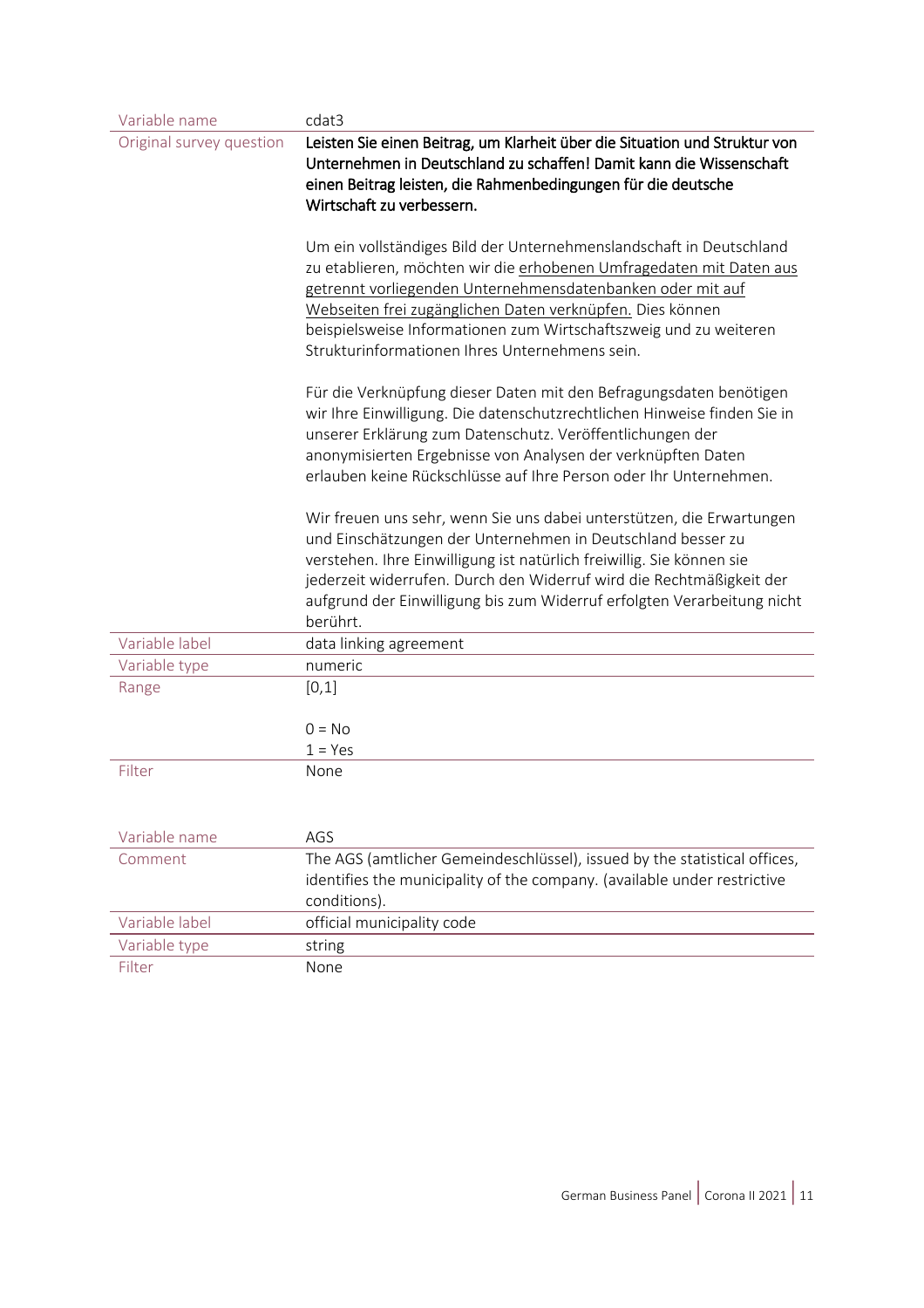| Variable name  | weight                                                                                                                                                                                                                                 |
|----------------|----------------------------------------------------------------------------------------------------------------------------------------------------------------------------------------------------------------------------------------|
| Comment        | This variable indicates the sampling weights with regard to each obser-<br>vation. The sampling weights are calculated by raking algorithms. Fur-<br>ther information please consult the relevant documentation on the GBP<br>website. |
| Variable label | sampling weights                                                                                                                                                                                                                       |
| Variable type  | numeric                                                                                                                                                                                                                                |
| Filter         | <b>None</b>                                                                                                                                                                                                                            |

| Variable name  | waye                                     |
|----------------|------------------------------------------|
| Comment        | This variable indicates the survey wave. |
| Variable label | survey wave                              |
| Variable type  | string                                   |
| Filter         | <b>None</b>                              |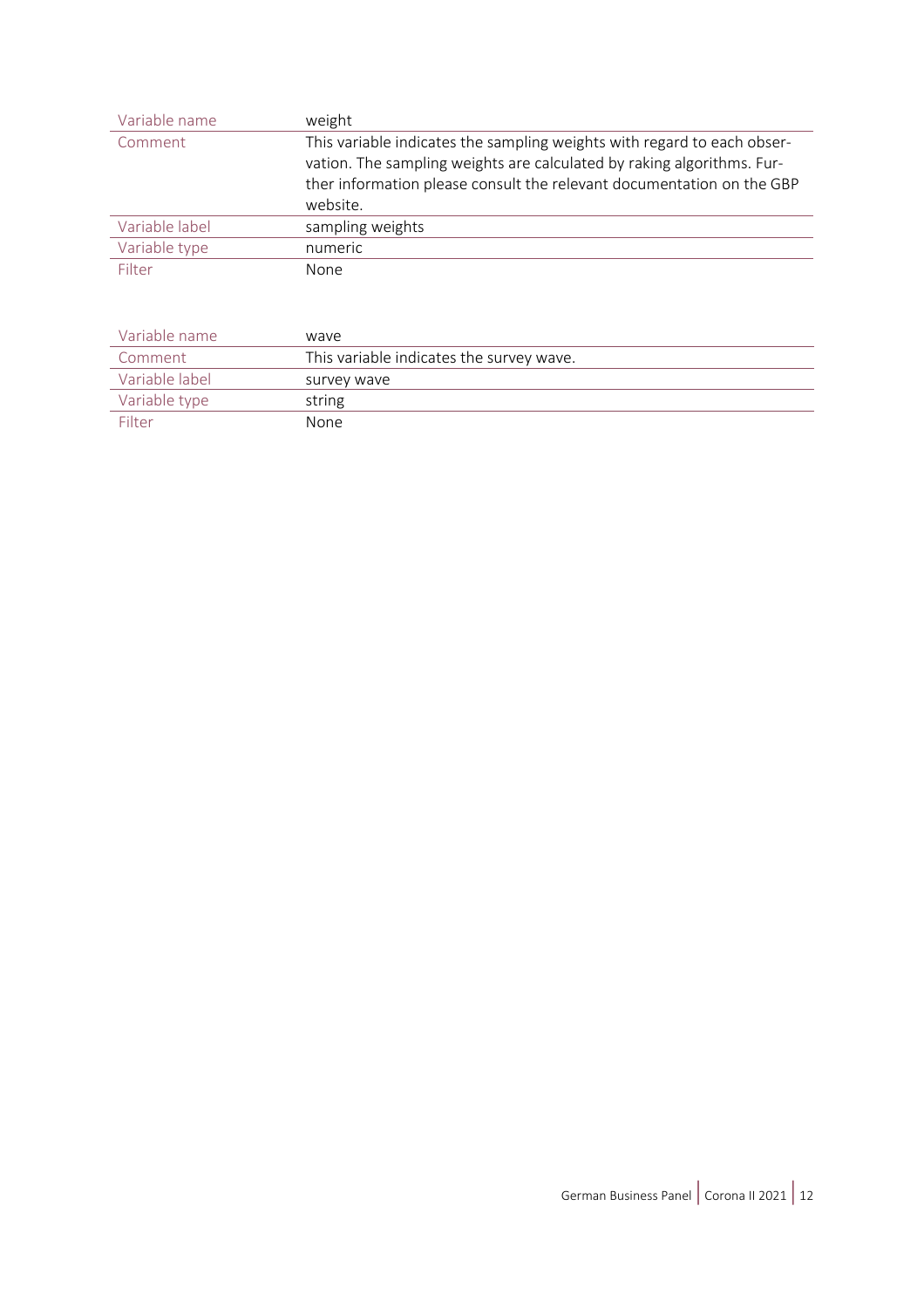### <span id="page-12-0"></span>Crisis Impact & Cost Structure

| Variable name            | ccd1-ccd7                                                             |                                                                      |  |  |
|--------------------------|-----------------------------------------------------------------------|----------------------------------------------------------------------|--|--|
| Original survey question | welchem<br>In.                                                        | wurden die folgenden<br>Ausmaß<br>Kennzahlen<br><b>Ihres</b>         |  |  |
|                          | Unternehmens durch die Corona-Krise beeinflusst?                      |                                                                      |  |  |
|                          | Bitte vergleichen Sie die aktuellen Kennzahlen mit den Kennzahlen zum |                                                                      |  |  |
|                          | Jahresbeginn 2020.                                                    |                                                                      |  |  |
| English translation of   | To what extent were the following key figures impacted by the Corona  |                                                                      |  |  |
| survey question          | crisis?                                                               |                                                                      |  |  |
|                          |                                                                       | Please indicate by what percentage the key figures have changed com- |  |  |
|                          |                                                                       | pared to the beginning of 2020.                                      |  |  |
| Variable label           | ccd1                                                                  | revenue impact                                                       |  |  |
|                          | ccd <sub>2</sub>                                                      | no. of employees impact                                              |  |  |
|                          | ccd <sub>3</sub>                                                      | liquidity impact                                                     |  |  |
|                          | ccd4                                                                  | liabilities impact                                                   |  |  |
|                          | ccd <sub>5</sub>                                                      | accounts receivable impact                                           |  |  |
|                          | ccd <sub>6</sub>                                                      | net income impact                                                    |  |  |
|                          | ccd7                                                                  | accruals impact                                                      |  |  |
| Variable type            | numeric                                                               |                                                                      |  |  |
| Range                    | $[-100, 100]$                                                         |                                                                      |  |  |
| Filter                   | None                                                                  |                                                                      |  |  |

| Variable name            | cun5                                                                  |  |  |  |
|--------------------------|-----------------------------------------------------------------------|--|--|--|
| Original survey question | Was schätzen Sie: Wann werden die monatlichen Umsätze Ihres           |  |  |  |
|                          | Unternehmens wieder so hoch sein wie zum Zeitpunkt vor der Corona-    |  |  |  |
|                          | Krise?                                                                |  |  |  |
| English translation of   | Please give an estimate: when will the monthly revenue from your com- |  |  |  |
| survey question          | pany reach the pre-corona crisis levels?                              |  |  |  |
| Variable label           | Expectation: revenue recovery                                         |  |  |  |
| Variable type            | numeric                                                               |  |  |  |
| Comment                  | If 1 is selected, the date entry is stored in the variable cun5 date. |  |  |  |
| Range                    | [1,3]                                                                 |  |  |  |
|                          |                                                                       |  |  |  |
|                          | $1 = On$ (see var cun5 date)                                          |  |  |  |
|                          | $2 =$ Already recovered                                               |  |  |  |
|                          | $3 =$ Never                                                           |  |  |  |
| Filter                   | Conditional on ccd1<0                                                 |  |  |  |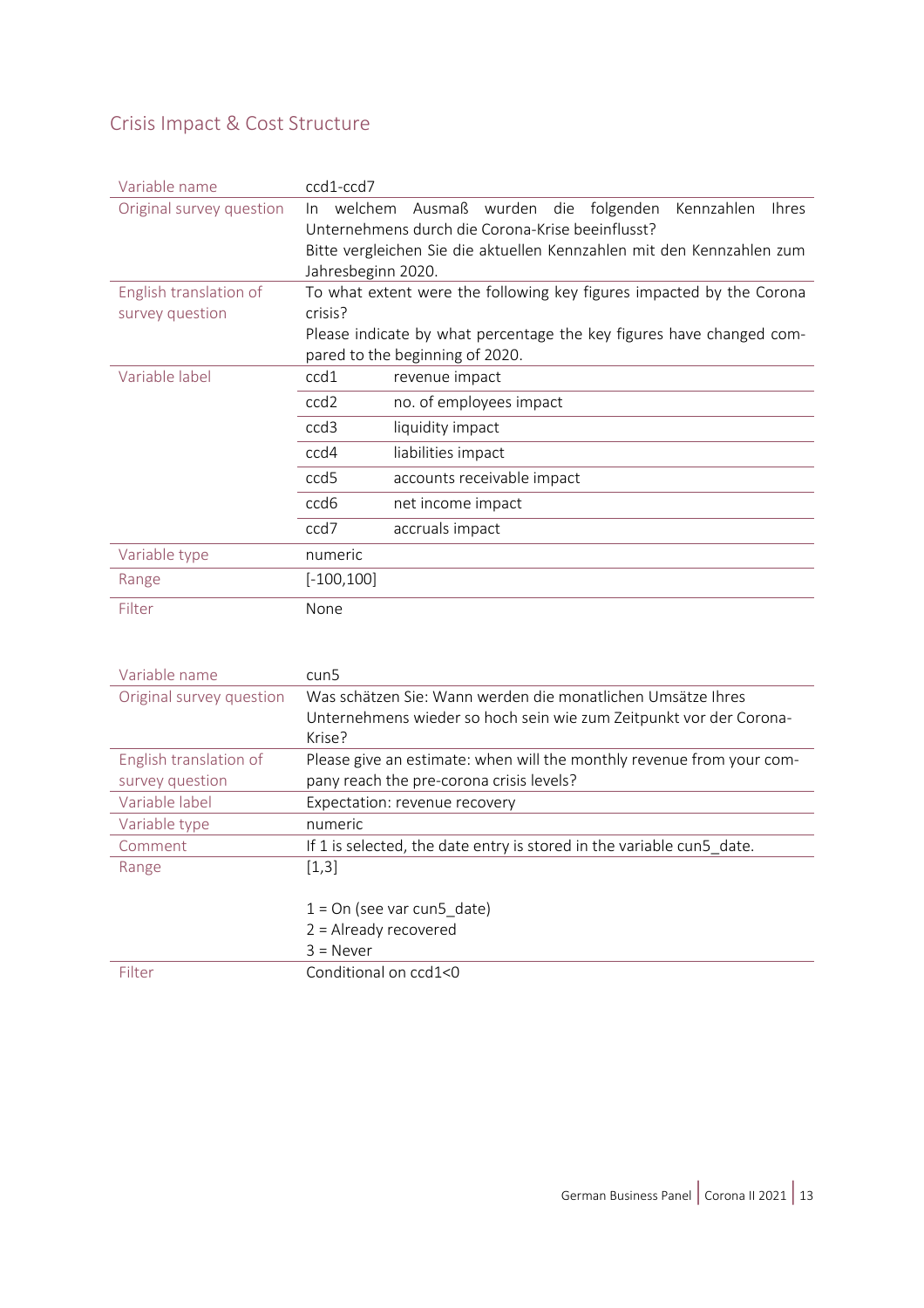| Variable name            | cun5 date                                                             |  |  |
|--------------------------|-----------------------------------------------------------------------|--|--|
| Original survey question | Was schätzen Sie: Wann werden die monatlichen Umsätze Ihres           |  |  |
|                          | Unternehmens wieder so hoch sein wie zum Zeitpunkt vor der Corona-    |  |  |
|                          | Krise?                                                                |  |  |
| English translation of   | Please give an estimate: when will the monthly revenue from your com- |  |  |
| survey question          | pany reach the pre-corona crisis levels?                              |  |  |
| Variable label           | Expectation: date of revenue recovery                                 |  |  |
| Variable type            | string ("yyyy-mm-dd")                                                 |  |  |
| Comment                  | The earliest possible date entry equals the start date of the survey. |  |  |
| Range                    | $\geq$ 2020-11-16                                                     |  |  |
| Filter                   | Conditional on cun5=1                                                 |  |  |
|                          |                                                                       |  |  |

| Variable name            | cos1                                                                  |  |  |
|--------------------------|-----------------------------------------------------------------------|--|--|
| Original survey question | Wie schwierig ist es für Ihr Unternehmen, Ihre Kosten bei sinkender   |  |  |
|                          | Nachfrage (bspw. bedingt durch die Corona-Krise) innerhalb von 3      |  |  |
|                          | Monaten zu verringern?                                                |  |  |
| English translation of   | How difficult is it for your company to reduce your costs within 3    |  |  |
| survey question          | months when facing decreasing demand (e.g. due to the Corona crisis)? |  |  |
| Variable label           | difficulty cost reduction                                             |  |  |
| Variable type            | numeric                                                               |  |  |
| Range                    | 11 Point Likert Scale                                                 |  |  |
|                          | [0, 10]                                                               |  |  |
|                          |                                                                       |  |  |
|                          | $0 = Very easy$                                                       |  |  |
|                          | $5$ = Neither easy nor difficult                                      |  |  |
|                          | $10 = \text{Very difficult}$                                          |  |  |
| Filter                   | None                                                                  |  |  |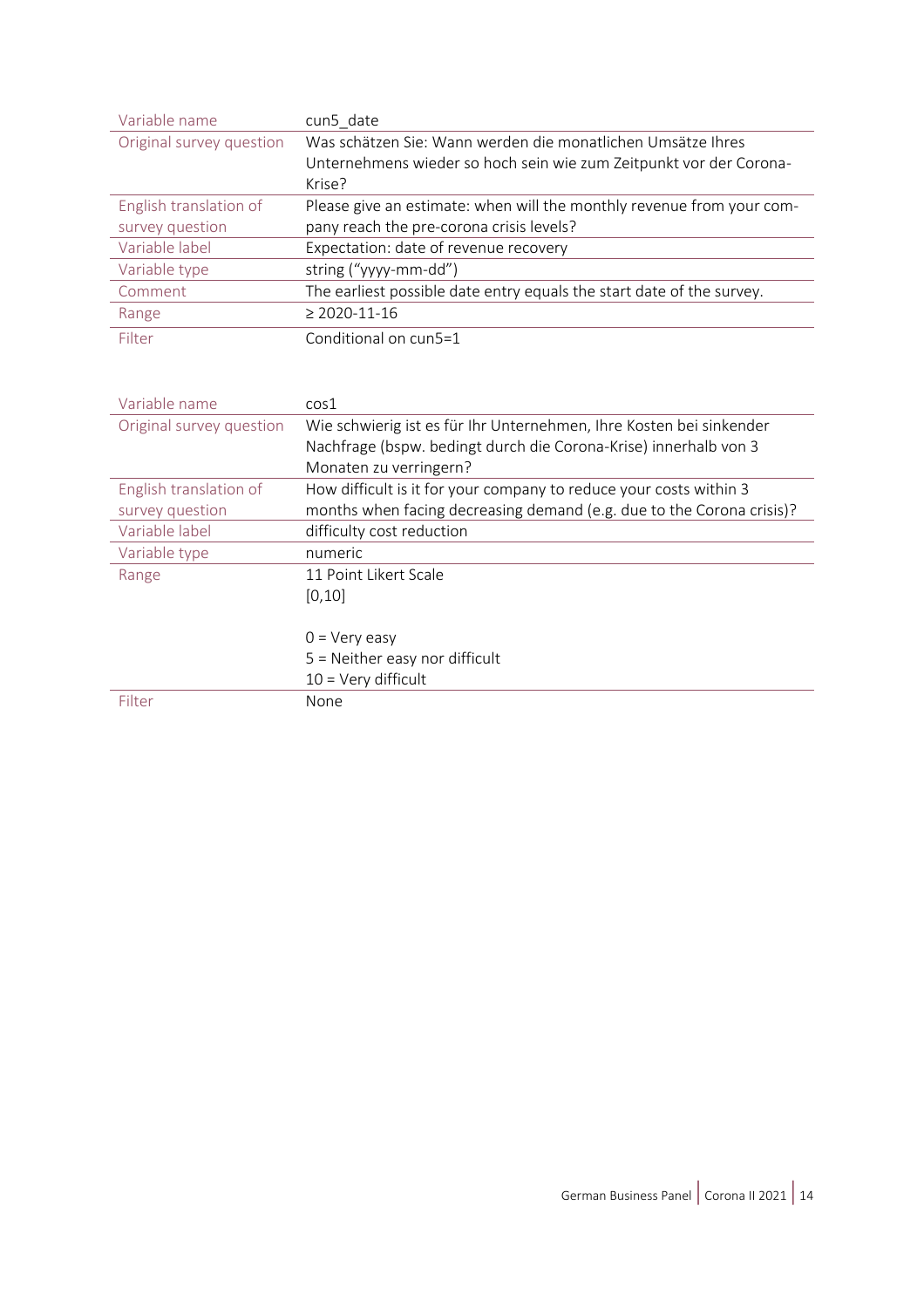| Variable name            | $cos2 - cos9$                                                                                                           |                                                            |  |
|--------------------------|-------------------------------------------------------------------------------------------------------------------------|------------------------------------------------------------|--|
| Original survey question | Was sind für Ihr Unternehmen die größten Hürden zur Kostensenkung?                                                      |                                                            |  |
| English translation of   | What are the biggest hurdles for your company when reducing costs?                                                      |                                                            |  |
| survey question          |                                                                                                                         |                                                            |  |
| Variable label           | cos <sub>2</sub>                                                                                                        | long-term employee contracts                               |  |
|                          | cos <sub>3</sub>                                                                                                        | know-how retention                                         |  |
|                          | cos <sub>4</sub>                                                                                                        | other long-term commitments                                |  |
|                          | cos5                                                                                                                    | legal obligations                                          |  |
|                          | cos6                                                                                                                    | disposal of operating assets less economical than capacity |  |
|                          |                                                                                                                         | reduction/shutdowns                                        |  |
|                          | cos7                                                                                                                    | planning uncertainty                                       |  |
|                          | cos8                                                                                                                    | other reasons                                              |  |
|                          | cos9                                                                                                                    | no hurdles                                                 |  |
| Variable type            | numeric                                                                                                                 |                                                            |  |
| Comment                  | If cos8 is selected, the text entry is stored in the variable cos8 text (ac-<br>cessible under restrictive conditions). |                                                            |  |
|                          |                                                                                                                         |                                                            |  |
| Range                    | [0,1]                                                                                                                   |                                                            |  |
|                          |                                                                                                                         |                                                            |  |
|                          | $0 = No$                                                                                                                |                                                            |  |
|                          | $1 = Yes$                                                                                                               |                                                            |  |
| Filter                   | None                                                                                                                    |                                                            |  |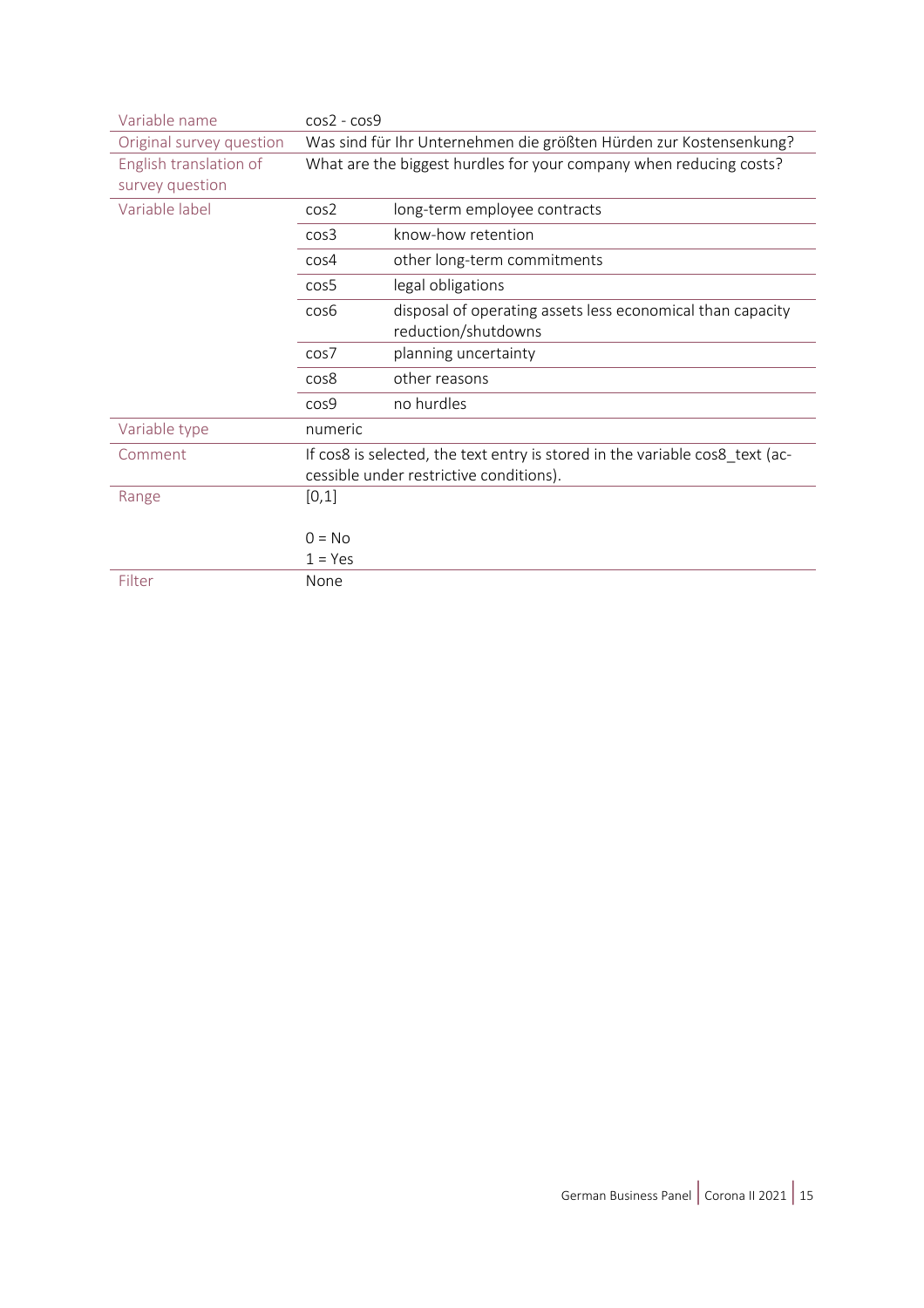| Variable name            | cos10-cos13                                                                    |  |  |
|--------------------------|--------------------------------------------------------------------------------|--|--|
| Original survey question | Sie haben angegeben, dass Sie Umsätze steigern konnten. Was war der            |  |  |
|                          | Grund dafür?                                                                   |  |  |
| English translation of   | What are reasons for the revenue increase?                                     |  |  |
| survey question          |                                                                                |  |  |
| Variable label           | higher demand<br>cos10                                                         |  |  |
|                          | higher market prices<br>cos11                                                  |  |  |
|                          | others<br>cos12                                                                |  |  |
|                          | I don't know<br>cos13                                                          |  |  |
| Variable type            | numeric                                                                        |  |  |
| Comment                  | If cos12 is selected, the text entry is stored in the variable cos12_text      |  |  |
|                          | (accessible under restrictive conditions).                                     |  |  |
| Range                    | [0,1]                                                                          |  |  |
|                          |                                                                                |  |  |
|                          | $0 = No$                                                                       |  |  |
|                          | $1 = Yes$                                                                      |  |  |
| Filter                   | Conditional on ccd1>=5                                                         |  |  |
|                          |                                                                                |  |  |
|                          |                                                                                |  |  |
|                          |                                                                                |  |  |
| Variable name            | $cos14-cos19$                                                                  |  |  |
| Original survey question | Wie konnten Sie die höhere Nachfrage bedienen?                                 |  |  |
| English translation of   | How were you able to meet the higher demand?                                   |  |  |
| survey question          |                                                                                |  |  |
| Variable label           | employment of more personnel<br>cos14                                          |  |  |
|                          | additional investments (PP&E, Technologies or other Assets)<br>cos15           |  |  |
|                          | cos16<br>free capacity                                                         |  |  |
|                          | price increases to counteract increase in demand<br>cos17                      |  |  |
|                          | cos18<br>others                                                                |  |  |
|                          | cos19<br>not at all                                                            |  |  |
| Variable type            | numeric                                                                        |  |  |
| Comment                  | If cos18 is selected, the text entry is stored in the variable cos18_text (ac- |  |  |
|                          | cessible under restrictive conditions).                                        |  |  |
| Range                    | [0,1]                                                                          |  |  |
|                          |                                                                                |  |  |
|                          | $0 = No$                                                                       |  |  |
|                          | $1 = Yes$                                                                      |  |  |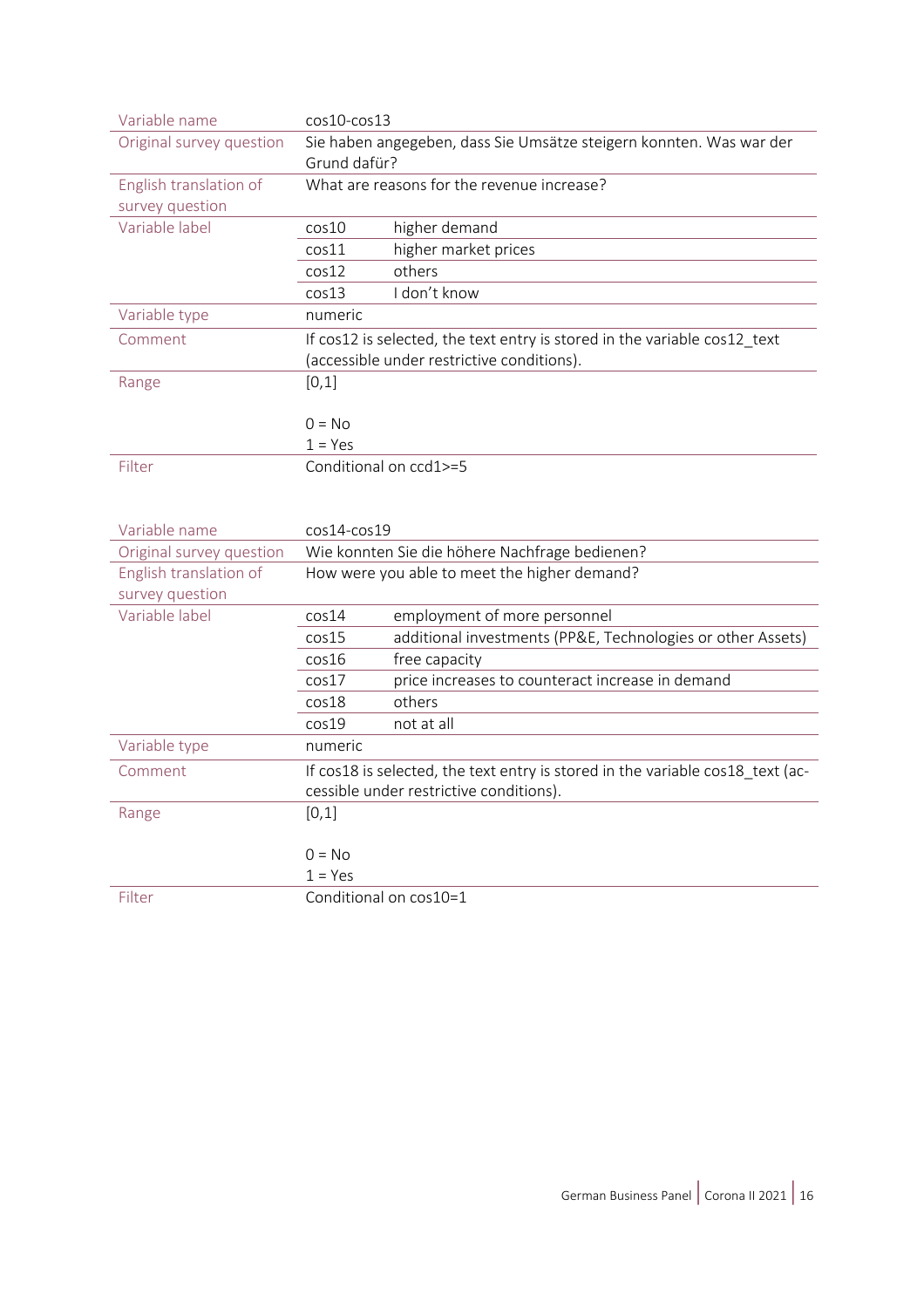| Variable name            | $cos20-cos28$                                                             |                                                     |  |
|--------------------------|---------------------------------------------------------------------------|-----------------------------------------------------|--|
| Original survey question |                                                                           | Was sind für Ihr Unternehmen die größten Hürden zur |  |
|                          | Kapazitätserhöhung?                                                       |                                                     |  |
| English translation of   | What are the biggest hurdles for your company when increasing capac-      |                                                     |  |
| survey question          | ity?                                                                      |                                                     |  |
| Variable label           | cos20                                                                     | issues finding qualified personnel                  |  |
|                          | cos21                                                                     | contractual regulations                             |  |
|                          | cos22                                                                     | legal regulations                                   |  |
|                          | cos <sub>23</sub>                                                         | missing liquidity                                   |  |
|                          | cos24                                                                     | Corona induced supply chain issues                  |  |
|                          | cos <sub>25</sub>                                                         | other supply chain issues                           |  |
|                          | cos26                                                                     | planning uncertainty                                |  |
|                          | cos27                                                                     | others                                              |  |
|                          | cos28                                                                     | no hurdles                                          |  |
| Variable type            | numeric                                                                   |                                                     |  |
| Comment                  | If cos27 is selected, the text entry is stored in the variable cos27_text |                                                     |  |
|                          | (accessible under restrictive conditions).                                |                                                     |  |
| Range                    | [0,1]                                                                     |                                                     |  |
|                          |                                                                           |                                                     |  |
|                          | $0 = No$                                                                  |                                                     |  |
|                          | $1 = Yes$                                                                 |                                                     |  |
| Filter                   | Conditional on ccd1>=5                                                    |                                                     |  |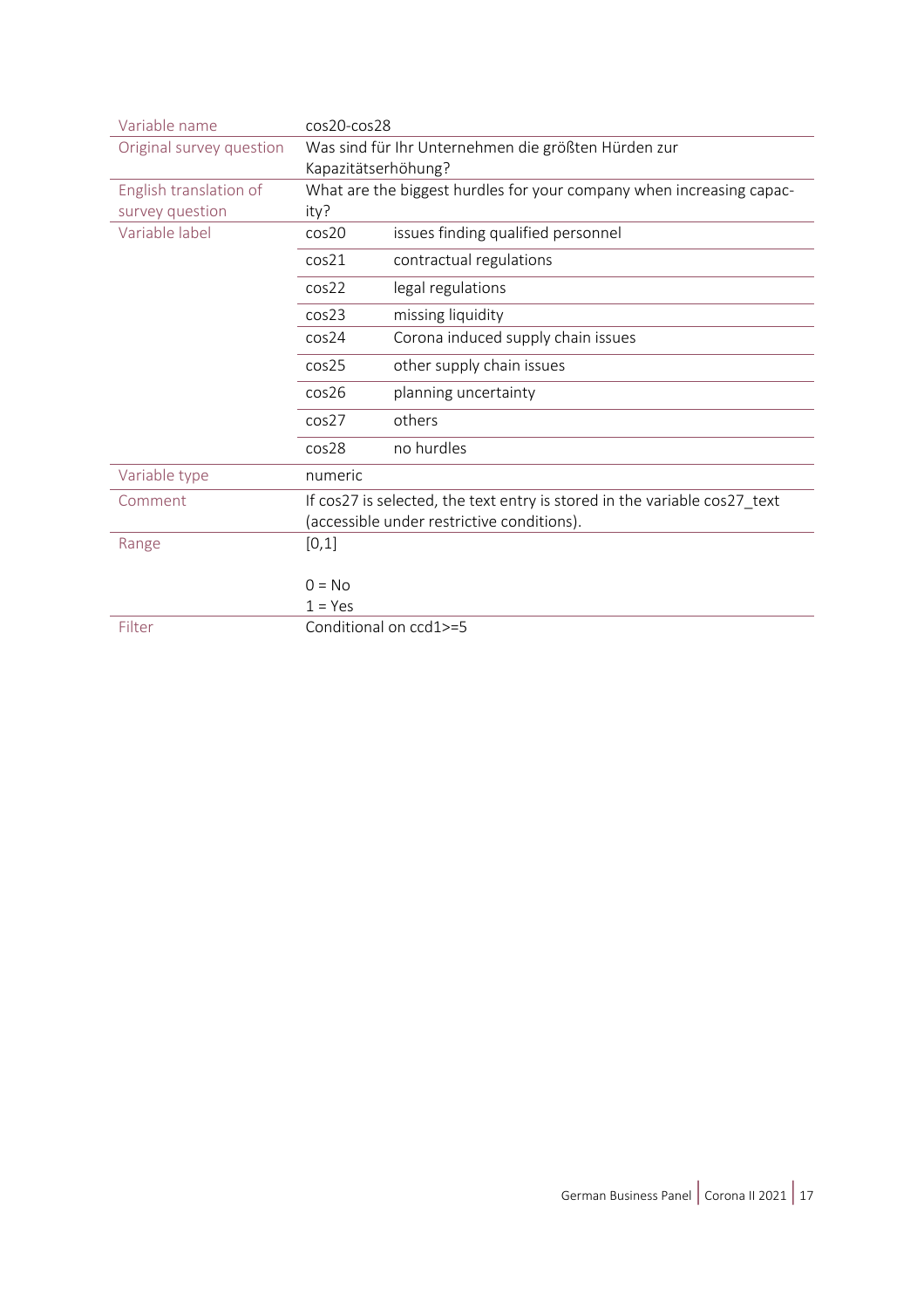### <span id="page-17-0"></span>Accounting Choices

| Variable name            | em1                                                                         |
|--------------------------|-----------------------------------------------------------------------------|
| Original survey question | Rechnungslegungsvorschriften räumen Unternehmen verschiedene                |
|                          | Wahlrechte (bspw. die Wahl der Abschreibungsmethode) und                    |
|                          | Ermessensspielräume (bspw. bei der Bewertung von Rückstellungen)            |
|                          | ein. Mit diesen lässt sich der Gewinn im Zeitablauf in unterschiedliche     |
|                          | Richtungen beeinflussen.                                                    |
|                          | Welchen Effekt hatten die von Ihrem Unternehmen ausgeübten                  |
|                          | Wahlrechte und Ermessensspielräume in der aktuellen Periode?                |
| English translation of   | Accounting regulations offer companies various options (e.g. the choice     |
| survey question          | of depreciation method) and discretionary powers (e.g. in the evaluation    |
|                          | of accruals). These can be used to influence profit in different directions |
|                          | over time.                                                                  |
|                          | What effect did the options and discretions exercised by your company       |
|                          | have in the current period?                                                 |
| Variable label           | effect discretionary accounting choices                                     |
|                          | numeric                                                                     |
| Variable type            |                                                                             |
| Range                    | 11 Point Likert Scale                                                       |
|                          | [0, 10]                                                                     |
|                          |                                                                             |
|                          | $0 =$ Strongly profit-reducing                                              |
|                          | $5 = Neutral$                                                               |
|                          | $10 =$ Strongly profit-increasing                                           |
| Filter                   | None                                                                        |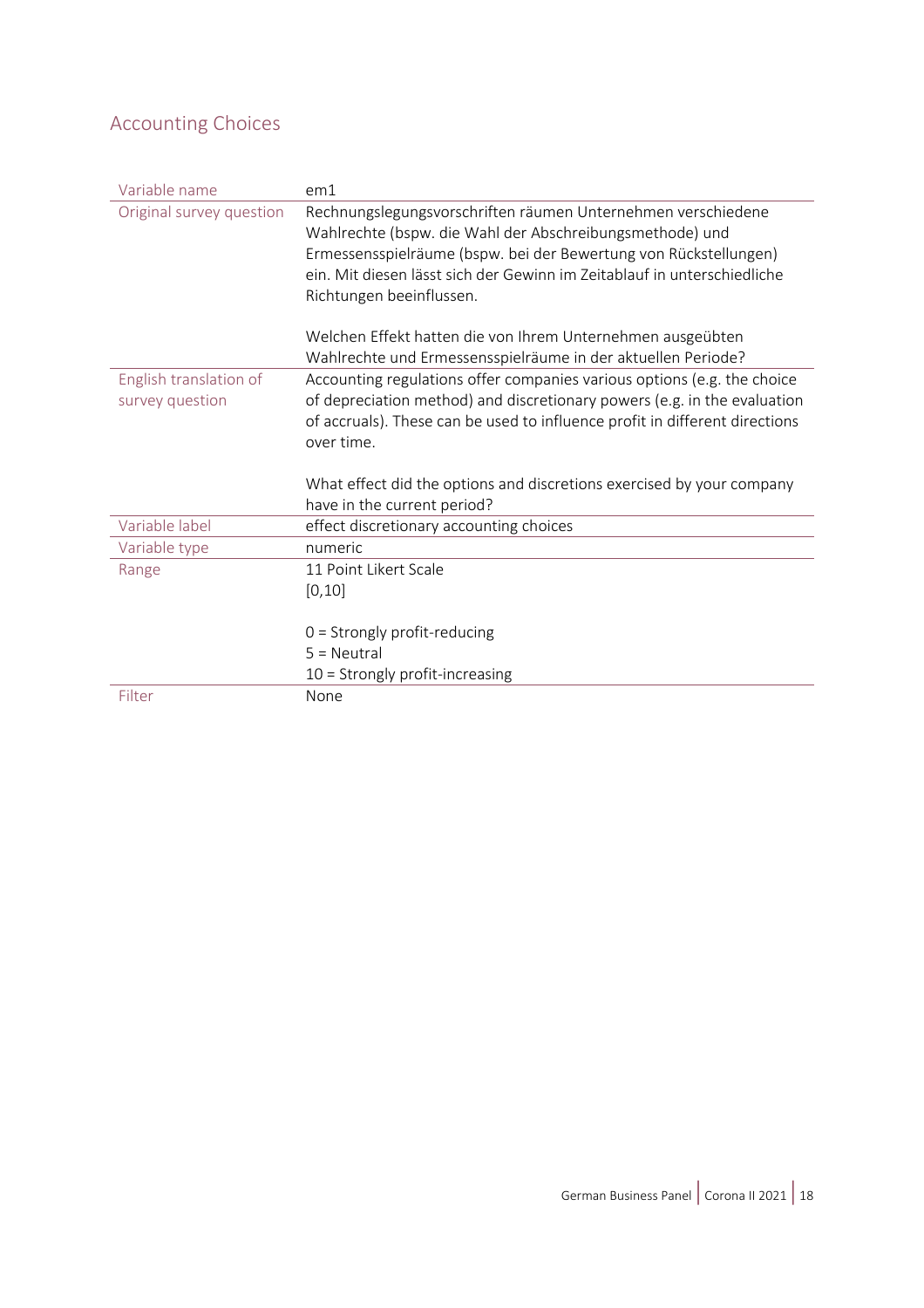### <span id="page-18-0"></span>Expectstions & Uncertainty (Corona Crisis)

| Variable name            | $c$ un $1$                                                           |  |  |
|--------------------------|----------------------------------------------------------------------|--|--|
| Original survey question | Was schätzen Sie: An welchem Datum wird das öffentliche Leben in     |  |  |
|                          | Deutschland aufgrund der Corona-Krise nicht mehr eingeschränkt sein? |  |  |
| English translation of   | Please give an estimate: On what date will public life in Germany no |  |  |
| survey question          | longer be restricted due to the Corona crisis?                       |  |  |
| Variable label           | Expectation: date end of restrictions                                |  |  |
| Variable type            | string ("yyyy-mm-dd")                                                |  |  |
| Range                    | $\geq 2020 - 11 - 16$                                                |  |  |
| Filter                   | None                                                                 |  |  |
|                          |                                                                      |  |  |
|                          |                                                                      |  |  |
| Variable name            | $c$ un $2$                                                           |  |  |
| Original survey question | Wie sicher sind Sie sich bezüglich des von Ihnen angegebenen Datums? |  |  |
| English translation of   | How certain are you with respect to the date you provided?           |  |  |
| survey question          |                                                                      |  |  |
| Variable label           | Certainty: end of restrictions                                       |  |  |
| Variable type            | numeric                                                              |  |  |
| Range                    | 11 Point Likert Scale                                                |  |  |
|                          | [0, 10]                                                              |  |  |
|                          |                                                                      |  |  |
|                          | $0 = \text{Very}$ unsecure                                           |  |  |
|                          | $10 = V$ ery secure                                                  |  |  |
| Filter                   | Conditional on valid entry for cun1                                  |  |  |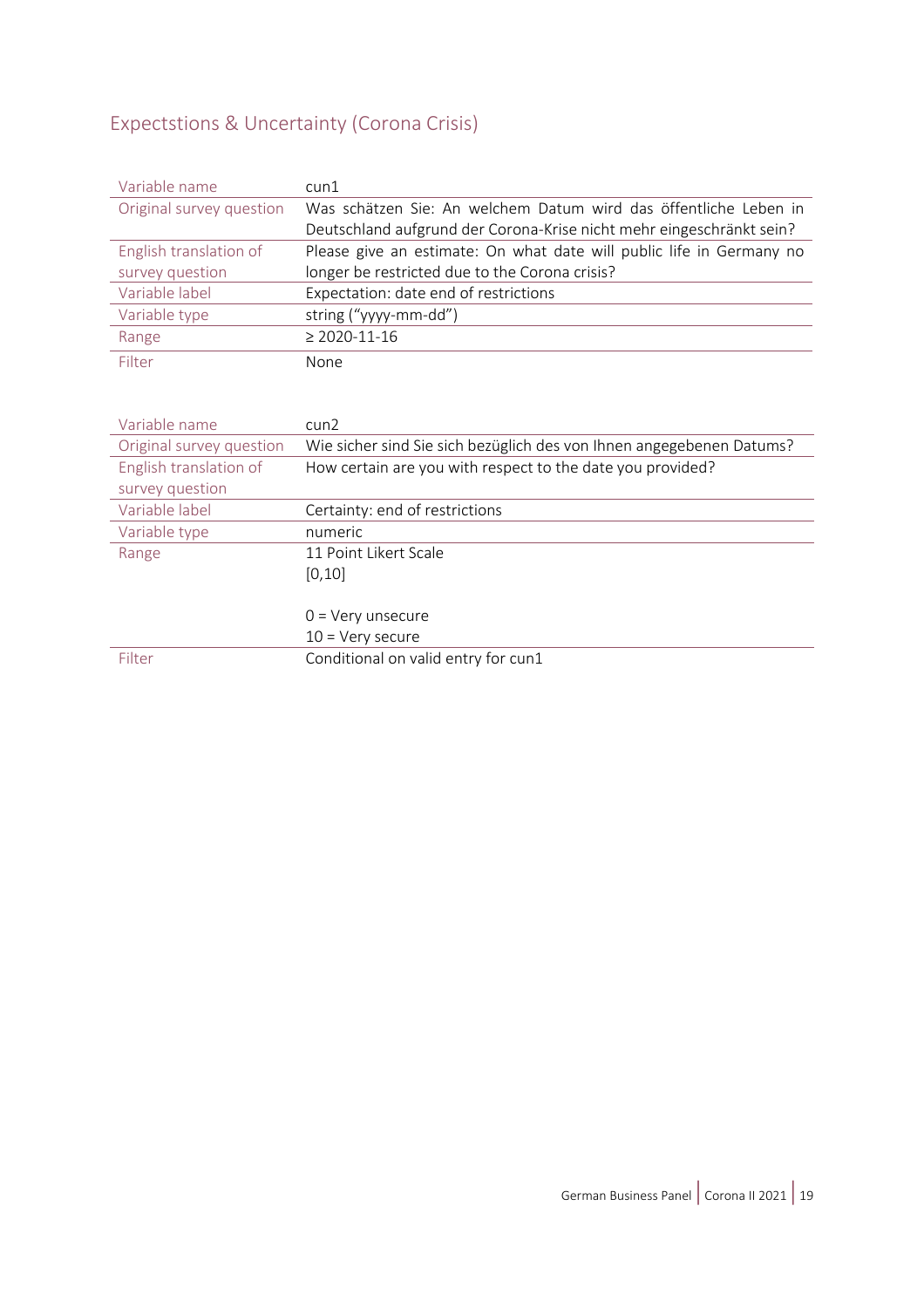| Variable name            | $cun10$ -cun $15$                                                     |                                 |  |
|--------------------------|-----------------------------------------------------------------------|---------------------------------|--|
| Original survey question | Erwarten Sie, dass Ihr Unternehmen vor dem Ende der Krise von einer   |                                 |  |
|                          |                                                                       | Schließung betroffen sein wird? |  |
| English translation of   | Do you expect your company to be affected by a closure before the end |                                 |  |
| survey question          | of the crisis?                                                        |                                 |  |
| Variable label           | $c$ un $10$                                                           | no                              |  |
|                          | $c$ un $11$                                                           | $yes - temporarily$             |  |
|                          | cun12                                                                 | yes – permanently               |  |
|                          | cun13                                                                 | already temporarily closed      |  |
|                          | cun14                                                                 | already permanently closed      |  |
|                          | cun15                                                                 | I don't know                    |  |
| Variable type            | numeric                                                               |                                 |  |
| Range                    | [0,1]                                                                 |                                 |  |
|                          |                                                                       |                                 |  |
|                          | $0 = No$                                                              |                                 |  |
|                          | $1 = Yes$                                                             |                                 |  |
| Filter                   | None                                                                  |                                 |  |
|                          |                                                                       |                                 |  |

| Variable name            | $c$ un $16$                                                          |  |  |
|--------------------------|----------------------------------------------------------------------|--|--|
| Original survey question | Wie sicher sind Sie sich, dass Ihr Unternehmen von einer Schließung  |  |  |
|                          | betroffen sein wird?                                                 |  |  |
| English translation of   | How certain are you that your company will be affected by a closure? |  |  |
| survey question          |                                                                      |  |  |
| Variable label           | Certainty: company closure                                           |  |  |
| Variable type            | numeric                                                              |  |  |
| Range                    | 11 Point Likert Scale                                                |  |  |
|                          | [0, 10]                                                              |  |  |
|                          |                                                                      |  |  |
|                          | $0 =$ Uncertain                                                      |  |  |
|                          | $10 = V$ ery certain                                                 |  |  |
| Filter                   | Conditional on $\text{cun11=1}$ or $\text{cun12=1}$                  |  |  |

| Variable name            | cun9                                                                      |  |
|--------------------------|---------------------------------------------------------------------------|--|
| Original survey question | Was schätzen Sie: Wieviel Prozent der Unternehmen Ihrer Branche           |  |
|                          | werden die Corona-Krise bis zum 31.12.2021 überstehen?                    |  |
| English translation of   | Please give an estimate: What fraction of companies in your industry will |  |
| survey question          | survive the Corona crisis until the 31 <sup>st</sup> December 2021?       |  |
| Variable label           | Expectation: industry survival                                            |  |
| Variable type            | numeric                                                                   |  |
| Range                    | [0, 100]                                                                  |  |
| Filter                   | None                                                                      |  |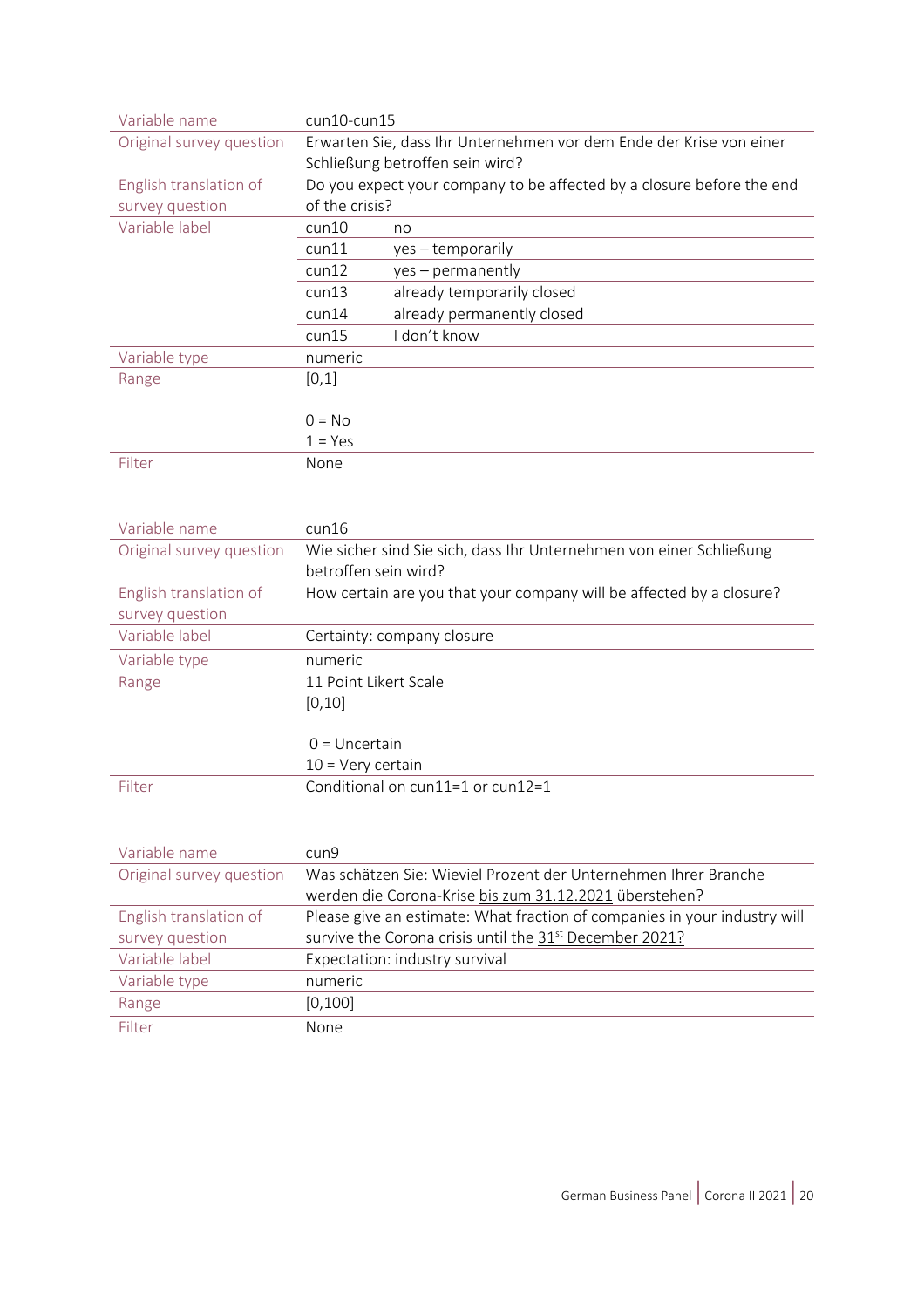# <span id="page-20-0"></span>Federal Government – Corona Emergency Measures

| Variable name            | $cgm1-cgm10$                                                                                                                                         |                                                                     |  |  |
|--------------------------|------------------------------------------------------------------------------------------------------------------------------------------------------|---------------------------------------------------------------------|--|--|
| Original survey question | Welche der im Frühjahr/Sommer 2020 beschlossenen nicht-steuerlichen<br>staatlichen Mittel/Maßnahmen haben Sie aufgrund der Corona-Krise<br>erhalten? |                                                                     |  |  |
|                          |                                                                                                                                                      | Mehrfachnennungen sind möglich.                                     |  |  |
| English translation of   |                                                                                                                                                      | Which of the non-tax related government measures from spring/summer |  |  |
| survey question          |                                                                                                                                                      | 2020 have you received due to the Corona crisis?                    |  |  |
|                          |                                                                                                                                                      | Multiple answers are possible.                                      |  |  |
| Variable label           | cgm1                                                                                                                                                 | Corona emergency relief                                             |  |  |
|                          | cgm <sub>2</sub>                                                                                                                                     | interim aid                                                         |  |  |
|                          | cgm3                                                                                                                                                 | short-term work/allowance                                           |  |  |
|                          | cgm4                                                                                                                                                 | guarantees/sureties                                                 |  |  |
|                          | cgm5                                                                                                                                                 | credit authorization                                                |  |  |
|                          | cgm6                                                                                                                                                 | refinancing of existing KfW credits                                 |  |  |
|                          | cgm7                                                                                                                                                 | KfW special program                                                 |  |  |
|                          | cgm8                                                                                                                                                 | simplified access security benefits                                 |  |  |
|                          | cgm9                                                                                                                                                 | others                                                              |  |  |
|                          | cgm10                                                                                                                                                | no measures requested/received                                      |  |  |
| Variable type            | numeric                                                                                                                                              |                                                                     |  |  |
| Comment                  | If cgm9 is selected, the text entry is stored in the variable cgm9_text (ac-                                                                         |                                                                     |  |  |
|                          | cessible under restrictive conditions).                                                                                                              |                                                                     |  |  |
| Range                    | [0,1]                                                                                                                                                |                                                                     |  |  |
|                          | $0 = No$                                                                                                                                             |                                                                     |  |  |
|                          | $1 = Yes$                                                                                                                                            |                                                                     |  |  |
| Filter                   | None                                                                                                                                                 |                                                                     |  |  |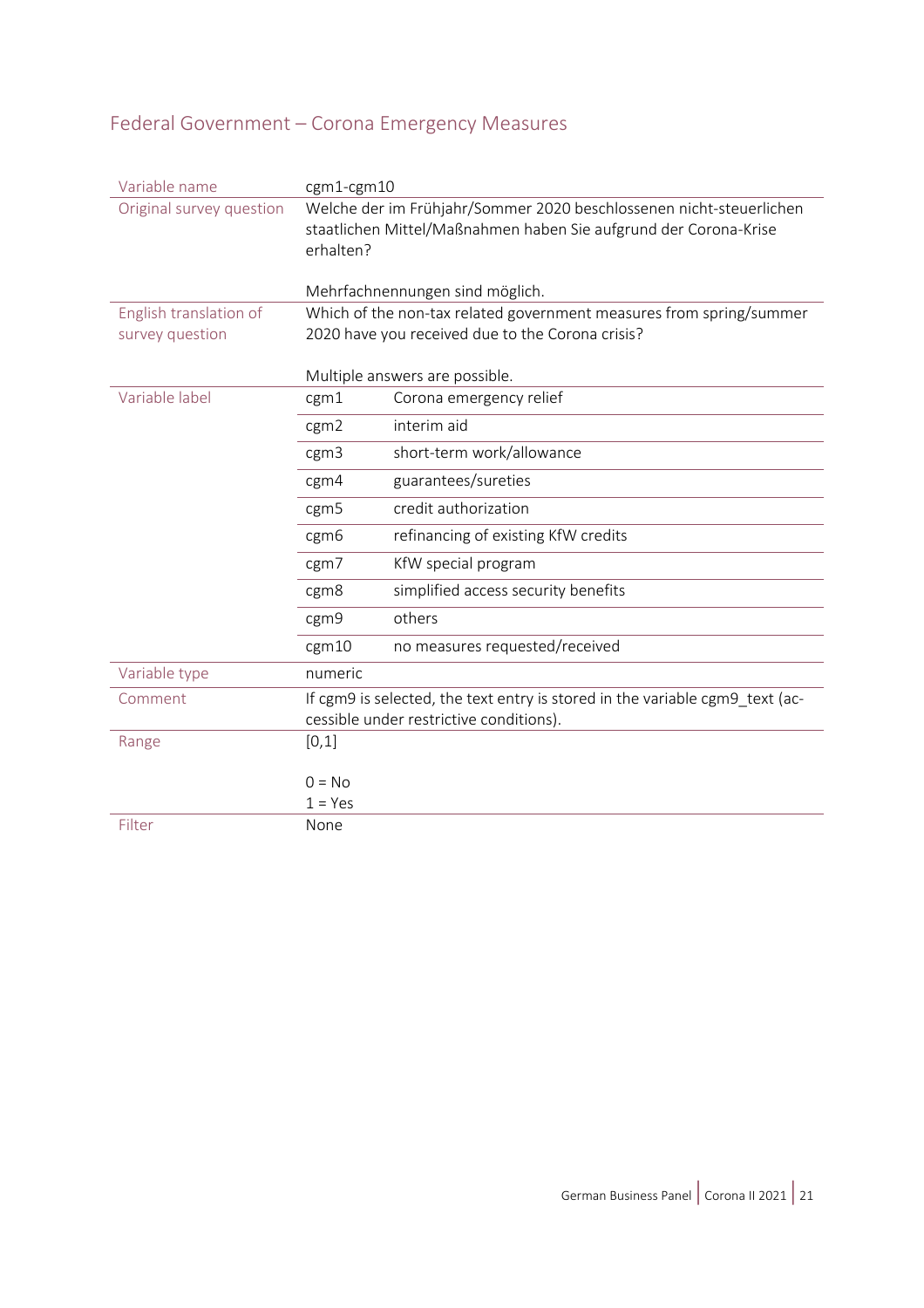| Variable name            | cgm11-cgm19                                                                                                                            |  |  |
|--------------------------|----------------------------------------------------------------------------------------------------------------------------------------|--|--|
| Original survey question | Welche der im Frühjahr/Sommer beschlossenen steuerlichen staatlichen<br>Mittel/Maßnahmen haben Sie aufgrund der Corona-Krise erhalten? |  |  |
|                          |                                                                                                                                        |  |  |
|                          |                                                                                                                                        |  |  |
|                          | Mehrfachnennungen sind möglich.                                                                                                        |  |  |
| English translation of   | Which tax related measures passed in the spring/summer have you re-                                                                    |  |  |
| survey question          | ceived due to the Corona crisis?                                                                                                       |  |  |
|                          |                                                                                                                                        |  |  |
|                          | Multiple answers are possible.                                                                                                         |  |  |
| Variable label           | refund tax prepayment for 2020<br>cgm11                                                                                                |  |  |
|                          | immediate loss carryback<br>cgm12                                                                                                      |  |  |
|                          | cgm13<br>deferral tax payments                                                                                                         |  |  |
|                          | suspension enforcement measures<br>cgm14                                                                                               |  |  |
|                          | taxation corporate tax<br>cgm15                                                                                                        |  |  |
|                          | deferral of import turnover tax<br>cgm16                                                                                               |  |  |
|                          | reintroduction degressive depreciation<br>cgm17                                                                                        |  |  |
|                          | others<br>cgm18                                                                                                                        |  |  |
|                          | no measures requested/received<br>cgm19                                                                                                |  |  |
| Variable type            | numeric                                                                                                                                |  |  |
| Comment                  | If cgm18 is selected, the text entry is stored in the variable cgm18_text                                                              |  |  |
|                          | (accessible under restrictive conditions).                                                                                             |  |  |
| Range                    | [0,1]                                                                                                                                  |  |  |
|                          |                                                                                                                                        |  |  |
|                          | $0 = No$                                                                                                                               |  |  |
|                          | $1 = Yes$                                                                                                                              |  |  |
| Filter                   | cgm15 conditional on ccgic1=1 or ccgic1=3 or ccgic1=6 or ccgic1=7 or                                                                   |  |  |
|                          | ccgic1=9 or ccgic1=18                                                                                                                  |  |  |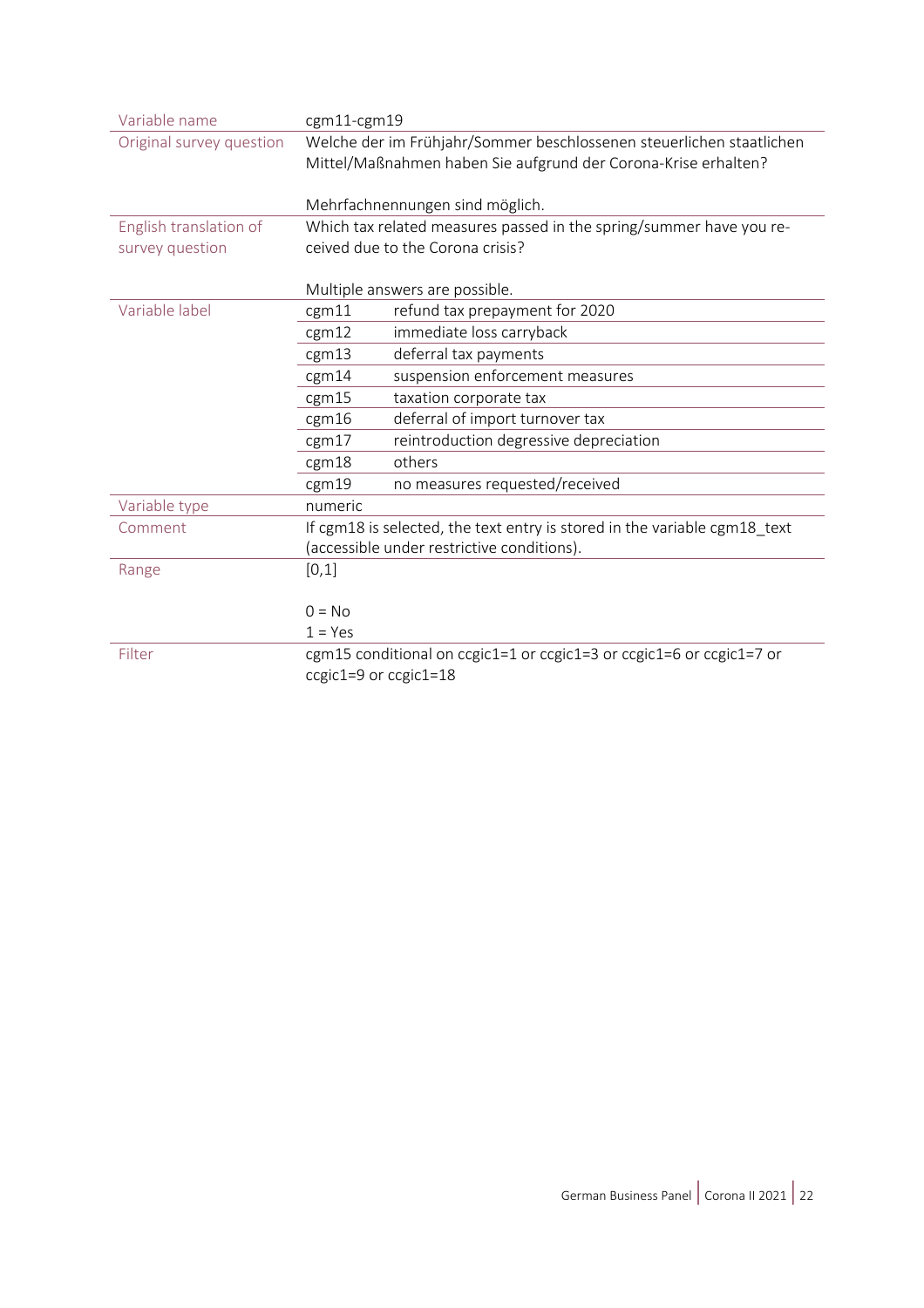| Variable name            | cgm21-cgm25                                                      |                                                                           |  |
|--------------------------|------------------------------------------------------------------|---------------------------------------------------------------------------|--|
| Original survey question | Nahmen oder nehmen Sie Corona-Hilfsmaßnahmen der Bundesregierung |                                                                           |  |
|                          | im Herbst/Winter 2020 in Anspruch?                               |                                                                           |  |
|                          |                                                                  |                                                                           |  |
|                          |                                                                  | Mehrfachnennungen sind möglich.                                           |  |
| English translation of   |                                                                  | Did you receive or are you receiving Corona assistance from the federal   |  |
| survey question          |                                                                  | government in the fall/winter of 2020?                                    |  |
|                          |                                                                  |                                                                           |  |
|                          |                                                                  | Multiple answers are possible.                                            |  |
| Variable label           | cgm21                                                            | extraordinary economic aid                                                |  |
|                          | cgm22                                                            | short-term work/allowance                                                 |  |
|                          | cgm23                                                            | interim aid                                                               |  |
|                          | cgm24                                                            | others                                                                    |  |
|                          | cgm25                                                            | none                                                                      |  |
| Variable type            | numeric                                                          |                                                                           |  |
| Comment                  |                                                                  | If cgm24 is selected, the text entry is stored in the variable cgm24_text |  |
|                          |                                                                  | (accessible under restrictive conditions).                                |  |
| Range                    | [0,1]                                                            |                                                                           |  |
|                          |                                                                  |                                                                           |  |
|                          | $0 = No$                                                         |                                                                           |  |
|                          | $1 = Yes$                                                        |                                                                           |  |
| Filter                   |                                                                  | Conditional on cun14≠1                                                    |  |
|                          |                                                                  |                                                                           |  |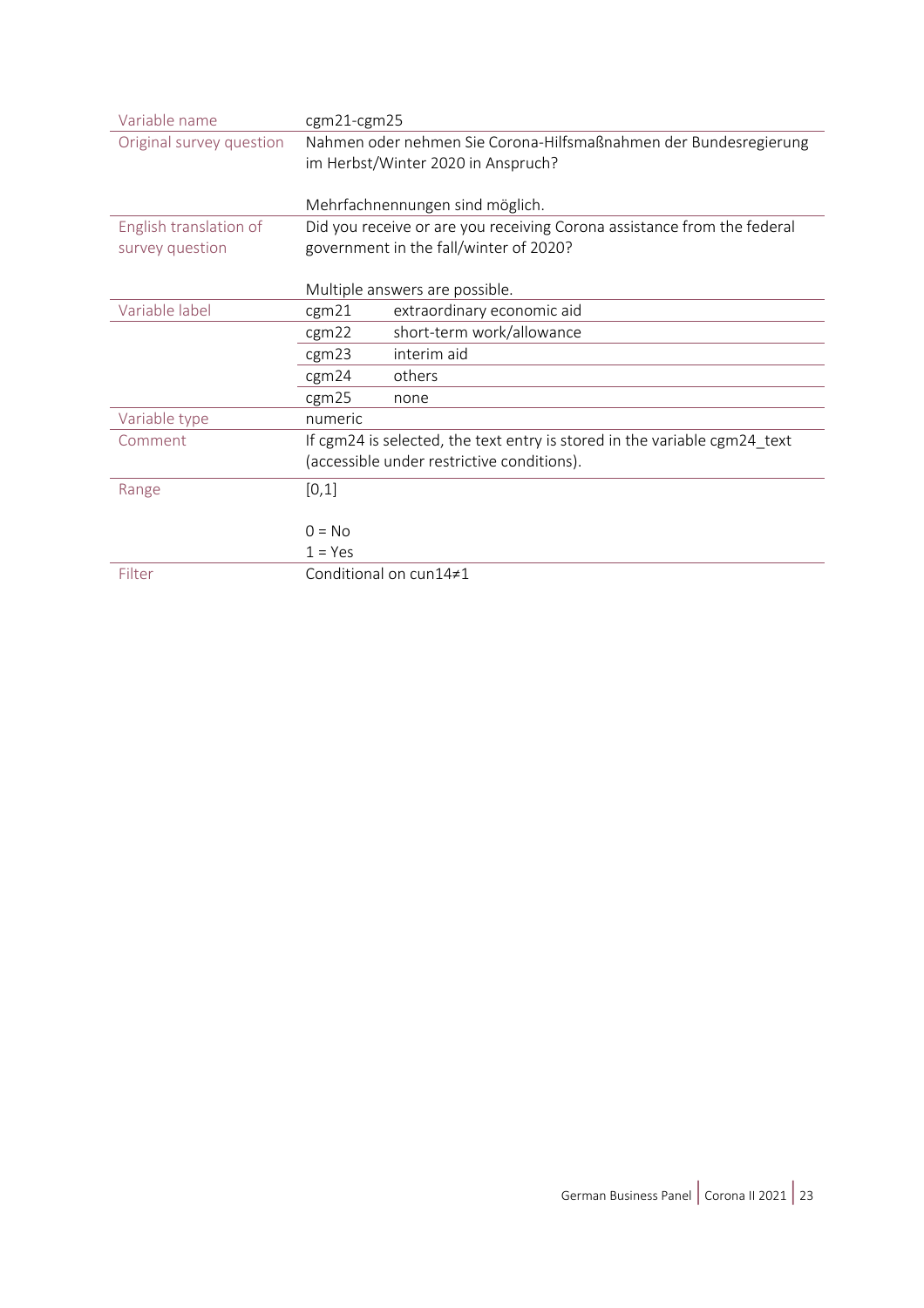| Variable name            | cgm26                                                                          |  |  |
|--------------------------|--------------------------------------------------------------------------------|--|--|
| Original survey question | Wie zufrieden sind Sie mit den aktuellen staatlichen Hilfsmaßnahmen im         |  |  |
|                          | Vergleich zum Frühjahr 2020?                                                   |  |  |
| English translation of   | How satisfied are you with the current governmental measures compared          |  |  |
| survey question          | to spring 2020?                                                                |  |  |
| Variable label           | satisfaction governmental measures vs. spring                                  |  |  |
| Variable type            | numeric                                                                        |  |  |
| Range                    | [0,4]                                                                          |  |  |
|                          |                                                                                |  |  |
|                          | $0 = \text{Very dissatisfied}$                                                 |  |  |
|                          | $4 = Very$ satisfied                                                           |  |  |
| Filter                   | Number of governmental measures claimed or requested≥1                         |  |  |
|                          |                                                                                |  |  |
|                          |                                                                                |  |  |
| Variable name            | cgm27-cgm30                                                                    |  |  |
| Original survey question | Erwarten Sie, dass die staatlichen Mittel oder Maßnahmen ausreichen,           |  |  |
|                          | damit Ihr Unternehmen die Corona-Krise übersteht?                              |  |  |
| English translation of   | Do you expect that the governmental measurements are sufficient enough         |  |  |
| survey question          | for your company to overcome the Corona crisis?                                |  |  |
| Variable label           | cgm27<br>yes                                                                   |  |  |
|                          | no, additional measures needed<br>cgm28                                        |  |  |
|                          | no, the following other measures are needed:<br>cgm29                          |  |  |
|                          | I don't know<br>cgm30                                                          |  |  |
| Variable type            | numeric                                                                        |  |  |
| Comment                  | If cgm29 is selected, the text entry is stored in the variable cgm29_text (ac- |  |  |
|                          | cessible under restrictive conditions).                                        |  |  |
| Range                    | [0,1]                                                                          |  |  |
|                          |                                                                                |  |  |
|                          | $0 = No$                                                                       |  |  |
|                          | $1 = Yes$                                                                      |  |  |
| Filter                   | Number of governmental measures claimed or requested≥1 & cun12≠1 &             |  |  |
|                          | $cun14\neq1$                                                                   |  |  |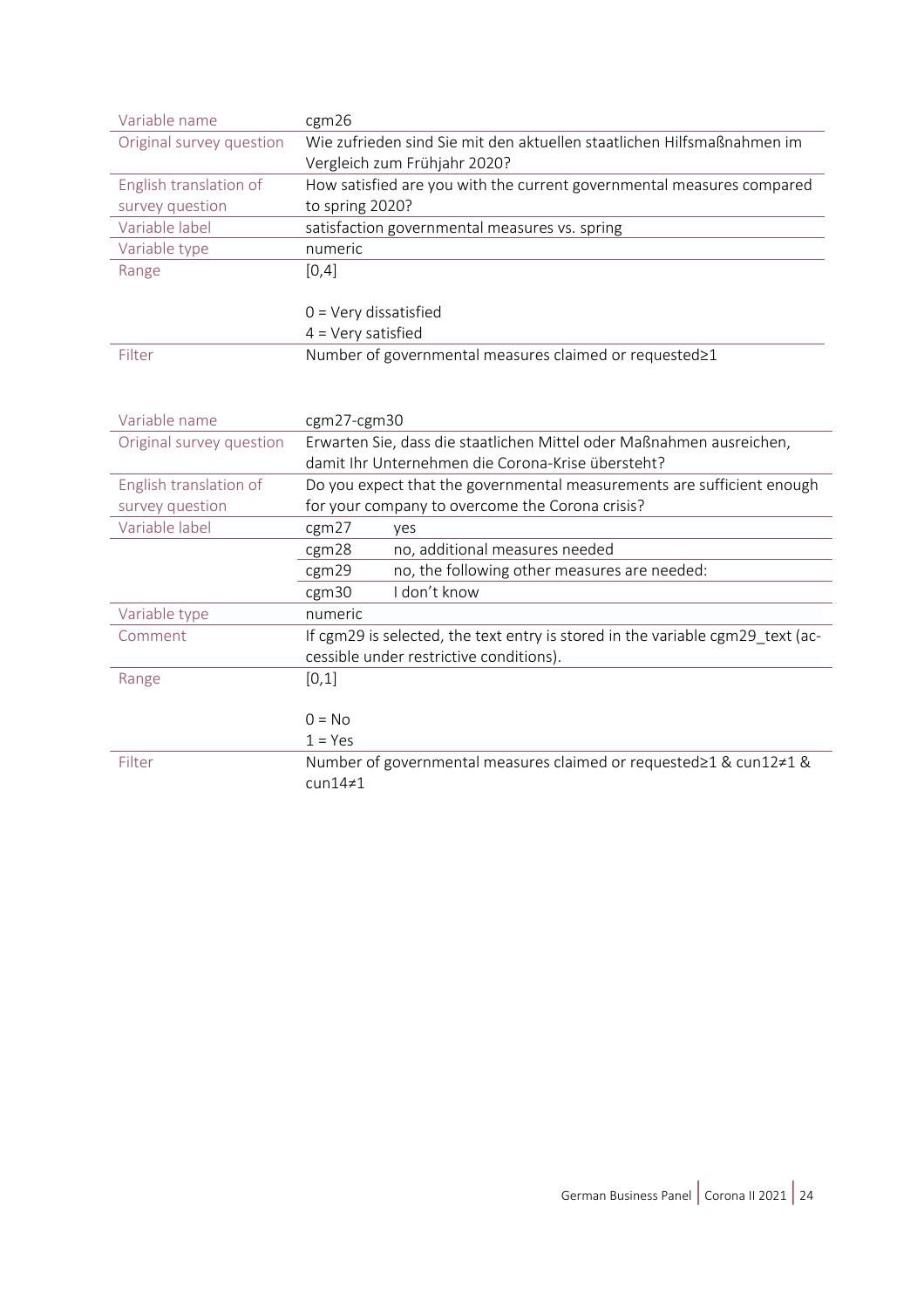| Variable name            | cgm31-cgm39                                                             |                                                                           |  |
|--------------------------|-------------------------------------------------------------------------|---------------------------------------------------------------------------|--|
| Original survey question | Sie haben angegeben staatliche Mittel/Maßnahmen zu beanspruchen         |                                                                           |  |
|                          | bzw. beansprucht zu haben. Wofür wären bzw. waren diese am meisten      |                                                                           |  |
|                          | nötig gewesen?                                                          |                                                                           |  |
| English translation of   | You have stated that you claim or have claimed governmental assistance. |                                                                           |  |
| survey question          | For what would these have been (or were they) most needed?              |                                                                           |  |
| Variable label           | cgm31                                                                   | short-term liabilities                                                    |  |
|                          | cgm32                                                                   | medium and long-term financing                                            |  |
|                          | cgm33                                                                   | repair and replacement work                                               |  |
|                          | cgm34                                                                   | wages and salary                                                          |  |
|                          | cgm35                                                                   | deferred investment                                                       |  |
|                          | cgm36                                                                   | tax payments                                                              |  |
|                          | cgm <sub>37</sub>                                                       | entrepreneurial wage                                                      |  |
|                          | cgm38                                                                   | others                                                                    |  |
|                          | cgm39                                                                   | I don't know                                                              |  |
| Variable type            | numeric                                                                 |                                                                           |  |
| Comment                  |                                                                         | If cgm38 is selected, the text entry is stored in the variable cgm38_text |  |
|                          |                                                                         | (accessible under restrictive conditions).                                |  |
| Range                    | [0,1]                                                                   |                                                                           |  |
|                          | $0 = No$                                                                |                                                                           |  |
|                          | $1 = Yes$                                                               |                                                                           |  |
| Filter                   |                                                                         | Number of governmental measures claimed or requested≥1                    |  |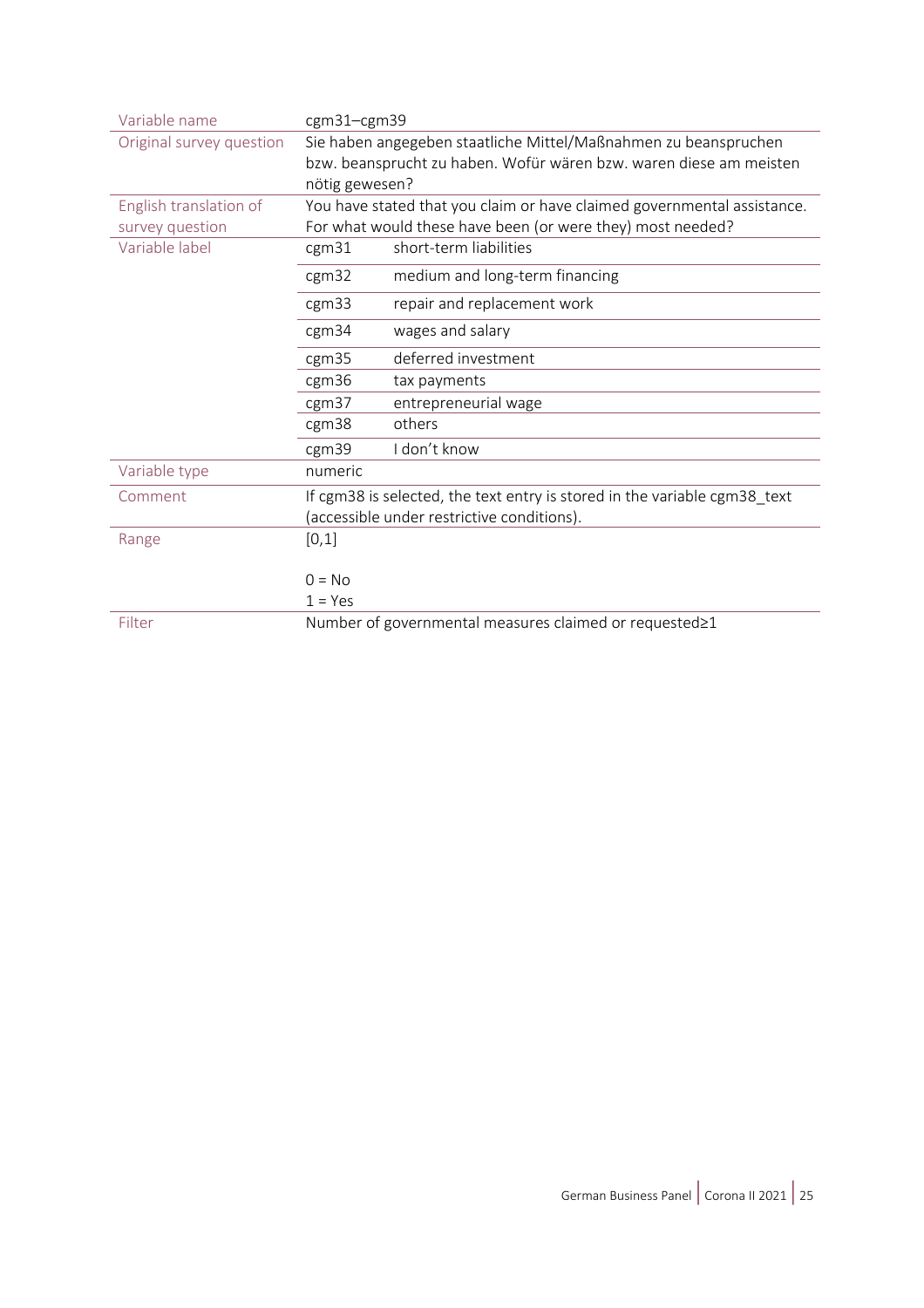| Variable name                             | cgm40-cgm55                                                                             |                                                         |  |
|-------------------------------------------|-----------------------------------------------------------------------------------------|---------------------------------------------------------|--|
| Original survey question                  | Haben Sie eine der von Ihnen beanspruchten Hilfsmaßnahmen (teilweise)<br>zurückgezahlt? |                                                         |  |
| English translation of<br>survey question |                                                                                         | Have you (partially) repaid any of the aid you claimed? |  |
| Variable label                            | cgm40                                                                                   | Corona emergency relief                                 |  |
|                                           | cgm41                                                                                   | interim aid                                             |  |
|                                           | cgm42                                                                                   | short-term work/allowance                               |  |
|                                           | cgm43                                                                                   | guarantees/sureties                                     |  |
|                                           | cgm44                                                                                   | credit authorization                                    |  |
|                                           | cgm45                                                                                   | refinancing of existing KfW credits                     |  |
|                                           | cgm46                                                                                   | KfW special program                                     |  |
|                                           | cgm47                                                                                   | simplified access security benefits                     |  |
|                                           | cgm48                                                                                   | other non-tax measures                                  |  |
|                                           | cgm49                                                                                   | refund tax prepayment for 2020                          |  |
|                                           | cgm50                                                                                   | immediate loss carryback                                |  |
|                                           | cgm <sub>51</sub>                                                                       | deferral tax payments                                   |  |
|                                           | cgm52                                                                                   | suspension enforcement measures                         |  |
|                                           | cgm <sub>53</sub>                                                                       | deferral import turnover tax                            |  |
|                                           | cgm54                                                                                   | other tax measures                                      |  |
|                                           | cgm55                                                                                   | no governmental assistance has been repaid              |  |
| Variable type                             | numeric                                                                                 |                                                         |  |
| Range                                     | [0,1]                                                                                   |                                                         |  |
|                                           | $0 = No$                                                                                |                                                         |  |
|                                           | $1 = Yes$                                                                               |                                                         |  |
| Filter                                    | Number of governmental measures claimed or requested≥1                                  |                                                         |  |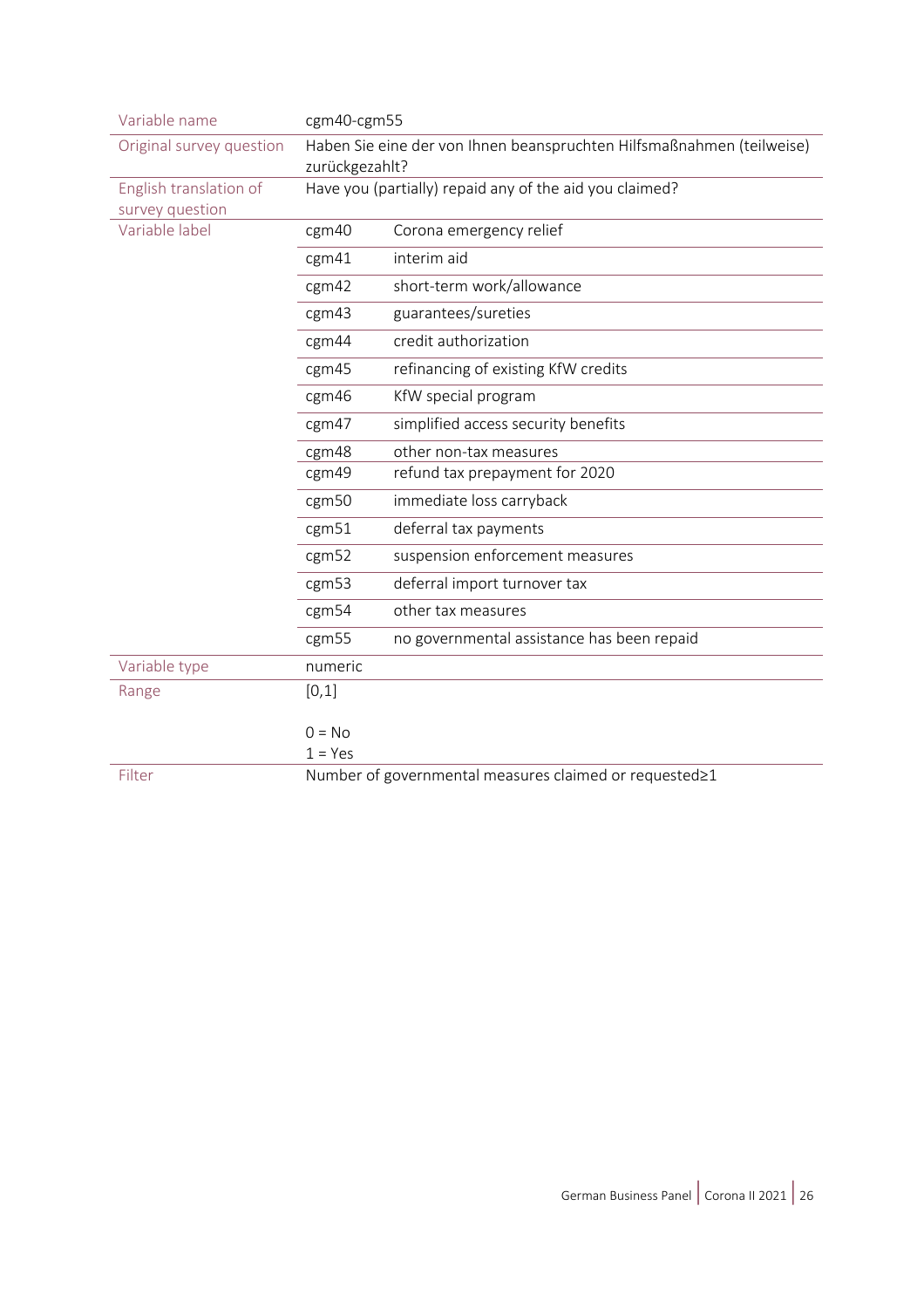| Variable name            | cgm56                                                                            |  |  |
|--------------------------|----------------------------------------------------------------------------------|--|--|
| Original survey question | Hatten Sie bei Beantragung erwartet, dass die staatlichen                        |  |  |
|                          | Mittel/Maßnahmen zurückgezahlt werden müssen?                                    |  |  |
| English translation of   | When you applied, did you expect that the government measures would              |  |  |
| survey question          | have to be repaid?                                                               |  |  |
| Variable label           | Expectation: repayment of governmental measures                                  |  |  |
| Variable type            | numeric                                                                          |  |  |
| Range                    | [0,1]                                                                            |  |  |
|                          |                                                                                  |  |  |
|                          | $0 = No$                                                                         |  |  |
|                          | $1 = Yes$                                                                        |  |  |
| Filter                   | cgm54≠1                                                                          |  |  |
|                          |                                                                                  |  |  |
|                          |                                                                                  |  |  |
| Variable name            | cgm57-cgm62                                                                      |  |  |
| Original survey question | Was sind Ihrer Meinung nach die größten Hürden bei der Beantragung               |  |  |
|                          | und dem Erhalt staatlicher Mittel zur Bewältigung der Corona-Krise?              |  |  |
|                          |                                                                                  |  |  |
|                          | Mehrfachnennungen sind möglich.                                                  |  |  |
| English translation of   | What do you think were the biggest hurdles in applying for and receiving         |  |  |
| survey question          | government funding to cope with the Corona crisis?                               |  |  |
|                          |                                                                                  |  |  |
| Variable label           | Multiple answers are possible.<br>too much administrative effort needed<br>cgm57 |  |  |
|                          | requested funds disbursed too late<br>cgm58                                      |  |  |
|                          | criteria for the application were not met<br>cgm59                               |  |  |
|                          | no capacity of tax consultant<br>cgm60                                           |  |  |
|                          | others<br>cgm61                                                                  |  |  |
|                          | I don't know<br>cgm62                                                            |  |  |
| Variable type            | numeric                                                                          |  |  |
| Comment                  | If cgm61 is selected, the text entry is stored in the variable cgm61_text        |  |  |
|                          | (accessible under restrictive conditions).                                       |  |  |
| Range                    | [0,1]                                                                            |  |  |
|                          |                                                                                  |  |  |
|                          | $0 = No$                                                                         |  |  |
|                          | $1 = Yes$                                                                        |  |  |
| Filter                   | None                                                                             |  |  |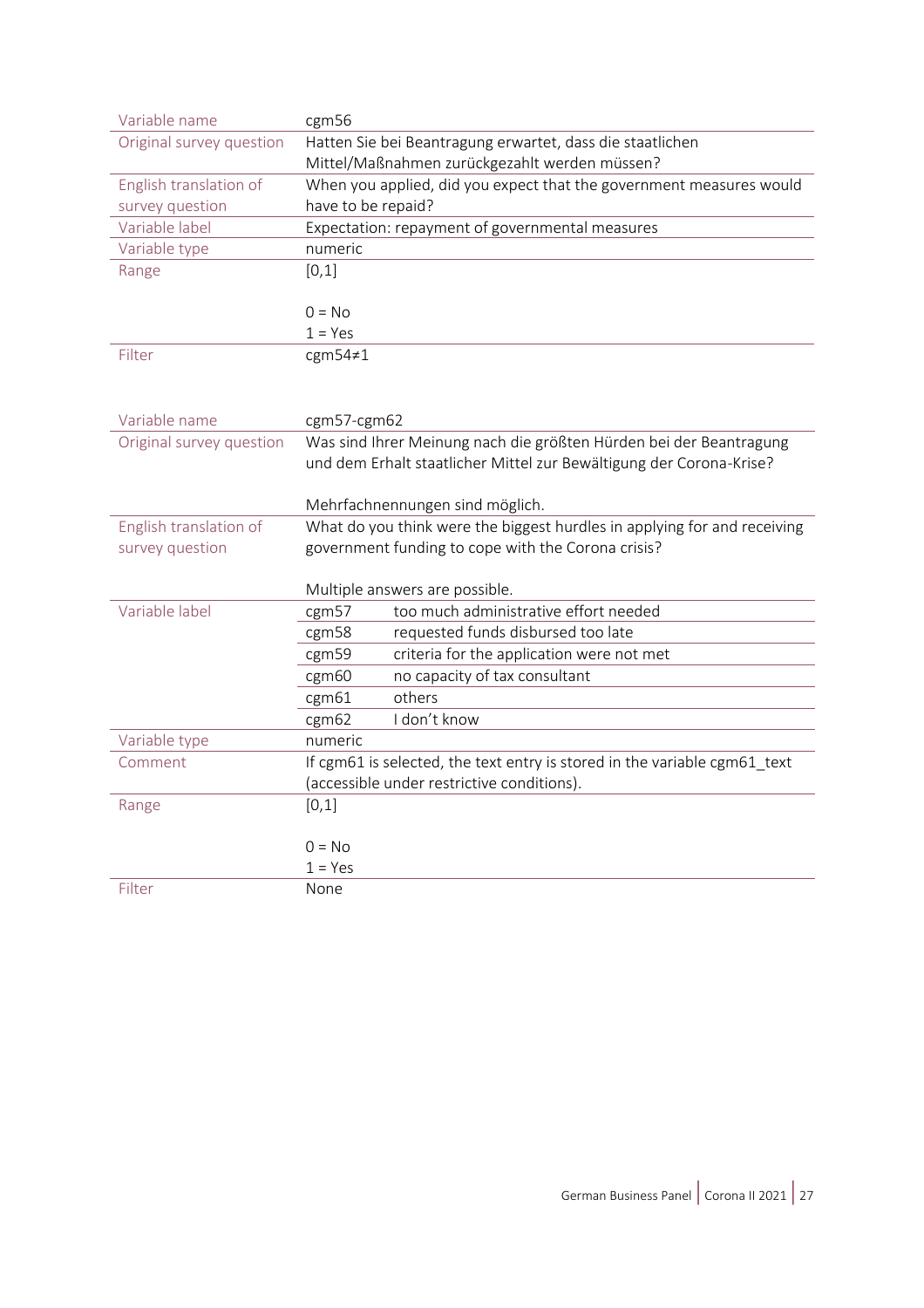| Variable name            | ccm1-ccm11                                                                                                          |                                                                           |
|--------------------------|---------------------------------------------------------------------------------------------------------------------|---------------------------------------------------------------------------|
| Original survey question | Welche Maßnahmen ergreifen Sie kurzfristig (0-12 Monate), um die<br>Mehrbelastung durch die Corona-Krise zu decken? |                                                                           |
|                          |                                                                                                                     |                                                                           |
|                          |                                                                                                                     |                                                                           |
|                          | Mehrfachnennungen sind möglich.                                                                                     |                                                                           |
| English translation of   | What measures are you taking in the short-term (0-12 months) to cope                                                |                                                                           |
| survey question          | with the burden of the Corona crisis?                                                                               |                                                                           |
|                          |                                                                                                                     |                                                                           |
|                          | Multiple answers are possible.                                                                                      |                                                                           |
| Variable label           | ccm1                                                                                                                | decrease wage or bonus                                                    |
|                          | ccm <sub>2</sub>                                                                                                    | decrease number of employees                                              |
|                          | ccm3                                                                                                                | decrease disbursement shareholders                                        |
|                          | ccm4                                                                                                                | reduction retained earnings                                               |
|                          | ccm <sub>5</sub>                                                                                                    | price increase                                                            |
|                          | ccm <sub>8</sub>                                                                                                    | reduction R&D                                                             |
|                          | ccm10                                                                                                               | others                                                                    |
|                          | ccm11                                                                                                               | no measures planned                                                       |
| Variable type            | numeric                                                                                                             |                                                                           |
| Comment                  |                                                                                                                     | If ccm10 is selected, the text entry is stored in the variable ccm10_text |
|                          | (accessible under restrictive conditions).                                                                          |                                                                           |
| Range                    | [0,1]                                                                                                               |                                                                           |
|                          |                                                                                                                     |                                                                           |
|                          | $0 = No$                                                                                                            |                                                                           |
|                          | $1 = Yes$                                                                                                           |                                                                           |
| Filter                   | None                                                                                                                |                                                                           |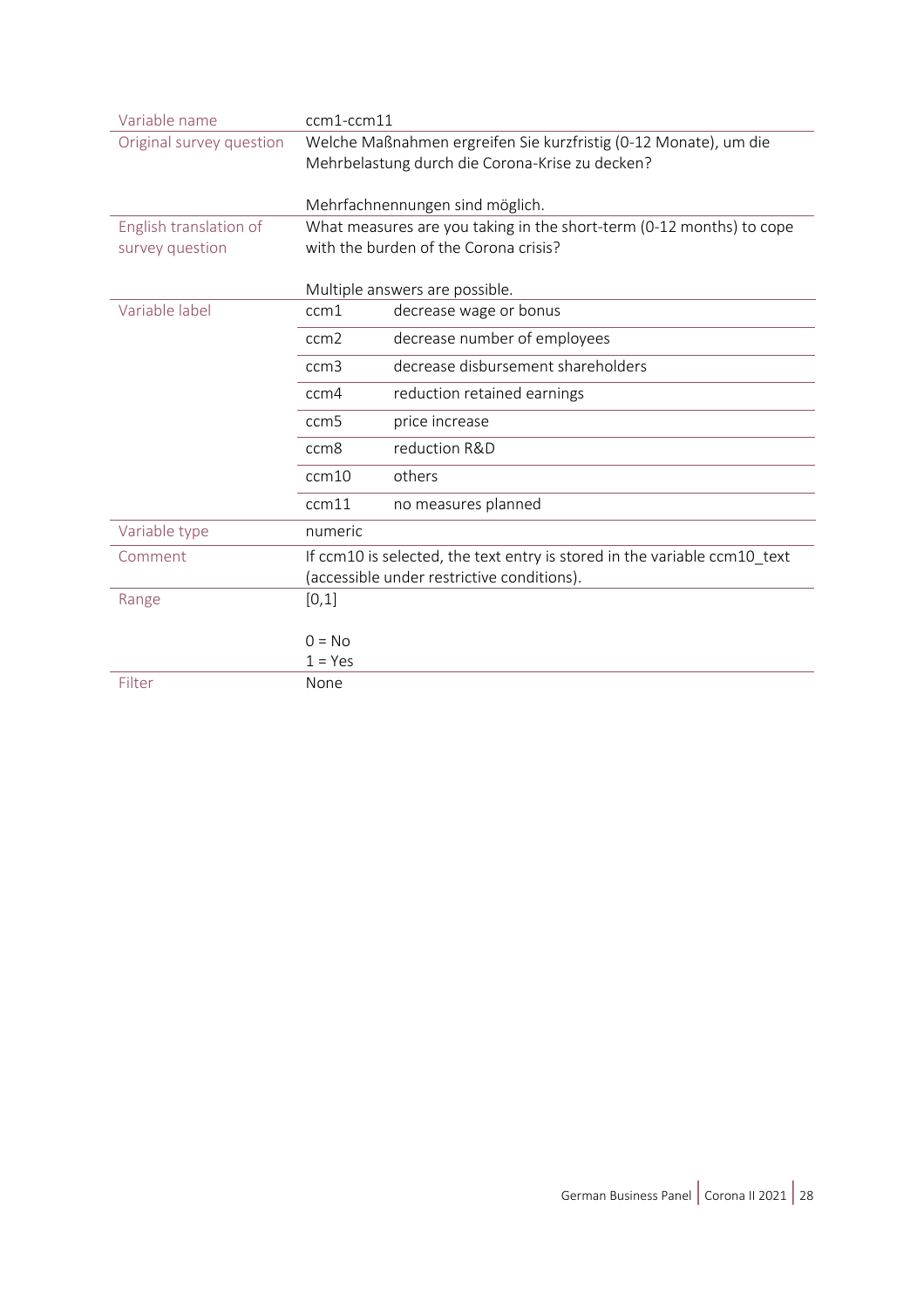| Variable name            | ccm15                                                                       |  |
|--------------------------|-----------------------------------------------------------------------------|--|
| Original survey question | Haben Sie Investitionen vorgenommen, damit Ihre Mitarbeiter sowie           |  |
|                          | Kunden die Hygieneregeln einhalten können?                                  |  |
| English translation of   | Have you made investments so that your employees as well as custom-         |  |
| survey question          | ers can comply with hygiene rules?                                          |  |
| Variable label           | hygiene investments                                                         |  |
| Variable type            | numeric                                                                     |  |
| Range                    | [0,1]                                                                       |  |
|                          |                                                                             |  |
|                          | $0 = No$                                                                    |  |
|                          | $1 = Yes$                                                                   |  |
| Filter                   | None                                                                        |  |
|                          |                                                                             |  |
|                          |                                                                             |  |
| Variable name            | ccm16                                                                       |  |
| Original survey question | Wie viel haben Sie für die Maßnahmen zur Einhaltung der Hygieneregeln       |  |
|                          | investiert (in $\epsilon$ )?                                                |  |
| English translation of   | How much have you invested in hygiene compliance measures (in $\epsilon$ )? |  |
| survey question          |                                                                             |  |
| Variable label           | hygiene investment amount                                                   |  |
| Variable type            | numeric                                                                     |  |
| Range                    | $\geq 0$                                                                    |  |
| Filter                   | Conditional on ccm15=1                                                      |  |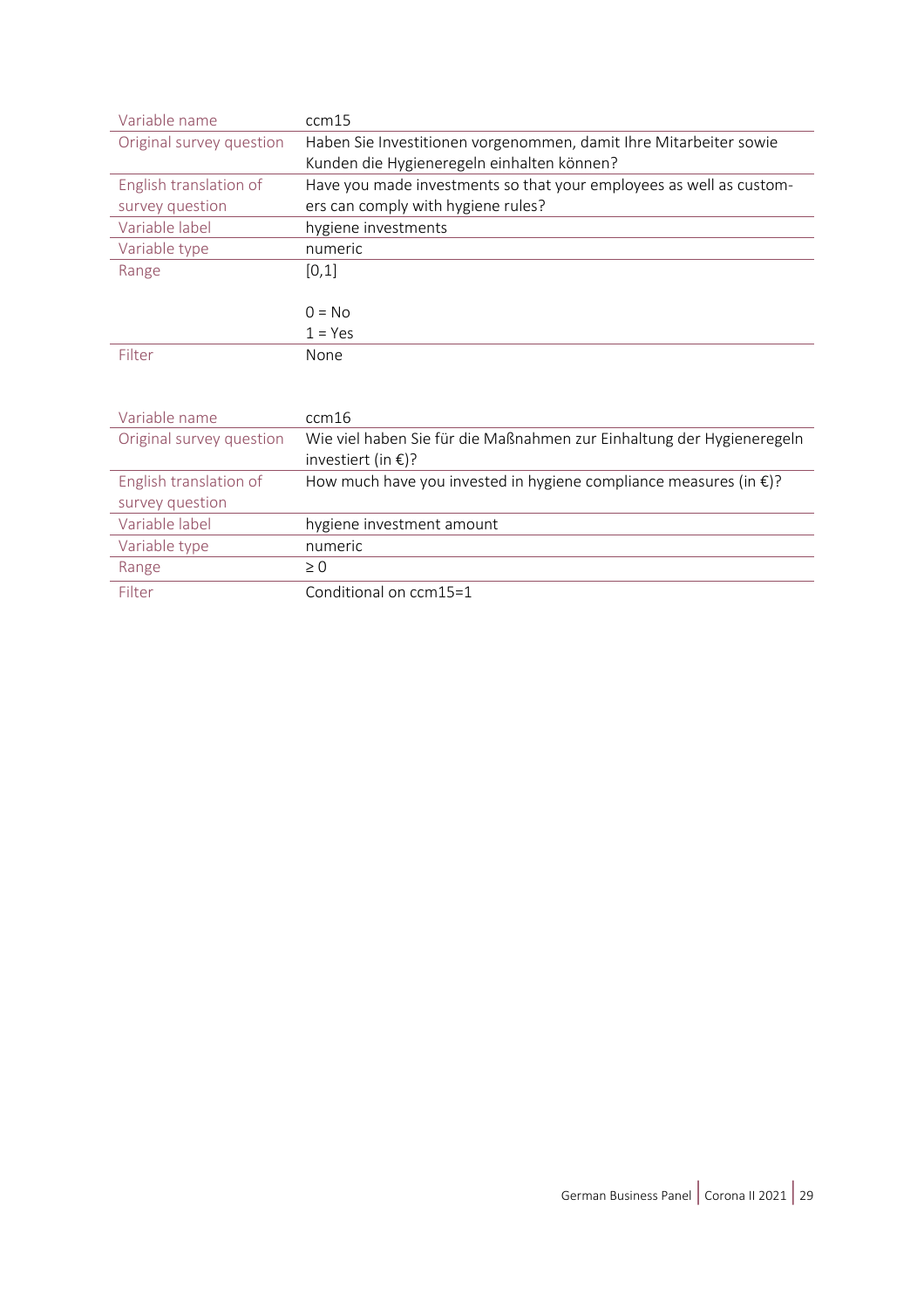# <span id="page-29-0"></span>Economic Growth Expectations

| Variable name            | cct27, cct28                                                            |                                   |
|--------------------------|-------------------------------------------------------------------------|-----------------------------------|
| Original survey question | Was erwarten Sie: Um wieviel Prozent verändert sich das                 |                                   |
|                          | Bruttoinlandsprodukt (BIP) in den Jahren 2020 und 2021 im Vergleich zum |                                   |
|                          | jeweiligen Vorjahr?                                                     |                                   |
| English translation of   | What do you expect: By what percentage will the gross domestic product  |                                   |
| survey question          | (GDP) change in the years 2020 and 2021 compared to the respective pre- |                                   |
|                          | vious year?                                                             |                                   |
| Variable label           | cct <sub>27</sub>                                                       | Expectation: GDP growth 2020-2021 |
|                          | cct28                                                                   | Expectation: GDP growth 2021-2022 |
| Variable type            | numeric                                                                 |                                   |
| Range                    | $[-30, 30]$                                                             |                                   |
| Filter                   | None                                                                    |                                   |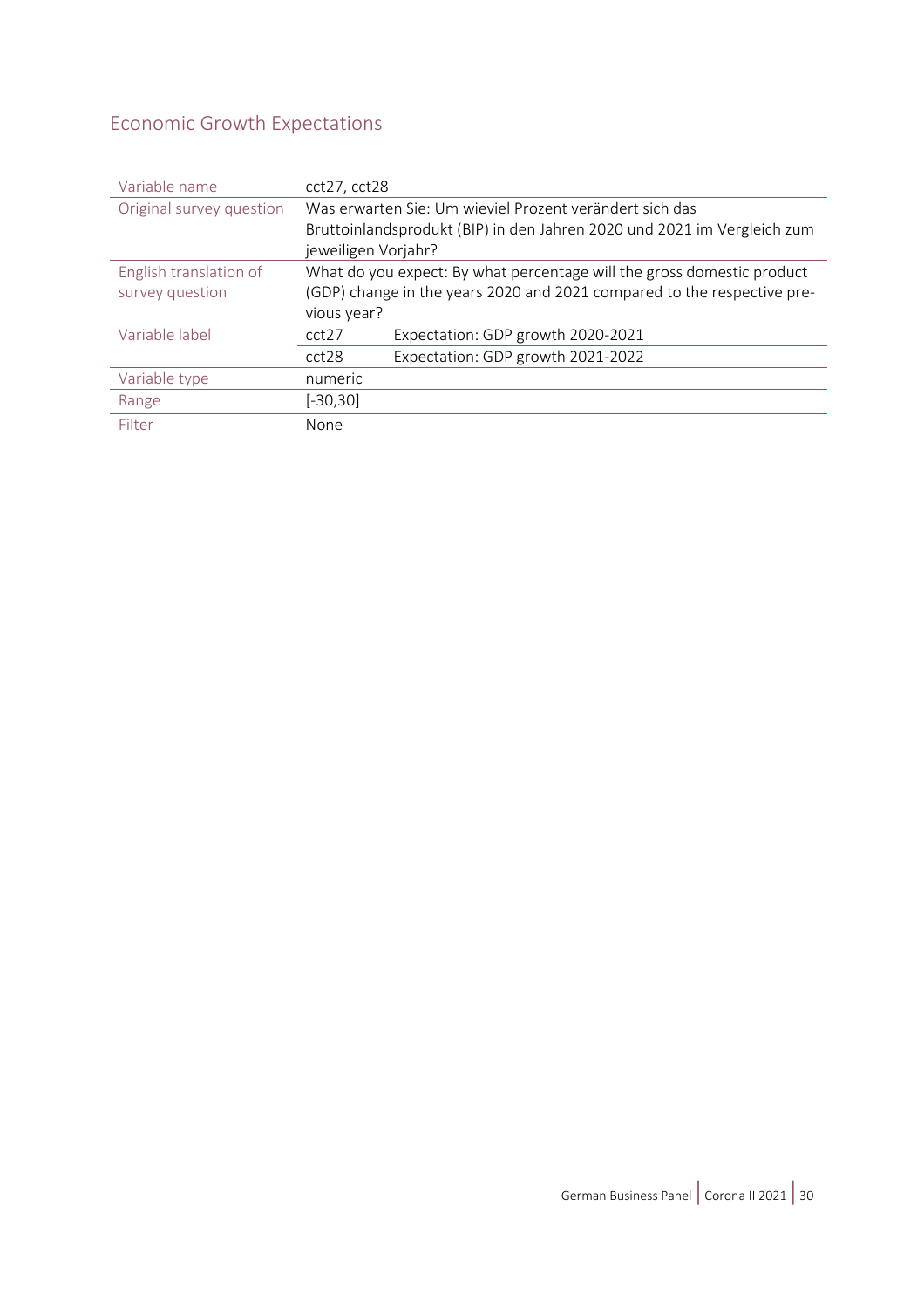#### <span id="page-30-0"></span>Tax Incidence Survey Experiment

Firms are randomly assigned to one of six different treatment groups.

The different treatment groups receive either a permanent 1%, 10%, or 25% decrease in profit tax burden or a 1%, 10% or 25% permanent increase in profit tax burden.

The variable tax\_exp indicates which treatment has been assigned to each observation.

| Variable name            | tax exp                                                             |
|--------------------------|---------------------------------------------------------------------|
| Original survey question | Nehmen Sie an: Ihr Unternehmen hat durch eine Steuersenkung         |
|                          | (Steuererhöhung) eine um (1%/10%/25%) dauerhaft niedrigere (höhere) |
|                          | Gewinnsteuerbelastung.                                              |
| English translation of   | Assume: Your company has a (1%/10%/25%) permanently lower (higher)  |
| survey question          | profit tax burden as a result of a tax cut (increase).              |
| Variable label           | indicator tax experiment assignment                                 |
| Variable type            | numeric                                                             |
| Range                    | $[1,6]$                                                             |
|                          | $1 = 1\%$ permanently <b>lower</b> profit tax burden                |
|                          | $2 = 10\%$ permanently <b>lower</b> profit tax burden               |
|                          | $3 = 25\%$ permanently <b>lower</b> profit tax burden               |
|                          | $4 = 1\%$ permanently <b>higher</b> profit tax burden               |
|                          | $5 = 10\%$ permanently higher profit tax burden                     |
|                          | $6 = 25\%$ permanently <b>higher</b> profit tax burden              |
| Filter                   | None                                                                |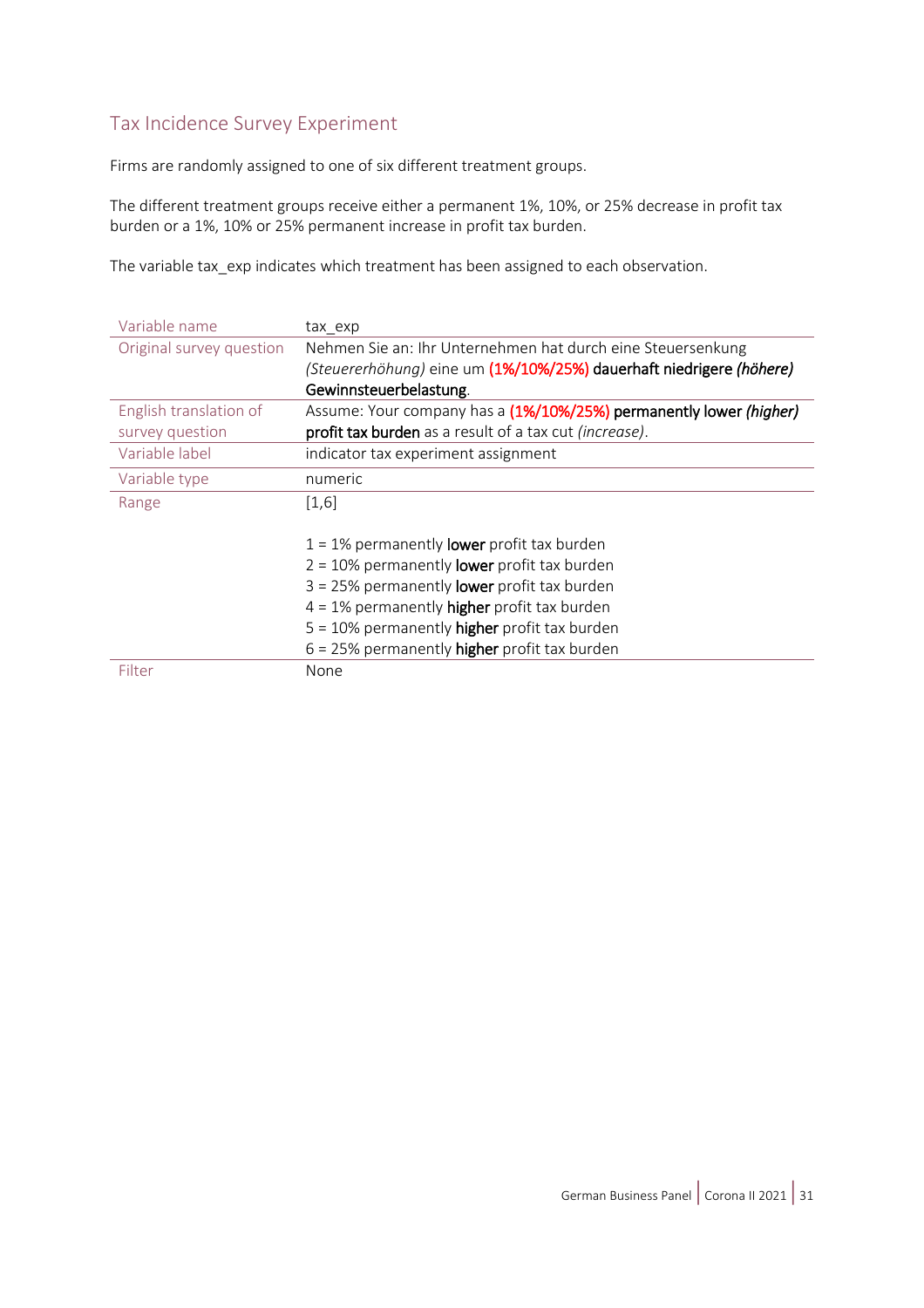| Variable name            | tax1-tax8                                                                                                                                                                     |                                                                                                                            |
|--------------------------|-------------------------------------------------------------------------------------------------------------------------------------------------------------------------------|----------------------------------------------------------------------------------------------------------------------------|
| Original survey question | Nehmen Sie an: Ihr Unternehmen hat durch eine Steuersenkung eine um<br>(1%/10%/25%) dauerhaft niedrigere Gewinnsteuerbelastung.<br>Wie verteilen Sie die zusätzlichen Mittel? |                                                                                                                            |
|                          |                                                                                                                                                                               |                                                                                                                            |
|                          | Bitte geben Sie Anteile an, die in der Summe 100 ergeben.                                                                                                                     |                                                                                                                            |
| English translation of   | Assume: Your company has a permanently lower profit tax burden by                                                                                                             |                                                                                                                            |
| survey question          | (1%/10%/25%) due to a tax cut.<br>How do you distribute the additional funds?                                                                                                 |                                                                                                                            |
|                          |                                                                                                                                                                               |                                                                                                                            |
| Variable label           | tax1                                                                                                                                                                          | Please enter shares that add up to 100.<br>increased payment to employees                                                  |
|                          |                                                                                                                                                                               |                                                                                                                            |
|                          | tax2                                                                                                                                                                          | creation of additional jobs                                                                                                |
|                          | tax3                                                                                                                                                                          | increased income for partners                                                                                              |
|                          | tax4                                                                                                                                                                          | higher distributions to shareholders                                                                                       |
|                          | tax5                                                                                                                                                                          | increase in retained earnings/reserves                                                                                     |
|                          | tax6                                                                                                                                                                          | price reductions (for customers)                                                                                           |
|                          | tax7                                                                                                                                                                          | higher investments                                                                                                         |
|                          | tax8                                                                                                                                                                          | less use of tax saving opportunities                                                                                       |
|                          | tax9                                                                                                                                                                          | others                                                                                                                     |
| Variable type            | numeric                                                                                                                                                                       |                                                                                                                            |
| Comment                  | If tax9 is selected, the text entry is stored in the variable tax9 text (acces-                                                                                               |                                                                                                                            |
|                          |                                                                                                                                                                               | sible under restrictive conditions).                                                                                       |
| Range                    | [0, 100]                                                                                                                                                                      |                                                                                                                            |
|                          |                                                                                                                                                                               | Sum of individual fractions cannot exceed 100%                                                                             |
| Filter                   |                                                                                                                                                                               | Conditional on tax_exp=1 or tax_exp=2 or tax_exp=3                                                                         |
|                          |                                                                                                                                                                               | tax3 conditional on ccgic1=1 or ccgic1=3 or ccgic1=4 or ccgic1=6 or<br>ccgic1=7 or ccgic1=8 or ccgic1=9                    |
|                          |                                                                                                                                                                               | tax 4 conditional on ccgic1=2 or ccgic1=5 or ccgic1=10 or ccgic1=11 or<br>ccgic1=12 or ccgic1=13 or ccgic1=14 or ccgic1=18 |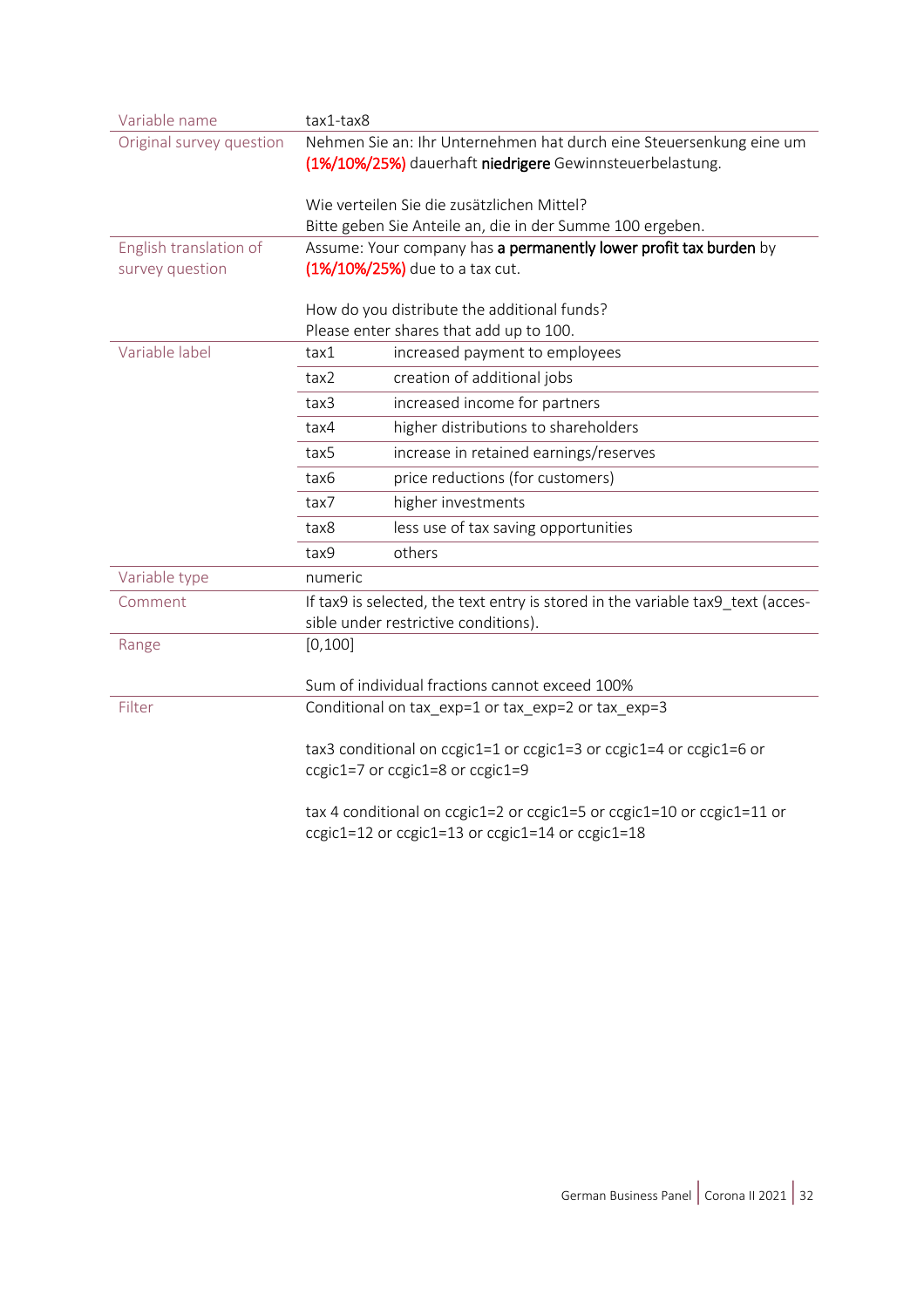| Variable name            | tax10                                                                 |  |
|--------------------------|-----------------------------------------------------------------------|--|
| Original survey question | Warum würden Sie nach einer Steuersenkung mehr investieren?           |  |
|                          | Welcher der zwei folgenden Gründe spielt für Sie eine größere Rolle:  |  |
| English translation of   | Why would you invest more after a tax cut? Which of the following two |  |
| survey question          | reasons plays a greater role for you?                                 |  |
| Variable label           | investment incentive tax reduction                                    |  |
| Variable type            | numeric                                                               |  |
| Range                    | [0, 100]                                                              |  |
|                          |                                                                       |  |
|                          | $0 =$ After the tax cut, more funds are available                     |  |
|                          | 50 = Both reasons are equally important                               |  |
|                          | 100 = After the tax cut, the investment is more worthwhile            |  |
| Filter                   | Conditional on tax7≥5                                                 |  |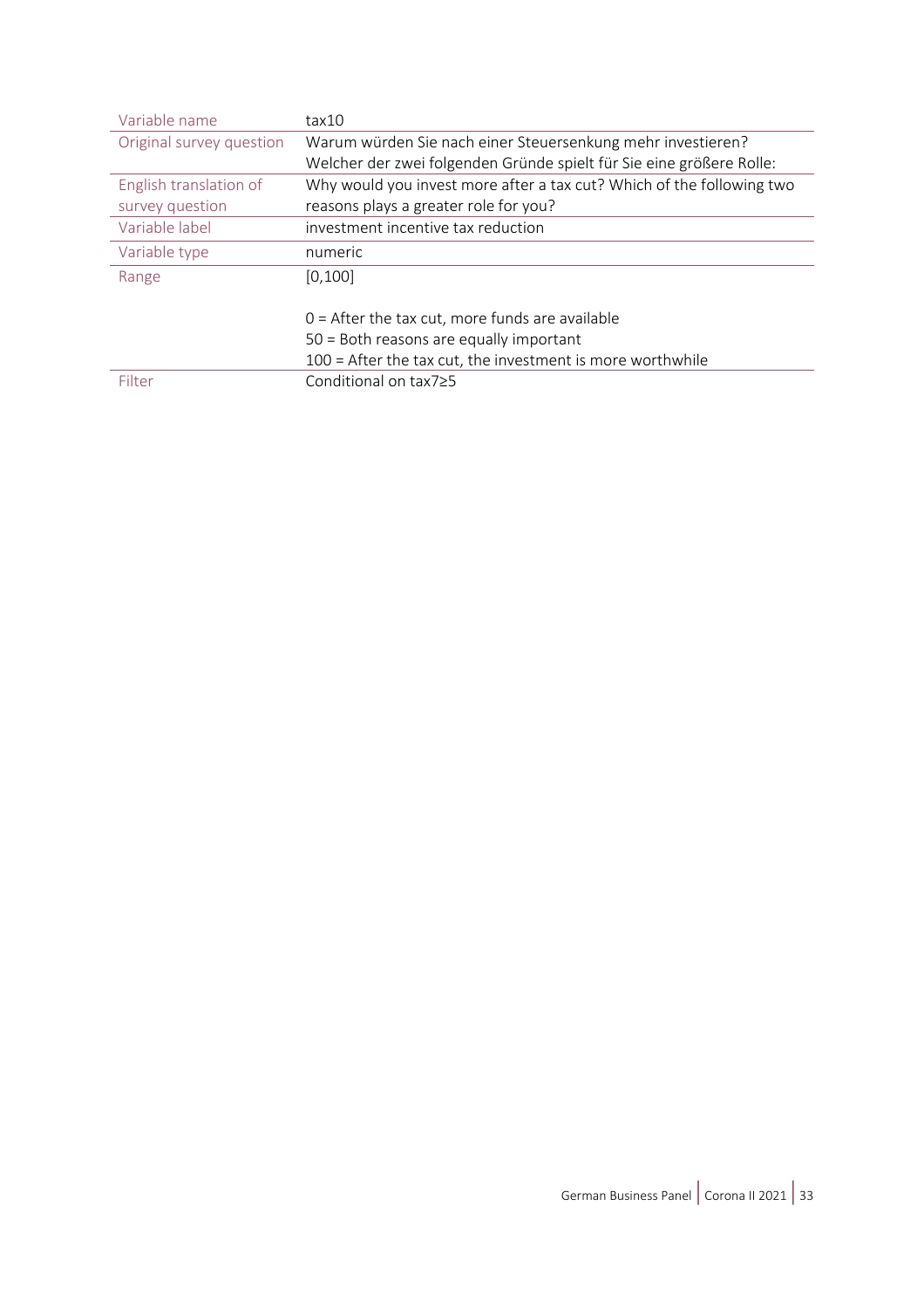| Variable name            | tax11-tax20                                                                                                                 |                                                                        |
|--------------------------|-----------------------------------------------------------------------------------------------------------------------------|------------------------------------------------------------------------|
| Original survey question | Nehmen Sie an: Ihr Unternehmen hat durch eine Steuerhöhung eine um<br>(1%/10%/25%) dauerhaft höhere Gewinnsteuerbelastung.  |                                                                        |
|                          |                                                                                                                             |                                                                        |
|                          | Aus welchen Bereichen finanzieren Sie die zusätzliche Steuerlast?                                                           |                                                                        |
|                          | Bitte geben Sie Anteile an, die in der Summe 100 ergeben.                                                                   |                                                                        |
| English translation of   | Assume: Your company has a permanently higher profit tax burden by                                                          |                                                                        |
| survey question          | (1%/10%/25%) due to a tax increase.<br>How do you finance the additional burden?<br>Please enter shares that add up to 100. |                                                                        |
|                          |                                                                                                                             |                                                                        |
|                          |                                                                                                                             |                                                                        |
| Variable label           | tax11                                                                                                                       | decrease payment to employees                                          |
|                          | tax12                                                                                                                       | reduction of jobs                                                      |
|                          | tax13                                                                                                                       | decreased payout to partners                                           |
|                          | tax14                                                                                                                       | lower distributions to shareholders                                    |
|                          | tax15                                                                                                                       | decrease in retained earnings/reserves                                 |
|                          | tax16                                                                                                                       | price increases (for customers)                                        |
|                          | tax17                                                                                                                       | lower investments                                                      |
|                          | tax18                                                                                                                       | more use of tax saving opportunities                                   |
|                          | tax19                                                                                                                       | others                                                                 |
|                          | tax20                                                                                                                       | increase in debt capital                                               |
| Variable type            | numeric                                                                                                                     |                                                                        |
| Comment                  | If tax19 is selected, the text entry is stored in the variable tax19_text (ac-<br>cessible under restrictive conditions).   |                                                                        |
| Range                    | [0, 100]                                                                                                                    |                                                                        |
|                          |                                                                                                                             | Sum of individual fractions cannot exceed 100%                         |
| Filter                   | Conditional on tax_exp=4 or tax_exp=5 or tax_exp=6                                                                          |                                                                        |
|                          |                                                                                                                             |                                                                        |
|                          | tax13 conditional on ccgic1=1 or ccgic1=3 or ccgic1=4 or ccgic1=6 or<br>ccgic1=7 or ccgic1=8 or ccgic1=9                    |                                                                        |
|                          |                                                                                                                             |                                                                        |
|                          |                                                                                                                             | tax14 conditional on ccgic1=2 or ccgic1=5 or ccgic1=10 or ccgic1=11 or |
|                          | ccgic1=12 or ccgic1=13 or ccgic1=14 or ccgic1=18                                                                            |                                                                        |
|                          |                                                                                                                             |                                                                        |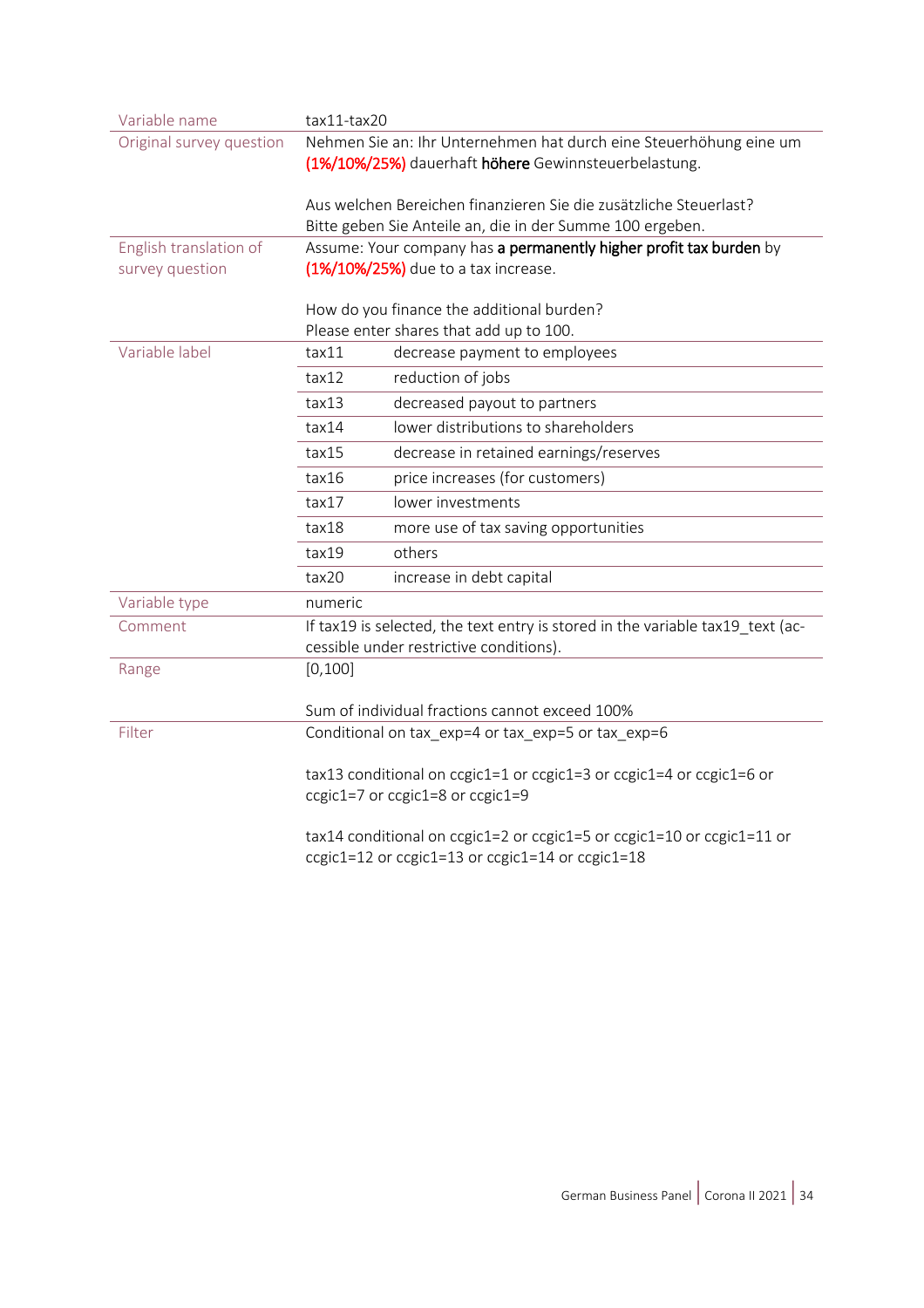| Variable name            | tax21                                                                  |  |
|--------------------------|------------------------------------------------------------------------|--|
| Original survey question | Warum würden Sie nach einer Steuererhöhung weniger investieren?        |  |
|                          | Welcher der zwei folgenden Gründe spielt für Sie eine größere Rolle:   |  |
| English translation of   | Why would you invest less after a tax increase? Which of the following |  |
| survey question          | two reasons plays a greater role for you?                              |  |
| Variable label           | investment incentive tax increase                                      |  |
| Variable type            | numeric                                                                |  |
| Range                    | [0, 100]                                                               |  |
|                          |                                                                        |  |
|                          | $0 =$ After the tax increase, there is less money to invest            |  |
|                          | 50 = Both reasons are equally important                                |  |
|                          | $100$ = After the tax increase, the investment is less worthwhile      |  |
| Filter                   | Conditional on tax17≥5%                                                |  |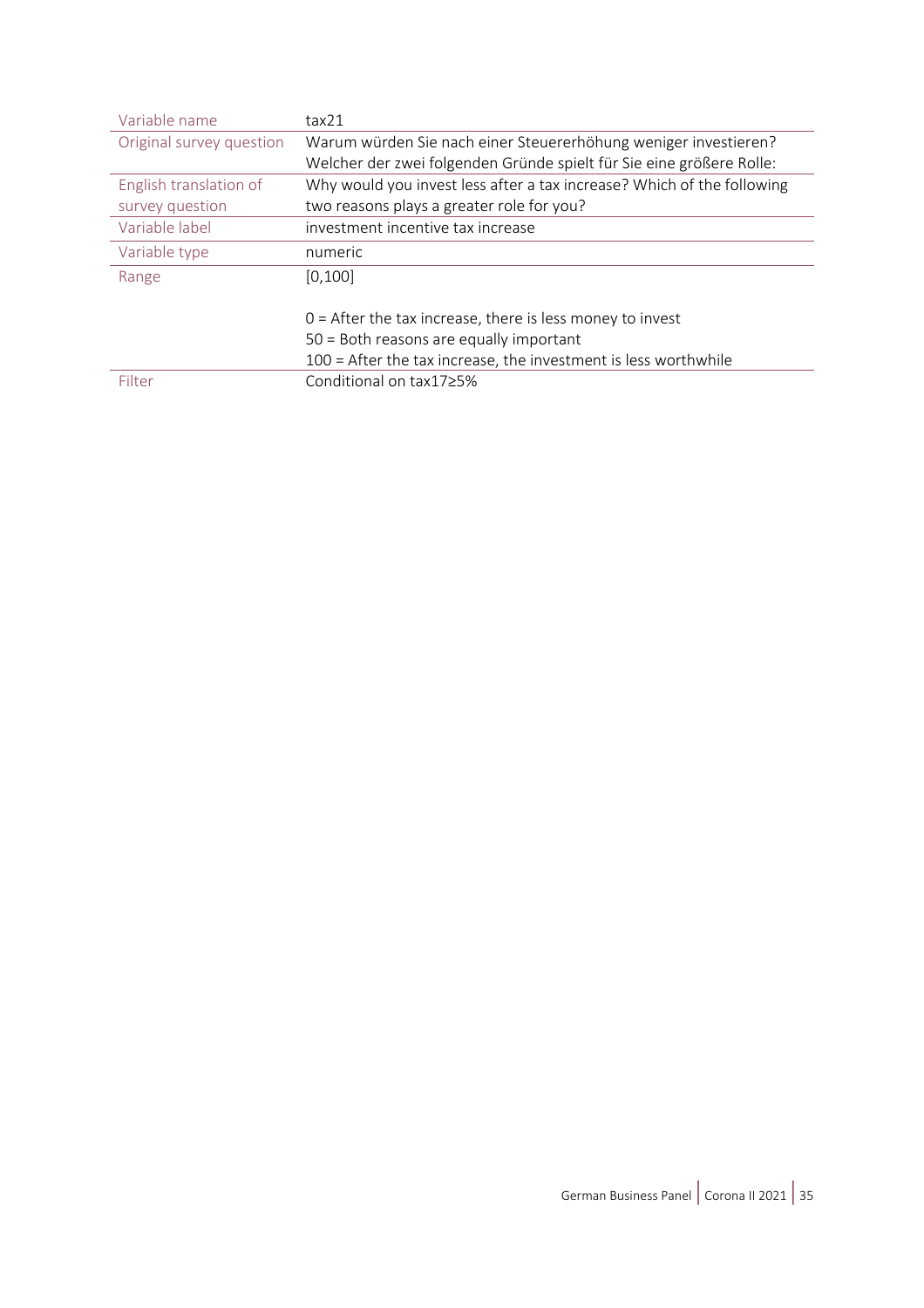### <span id="page-35-0"></span>Overall Uncertainty

| Variable name            | $c$ un $17$                                                           |  |
|--------------------------|-----------------------------------------------------------------------|--|
| Original survey question | Wie hoch ist die allgemeine Unsicherheit, mit der Ihr Unternehmen     |  |
|                          | momentan konfrontiert ist?                                            |  |
| English translation of   | How high is the general uncertainty your company is currently facing? |  |
| survey question          |                                                                       |  |
| Variable label           | Uncertainty: firm-level                                               |  |
| Variable type            | numeric                                                               |  |
| Range                    | [1, 5]                                                                |  |
|                          |                                                                       |  |
|                          | $1$ = Very low: future revenue can be very precisely predicted        |  |
|                          | $2$ = Low: future revenue can be precisely predicted                  |  |
|                          | 3 = Medium: future revenue can be approximately predicted             |  |
|                          | $4$ = High: future revenue is difficult to predict                    |  |
|                          | 5 = Very high: future revenue is very difficult to predict            |  |
| Filter                   | None                                                                  |  |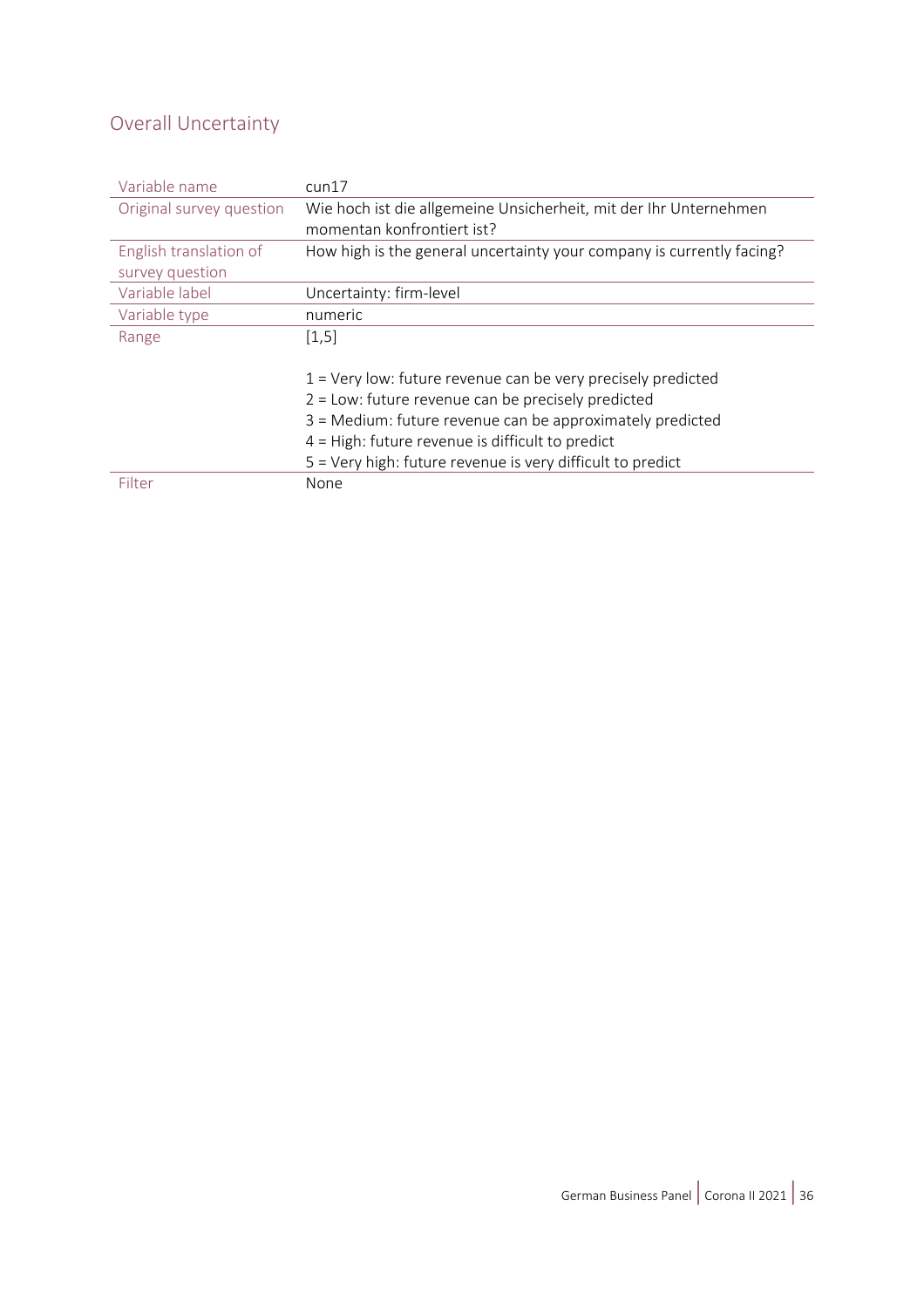#### <span id="page-36-0"></span>Investments

| Variable name            | $\sin 1$                                                                |
|--------------------------|-------------------------------------------------------------------------|
| Original survey question | Planen Sie derzeit, kurzfristig (0-12 Monate) Investitionen zu tätigen? |
| English translation of   | Are you currently planning to make short-term (0-12 months) invest-     |
| survey question          | ments?                                                                  |
| Variable label           | investment short-term                                                   |
| Variable type            | numeric                                                                 |
| Range                    | [0,1]                                                                   |
|                          |                                                                         |
|                          | $0 = No$                                                                |
|                          | $1 = Yes$                                                               |
| Filter                   | None                                                                    |

| Variable name            | cin2                                                                       |
|--------------------------|----------------------------------------------------------------------------|
| Original survey question | Planen Sie derzeit, mittelfristig (12-24 Monate) Investitionen zu tätigen? |
| English translation of   | Are you currently planning to make medium-term (12-24 months) invest-      |
| survey question          | ments?                                                                     |
| Variable label           | investment medium-term                                                     |
| Variable type            | numeric                                                                    |
| Range                    | [0,1]                                                                      |
|                          |                                                                            |
|                          | $0 = No$                                                                   |
|                          | $1 = Yes$                                                                  |
| Filter                   | None                                                                       |

| Variable name            | cin11                                                                       |  |
|--------------------------|-----------------------------------------------------------------------------|--|
| Original survey question | Welchen Anteil Ihres in 2019 erwirtschafteten Umsatzes (in %) möchten       |  |
|                          | Sie kurzfristig (0-12 Monate) investieren?                                  |  |
| English translation of   | What percentage of your revenue generated in 2019 would you like to in-     |  |
| survey question          | vest in the short term (0-12 months)?                                       |  |
| Variable label           | investment amount short-term                                                |  |
| Variable type            | numeric                                                                     |  |
| Comment                  | If firms do not plan any short-term investments, cin11 is automatically set |  |
|                          | to 0.                                                                       |  |
| Range                    | [0, 100]                                                                    |  |
| Filter                   | Conditional on cin1=1                                                       |  |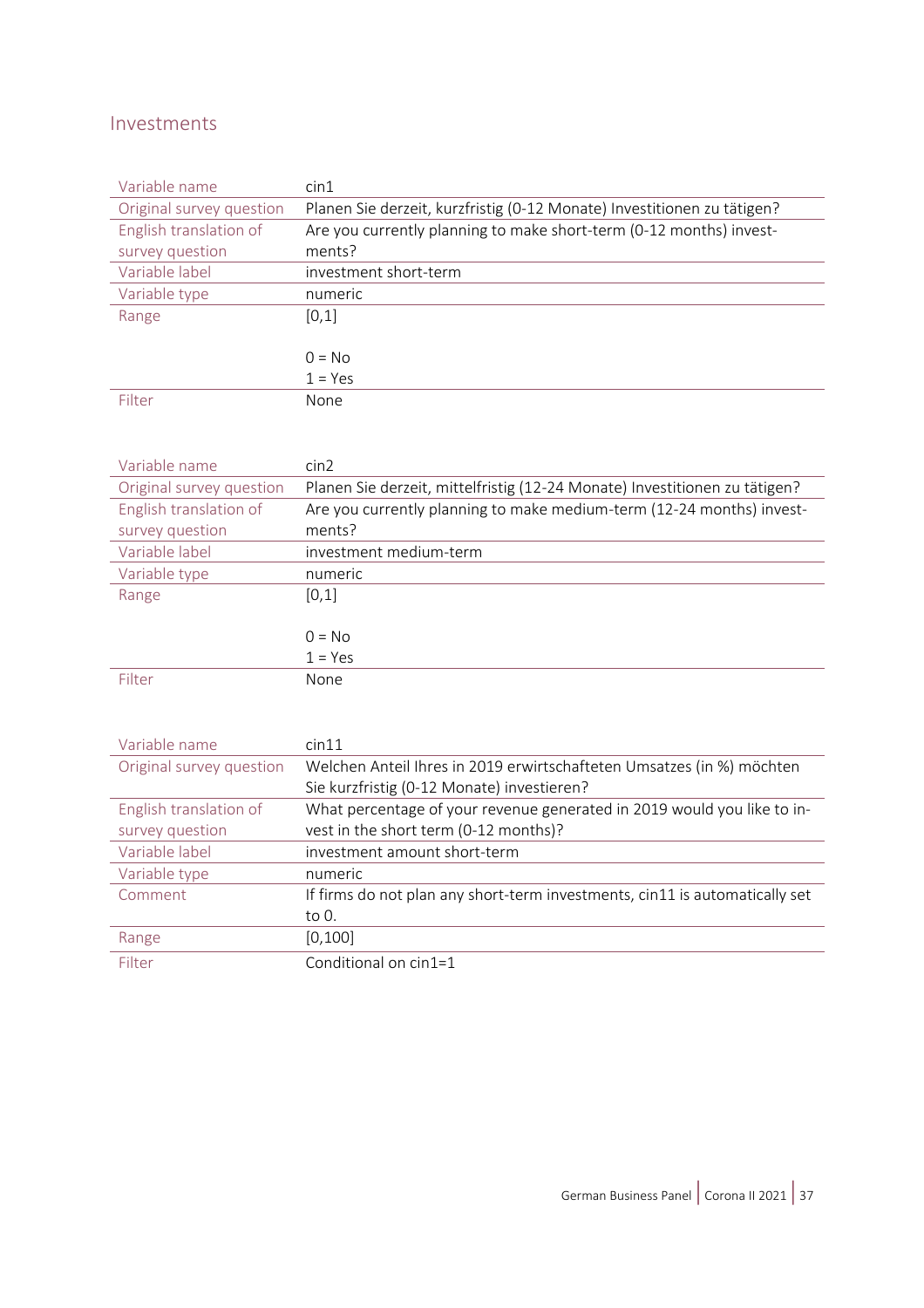| Variable name            | cin12                                                                    |  |  |
|--------------------------|--------------------------------------------------------------------------|--|--|
| Original survey question | Welchen Anteil Ihres in 2019 erwirtschafteten Umsatzes (in %) möchten    |  |  |
|                          | Sie mittelfristig (12-24 Monate) investieren?                            |  |  |
| English translation of   | What percentage of your revenues generated in 2019 would you like to     |  |  |
| survey question          | invest in the medium term (12-24 months)?                                |  |  |
| Variable label           | investment amount medium-term                                            |  |  |
| Variable type            | numeric                                                                  |  |  |
| Comment                  | If firms do not plan any medium-term investments, cin11 is automatically |  |  |
|                          | set to zero.                                                             |  |  |
| Range                    | [0, 100]                                                                 |  |  |
| Filter                   | Conditional on cin2=1                                                    |  |  |

| Variable name            | $cin13$ -cin $14$                                                      |                         |  |
|--------------------------|------------------------------------------------------------------------|-------------------------|--|
| Original survey question | Hatten Sie vor der Corona-Krise Investitionen geplant, die Sie nun     |                         |  |
|                          | angesichts der Situation aufschieben oder gänzlich streichen?          |                         |  |
| English translation of   | Do you intend to postpone or cancel planned investments due to the Co- |                         |  |
| survey question          | rona crisis?                                                           |                         |  |
| Variable label           | cin13                                                                  | investment postponement |  |
|                          | cin14                                                                  | investment cancellation |  |
| Variable type            | numeric                                                                |                         |  |
| Range                    | [0, 100]                                                               |                         |  |
| Filter                   | None                                                                   |                         |  |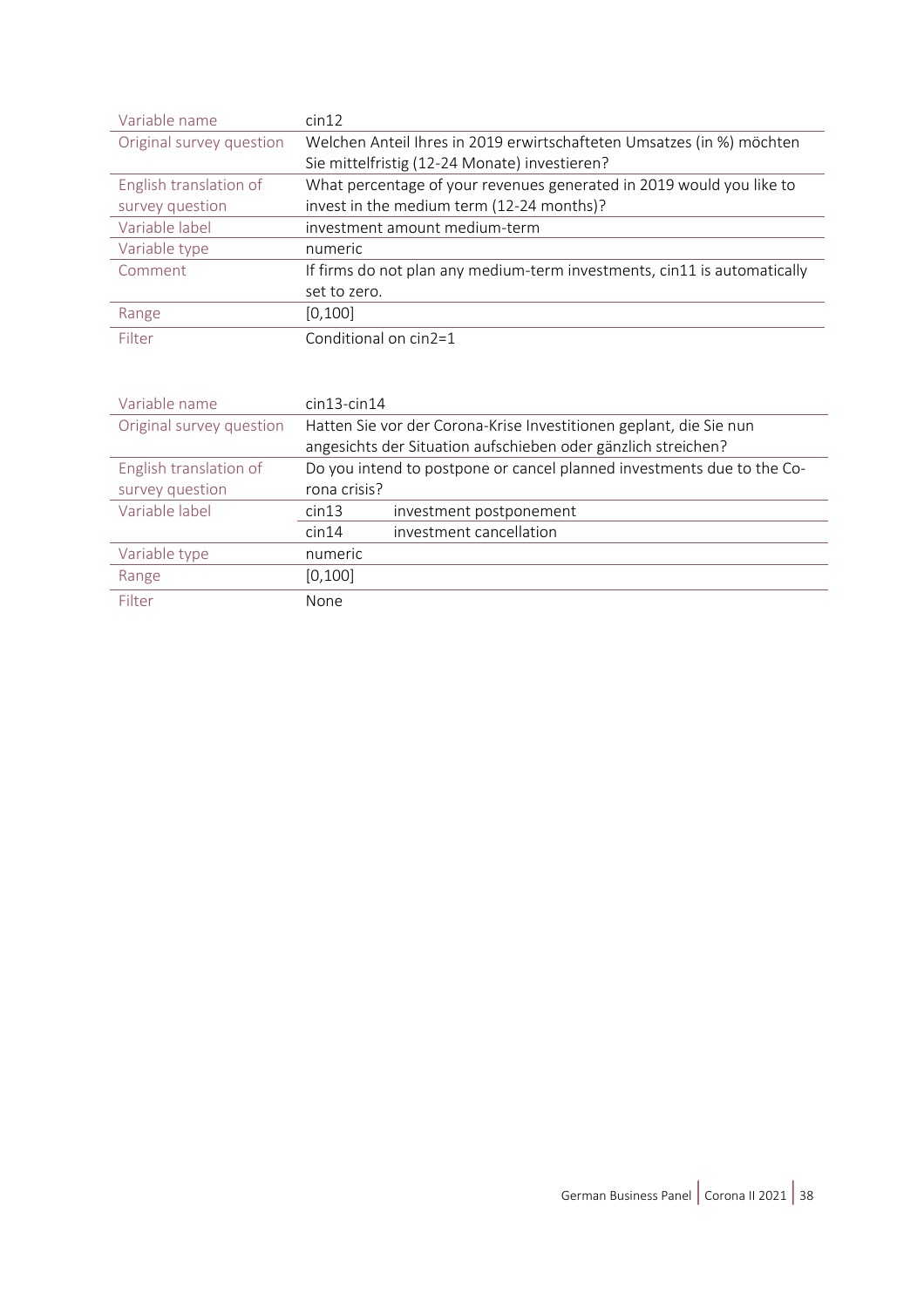#### <span id="page-38-0"></span>Hiring

| Variable name            | chi1                                                                      |  |  |
|--------------------------|---------------------------------------------------------------------------|--|--|
| Original survey question | Planen Sie derzeit, kurzfristig (0-12 Monate) zusätzliche Mitarbeiter     |  |  |
|                          | einzustellen?                                                             |  |  |
| English translation of   | Are you currently planning to hire additional employees in the short term |  |  |
| survey question          | $(0-12$ months)?                                                          |  |  |
| Variable label           | hiring short-term                                                         |  |  |
| Variable type            | numeric                                                                   |  |  |
| Range                    | [0,1]                                                                     |  |  |
|                          |                                                                           |  |  |
|                          | $0 = No$                                                                  |  |  |
|                          | $1 = Yes$                                                                 |  |  |
| Filter                   | None                                                                      |  |  |

| Variable name            | chi <sub>2</sub>                                                         |  |  |
|--------------------------|--------------------------------------------------------------------------|--|--|
| Original survey question | Planen Sie derzeit, mittelfristig (12-24 Monate) zusätzliche Mitarbeiter |  |  |
|                          | einzustellen?                                                            |  |  |
| English translation of   | Are you currently planning to hire additional employees in the medium    |  |  |
| survey question          | term (12-24 months)?                                                     |  |  |
| Variable label           | hiring medium-term                                                       |  |  |
| Variable type            | numeric                                                                  |  |  |
| Range                    | [0,1]                                                                    |  |  |
|                          |                                                                          |  |  |
|                          | $0 = No$                                                                 |  |  |
|                          | $1 = Yes$                                                                |  |  |
| Filter                   | None                                                                     |  |  |

| Variable name            | chi3                                                                          |  |  |
|--------------------------|-------------------------------------------------------------------------------|--|--|
| Original survey question | Wie viele zusätzliche Mitarbeiter (in vollen Stellen) möchten Sie kurzfristig |  |  |
|                          | (0-12 Monate) einstellen?                                                     |  |  |
| English translation of   | How many additional employees (in full-time positions) are you planning to    |  |  |
| survey question          | hire in the short term (0-12 months)?                                         |  |  |
| Variable label           | hiring amount short-term                                                      |  |  |
| Variable type            | numeric                                                                       |  |  |
| Comment                  | If firms do not plan any short-term hires, chi3 is automatically set to zero. |  |  |
| Range                    | $[0, \infty)$                                                                 |  |  |
| Filter                   | Conditional on chi1=1                                                         |  |  |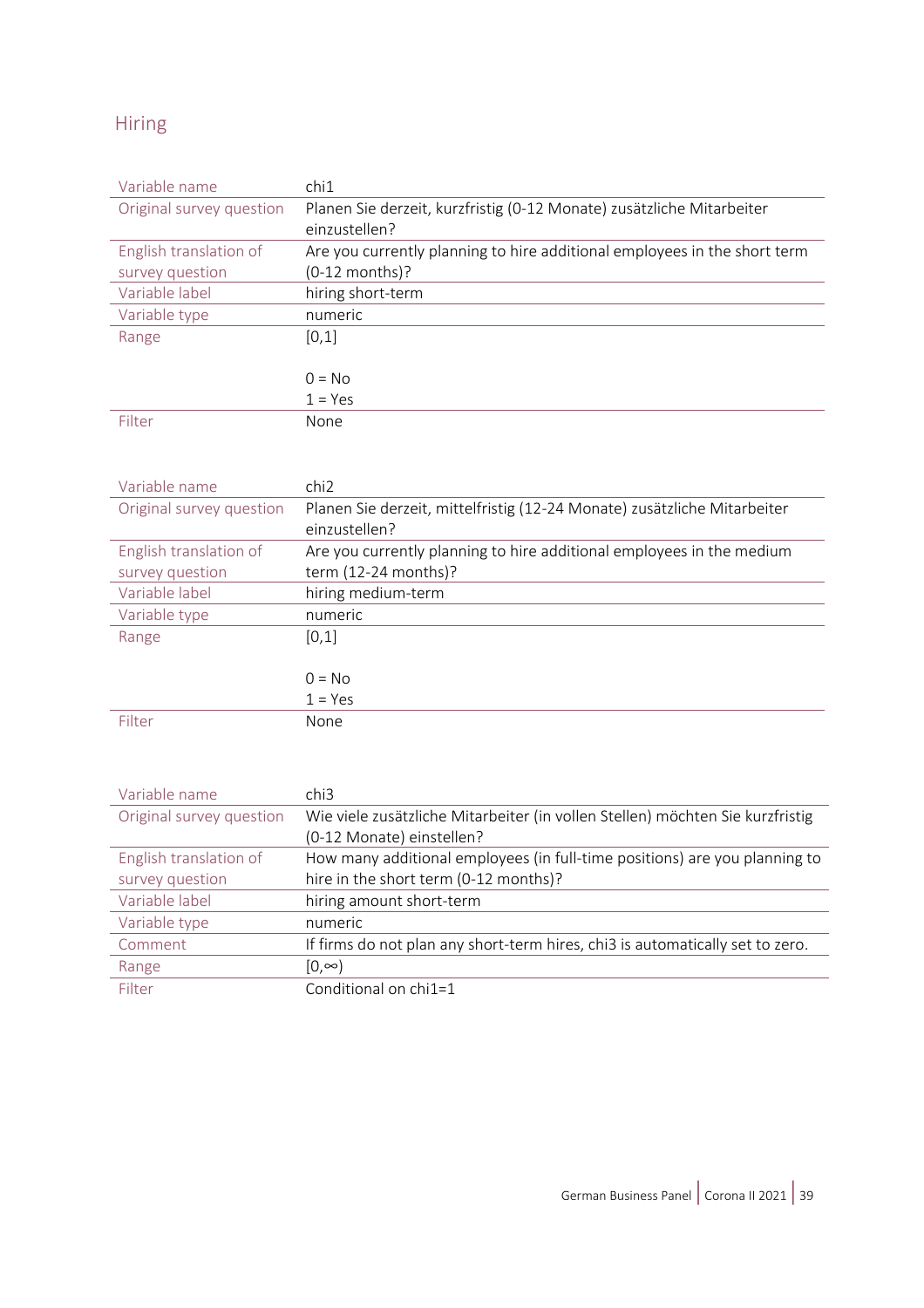| Variable Name            | chi4                                                                          |  |
|--------------------------|-------------------------------------------------------------------------------|--|
| Original survey question | Wie viele zusätzliche Mitarbeiter (in vollen Stellen) möchten Sie             |  |
|                          | mittelfristig (12-24 Monate) einstellen?                                      |  |
| English translation of   | How many additional employees (in full-time positions) are you planning to    |  |
| survey question          | hire in the medium term (12-24 months)?                                       |  |
| Variable label           | hiring amount medium-term                                                     |  |
| Variable type            | numeric                                                                       |  |
| Comment                  | If firms do not plan any short-term hires, chi3 is automatically set to zero. |  |
| Range                    | $[0, \infty)$                                                                 |  |
| Filter                   | Conditional on chi2=1                                                         |  |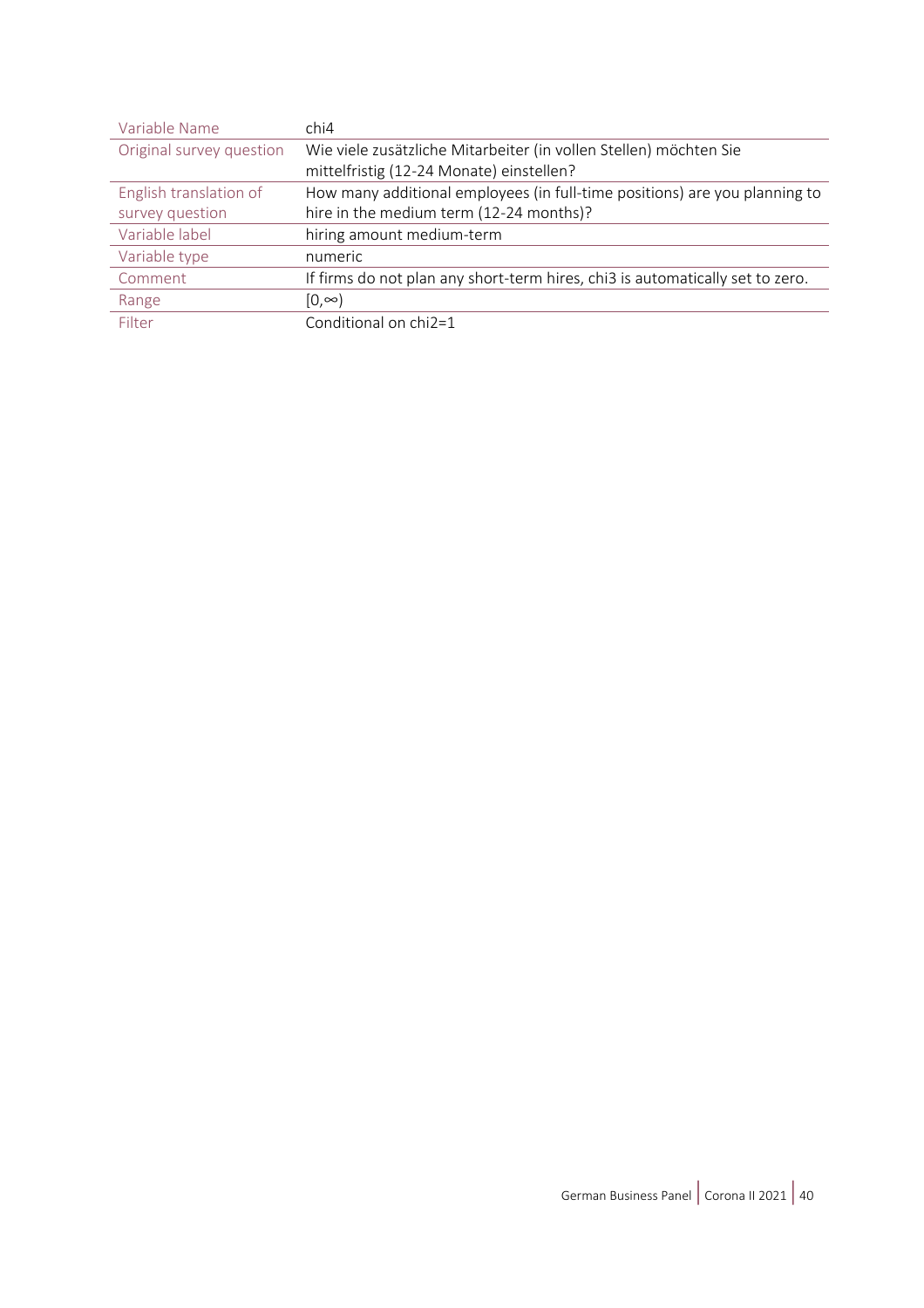# <span id="page-40-0"></span>Organizational Trust

| Variable name            | imp1-imp8                                                                |                                                                                      |  |
|--------------------------|--------------------------------------------------------------------------|--------------------------------------------------------------------------------------|--|
| Original survey question | Inwieweit stimmen Sie folgenden Aussagen zum Einfluss der Corona-        |                                                                                      |  |
|                          | Krise auf Ihr Unternehmen im Geschäftsjahr 2020 zu? Die Corona-Krise     |                                                                                      |  |
|                          | führte bei der Ermittlung der variablen Vergütung (z.B Boni) zu          |                                                                                      |  |
| English translation of   | How far do you agree to the following statement concerning the effect of |                                                                                      |  |
| survey question          | the corona crisis on your company in 2020?                               |                                                                                      |  |
|                          | When determining variable payments, the corona crisis led to             |                                                                                      |  |
| Variable label           | imp1                                                                     | change in the weighting of KPIs                                                      |  |
|                          | imp2                                                                     | use of new financial KPIs                                                            |  |
|                          | imp3                                                                     | use of new non-financial KPIs                                                        |  |
|                          | imp4                                                                     | adjustment of KPIs                                                                   |  |
|                          | imp5                                                                     | adjustment of Objectives                                                             |  |
|                          | imp6                                                                     | other effects                                                                        |  |
|                          | imp7                                                                     | no change                                                                            |  |
|                          | imp8                                                                     | not relevant                                                                         |  |
| Variable type            | numeric                                                                  |                                                                                      |  |
| Comment                  |                                                                          | If imp6 is selected, the text entry is stored in the variable imp6_text (ac-         |  |
|                          |                                                                          | cessible under restrictive conditions).                                              |  |
| Range                    | [0,1]                                                                    |                                                                                      |  |
|                          |                                                                          |                                                                                      |  |
|                          | $0 = No$                                                                 |                                                                                      |  |
|                          | $1 = Yes$                                                                |                                                                                      |  |
| Filter                   |                                                                          | Conditional on (ccgic5 $\geq$ 10 or ccgic6 $\geq$ 4) and (ccgic2 $\geq$ 1.000.000 or |  |
|                          | ccgic3 $\geq$ 6)                                                         |                                                                                      |  |
|                          |                                                                          |                                                                                      |  |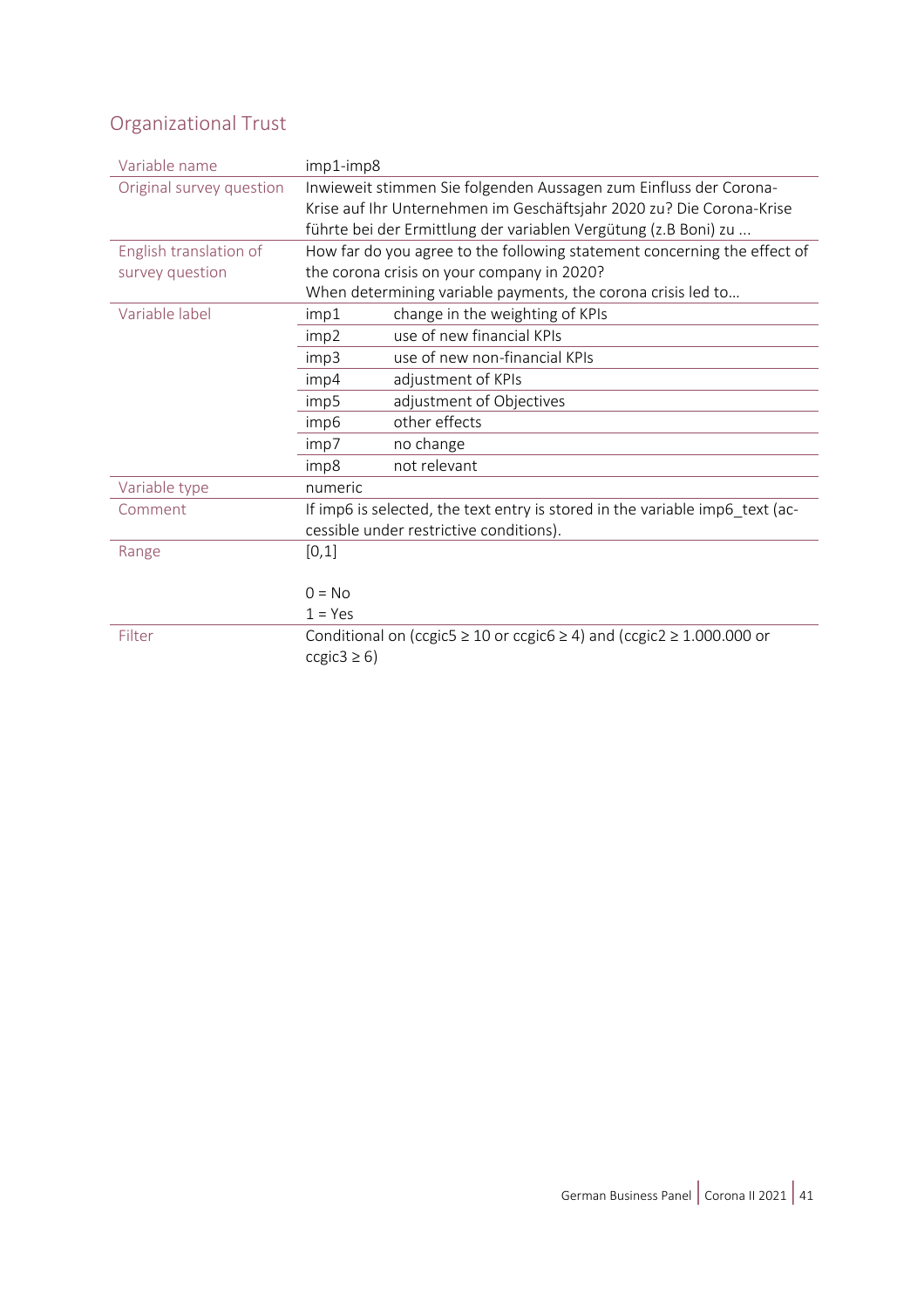| Variable name            | imp9-imp14                                                                |                                                                                      |  |
|--------------------------|---------------------------------------------------------------------------|--------------------------------------------------------------------------------------|--|
| Original survey question | Inwieweit stimmen Sie folgenden Aussagen zum Einfluss der Corona-         |                                                                                      |  |
|                          | Krise auf Ihr Unternehmen im Geschäftsjahr 2020 zu? Die Corona-Krise      |                                                                                      |  |
|                          | führte in Kreditverträgen zu                                              |                                                                                      |  |
| English translation of   | How far do you agree to the following statement concerning the effect of  |                                                                                      |  |
| survey question          | the corona crisis on your company in 2020?                                |                                                                                      |  |
|                          | With regard to credit agreements, the corona crisis led to                |                                                                                      |  |
| Variable label           | imp9                                                                      | use of new KPIs                                                                      |  |
|                          | imp10                                                                     | aadjustment of existing KPIs                                                         |  |
|                          | imp11                                                                     | adjustment of KPI thresholds                                                         |  |
|                          | imp12                                                                     | other effects                                                                        |  |
|                          | no change<br>imp13                                                        |                                                                                      |  |
|                          | imp14                                                                     | not relevant                                                                         |  |
| Variable type            | numeric                                                                   |                                                                                      |  |
| Comment                  | If imp12 is selected, the text entry is stored in the variable imp12_text |                                                                                      |  |
|                          | (accessible under restrictive conditions).                                |                                                                                      |  |
| Range                    | [0,1]                                                                     |                                                                                      |  |
|                          |                                                                           |                                                                                      |  |
|                          | $0 = No$                                                                  |                                                                                      |  |
|                          | $1 = Yes$                                                                 |                                                                                      |  |
| Filter                   |                                                                           | Conditional on (ccgic5 $\geq$ 10 or ccgic6 $\geq$ 4) and (ccgic2 $\geq$ 1.000.000 or |  |
|                          | ccgic3 $\geq$ 6)                                                          |                                                                                      |  |
|                          |                                                                           |                                                                                      |  |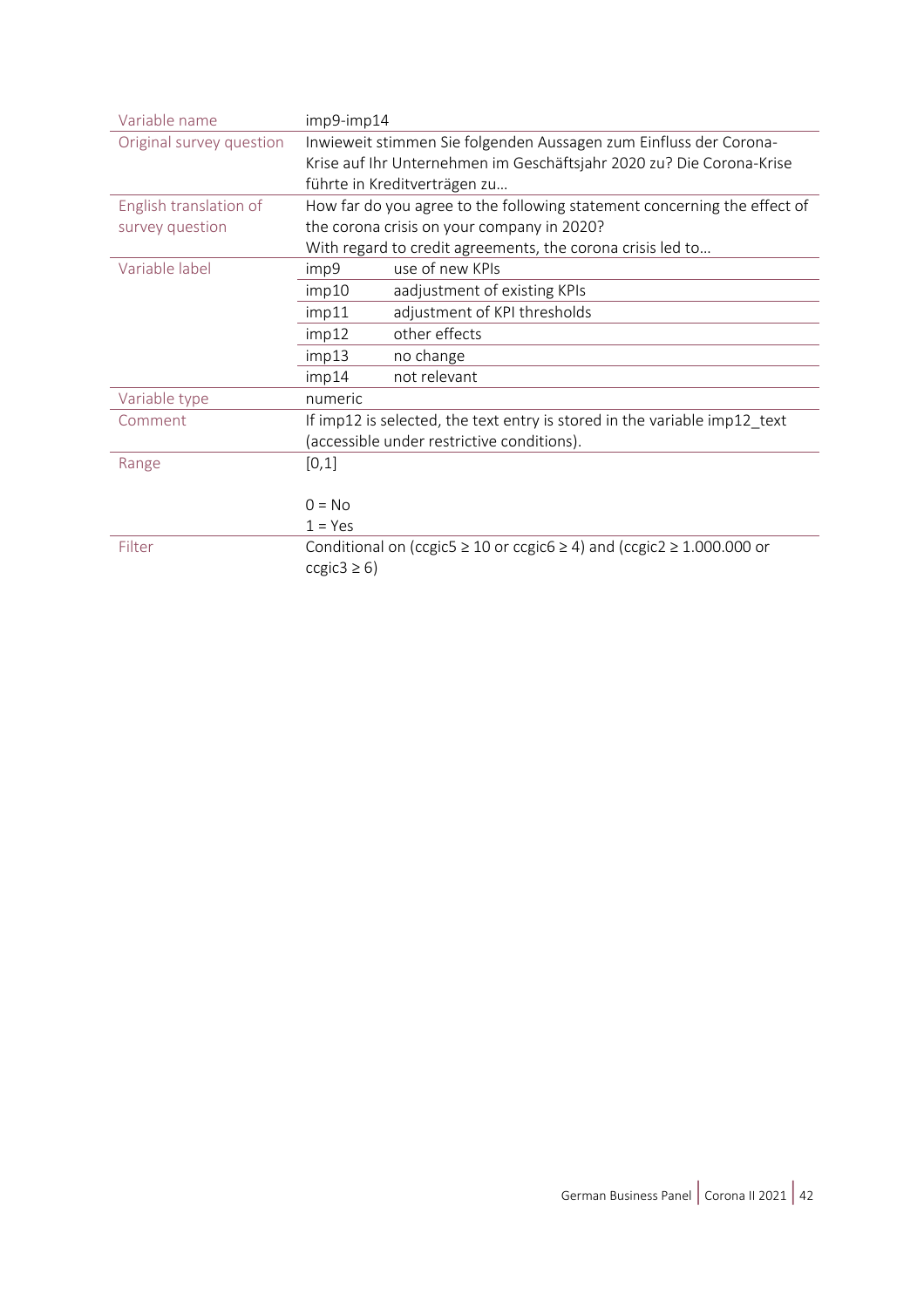| imp15-imp20                                                                          |  |  |  |
|--------------------------------------------------------------------------------------|--|--|--|
| Inwieweit stimmen Sie folgenden Aussagen zum Einfluss der Corona-                    |  |  |  |
| Krise auf Ihr Unternehmen im Geschäftsjahr 2020 zu?                                  |  |  |  |
|                                                                                      |  |  |  |
| Die Corona-Krise führte bei der Kommunikation an andere externe                      |  |  |  |
| Adressaten (z.B. Kapitalgeber, Kunden, Lieferanten, Staat) zu                        |  |  |  |
| How far do you agree with the following statement concerning the ef-                 |  |  |  |
| fect of the corona crisis on your company in 2020?                                   |  |  |  |
|                                                                                      |  |  |  |
| The Corona crisis led to the following changes in disclosures to external            |  |  |  |
| stakeholders                                                                         |  |  |  |
| use of new financial KPIs<br>imp15                                                   |  |  |  |
| use of new non-financial KPIs<br>imp16                                               |  |  |  |
| adjustment of existing KPIs<br>imp17                                                 |  |  |  |
| other effects<br>imp18                                                               |  |  |  |
| imp19<br>no change                                                                   |  |  |  |
| not relevant<br>imp20                                                                |  |  |  |
| numeric                                                                              |  |  |  |
| If imp18 is selected, the text entry is stored in the variable imp18_text            |  |  |  |
| (accessible under restrictive conditions).                                           |  |  |  |
| [0,1]                                                                                |  |  |  |
|                                                                                      |  |  |  |
| $0 = No$                                                                             |  |  |  |
| $1 = Yes$                                                                            |  |  |  |
| Conditional on (ccgic5 $\geq$ 10 or ccgic6 $\geq$ 4) and (ccgic2 $\geq$ 1.000.000 or |  |  |  |
| ccgic3 $\geq$ 6)                                                                     |  |  |  |
|                                                                                      |  |  |  |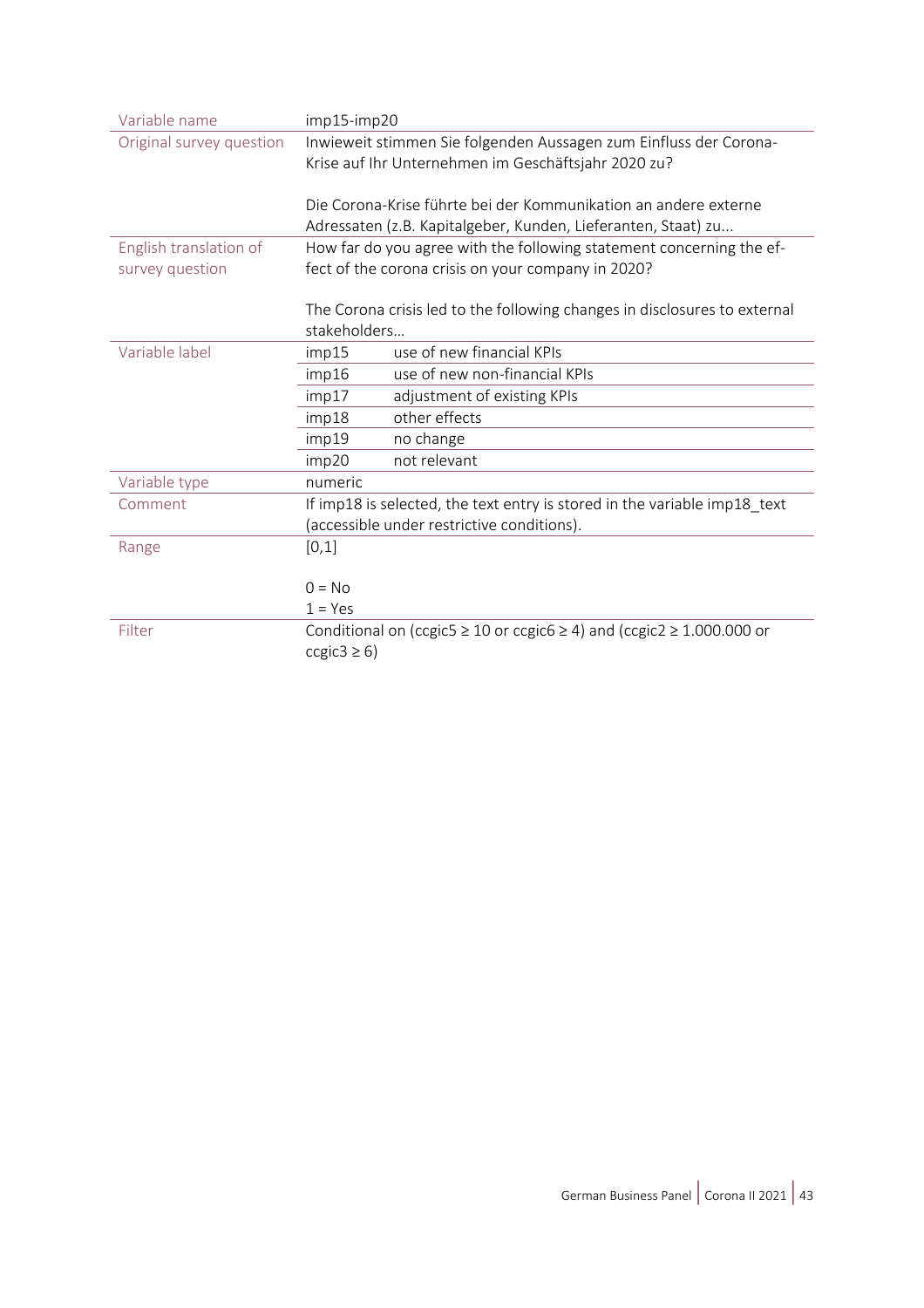| Variable name            | imp21-imp26                                                               |                                                                                      |  |
|--------------------------|---------------------------------------------------------------------------|--------------------------------------------------------------------------------------|--|
| Original survey question | Inwieweit stimmen Sie folgenden Aussagen zum Einfluss der Corona-         |                                                                                      |  |
|                          | Krise auf Ihr Unternehmen im Geschäftsjahr 2020 zu?                       |                                                                                      |  |
|                          | Die Corona-Krise führte bei uns zu                                        |                                                                                      |  |
|                          |                                                                           |                                                                                      |  |
| English translation of   | How far do you agree with the following statement concerning the effect   |                                                                                      |  |
| survey question          | of the corona crisis on your company in 2020?                             |                                                                                      |  |
|                          |                                                                           |                                                                                      |  |
|                          |                                                                           | The Corona crisis led to                                                             |  |
| Variable label           | imp21                                                                     | discontinuation or interruption of medium- and long-term                             |  |
|                          |                                                                           | financial plans                                                                      |  |
|                          | imp22                                                                     | greater use of sensitivity and/or scenario analyses                                  |  |
|                          | imp23                                                                     | more explicit and transparent communication                                          |  |
|                          | imp24                                                                     | other effects                                                                        |  |
|                          | imp25                                                                     | no change                                                                            |  |
|                          | imp26                                                                     | not relevant                                                                         |  |
| Variable type            | numeric                                                                   |                                                                                      |  |
| Comment                  | If imp24 is selected, the text entry is stored in the variable imp24_text |                                                                                      |  |
|                          | (accessible under restrictive conditions).                                |                                                                                      |  |
| Range                    | [0,1]                                                                     |                                                                                      |  |
|                          |                                                                           |                                                                                      |  |
|                          | $0 = No$                                                                  |                                                                                      |  |
|                          | $1 = Yes$                                                                 |                                                                                      |  |
| Filter                   |                                                                           | Conditional on (ccgic5 $\geq$ 10 or ccgic6 $\geq$ 4) and (ccgic2 $\geq$ 1.000.000 or |  |
|                          | ccgic3 $\geq$ 6)                                                          |                                                                                      |  |
|                          |                                                                           |                                                                                      |  |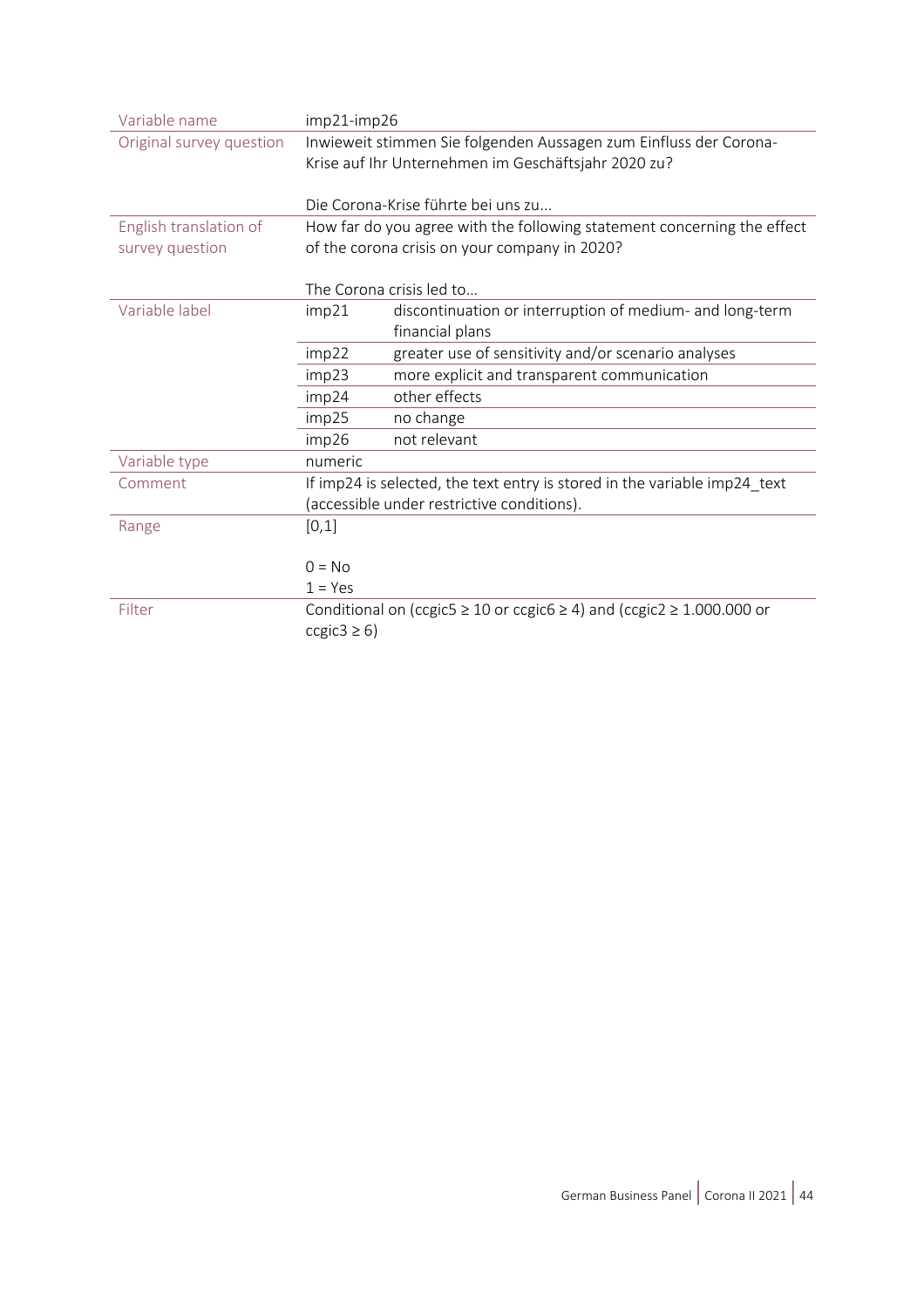| Variable name            | $imp27$ - $imp30$                                                                    |  |  |
|--------------------------|--------------------------------------------------------------------------------------|--|--|
| Original survey question | Zu welchem Zeitpunkt wurde und/oder wird bei Ihnen die Corona-Krise                  |  |  |
|                          | erstmals berücksichtigt?                                                             |  |  |
| English translation of   | At what point in time has and/or is the Corona crisis first been consid-             |  |  |
| survey question          | ered within your company?                                                            |  |  |
| Variable label           | determining variable compensation<br>imp27                                           |  |  |
|                          | internal planning and analyses<br>imp28                                              |  |  |
|                          | credit agreements<br>imp29                                                           |  |  |
|                          | communication to stakeholders<br>imp30                                               |  |  |
| Variable type            | numeric                                                                              |  |  |
| Range                    | [1,4]                                                                                |  |  |
|                          |                                                                                      |  |  |
|                          | $1 =$ In the first half of 2020                                                      |  |  |
|                          | $2 =$ In the second half of 2020                                                     |  |  |
|                          | $3$ = After the second half of 2020                                                  |  |  |
|                          | $4 =$ Does not apply to us                                                           |  |  |
| Filter                   | Conditional on (ccgic5 $\geq$ 10 or ccgic6 $\geq$ 4) and (ccgic2 $\geq$ 1.000.000 or |  |  |
|                          | ccgic3 $\geq$ 6)                                                                     |  |  |
|                          |                                                                                      |  |  |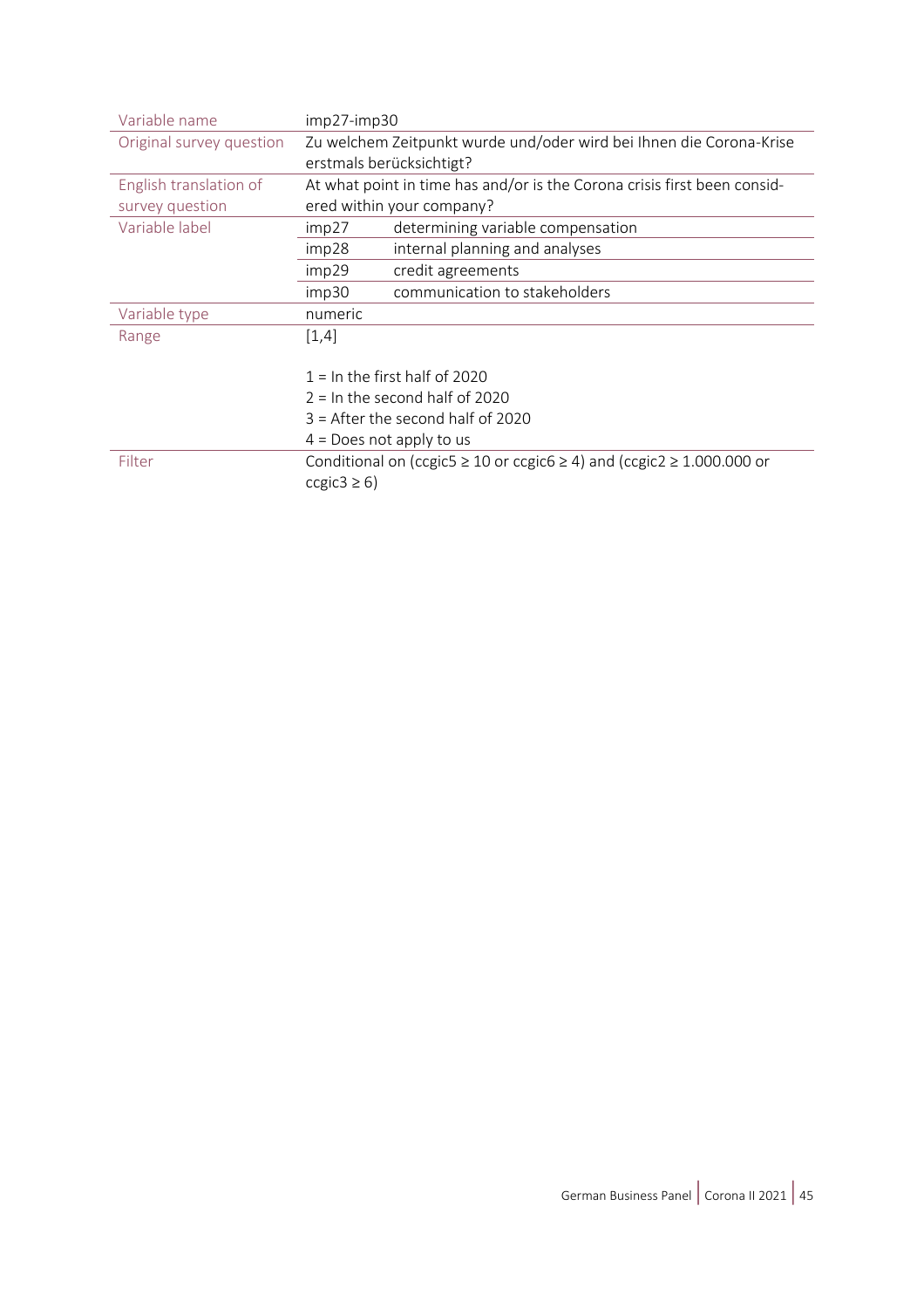| Variable name            | $tru1-4$                                                                                                 |                                                            |  |
|--------------------------|----------------------------------------------------------------------------------------------------------|------------------------------------------------------------|--|
| Original survey question | Wie schätzen Sie Ihr Unternehmen ein?                                                                    |                                                            |  |
| English translation of   | How would you assess your company?                                                                       |                                                            |  |
| survey question          |                                                                                                          |                                                            |  |
| Variable label           | tru1                                                                                                     | There is a very high level of trust throughout the company |  |
|                          | tru2                                                                                                     | When someone within the company makes a promise, oth-      |  |
|                          |                                                                                                          | ers in the company almost always trust that person to do   |  |
|                          |                                                                                                          | his/her best to keep the promise                           |  |
|                          | tru3                                                                                                     | In this company, employees have a lot of trust in managers |  |
|                          | tru4                                                                                                     | Managers in this company trust their employees to make     |  |
|                          |                                                                                                          | good decisions                                             |  |
| Variable type            | numeric                                                                                                  |                                                            |  |
| Range                    | 11 Point Likert Scale                                                                                    |                                                            |  |
|                          | [0, 10]                                                                                                  |                                                            |  |
|                          |                                                                                                          |                                                            |  |
|                          | $0 = 1$ do not agree at all<br>$5 = Neutral$                                                             |                                                            |  |
|                          |                                                                                                          |                                                            |  |
|                          | $10 = 1$ strongly agree                                                                                  |                                                            |  |
| Filter                   | Conditional on (ccgic5 $\geq$ 10 or ccgic6 $\geq$ 4) and (ccgic2 $\geq$ 1.000.000 or<br>ccgic3 $\geq$ 6) |                                                            |  |
|                          |                                                                                                          |                                                            |  |